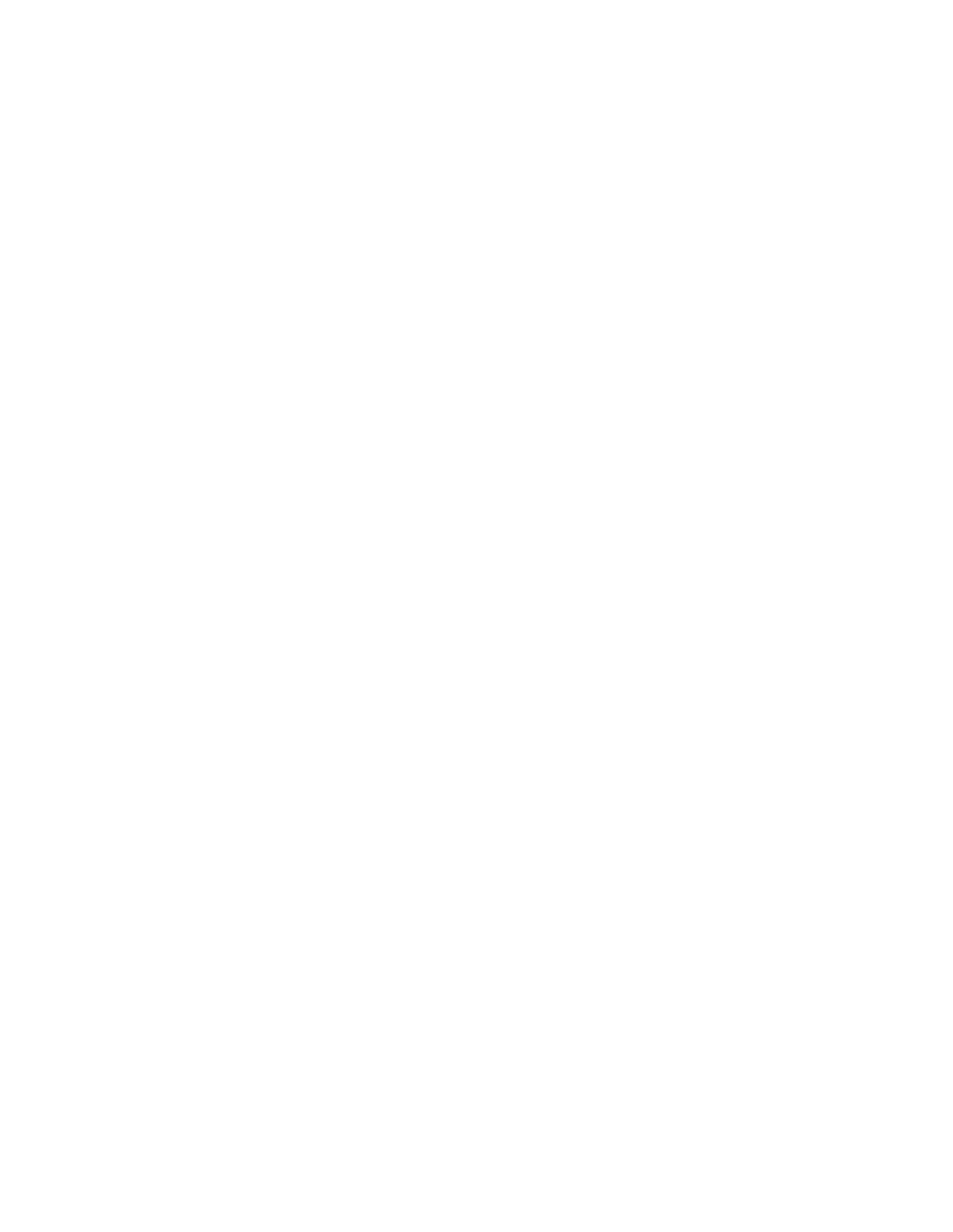# **Students' Perceptions of the Social/Emotional Implications of Participation in Advanced Placement and International Baccalaureate Programs**

Regan Clark Foust Holly Hertberg-Davis Carolyn M. Callahan University of Virginia Charlottesville, Virginia

> December 2009 RM09238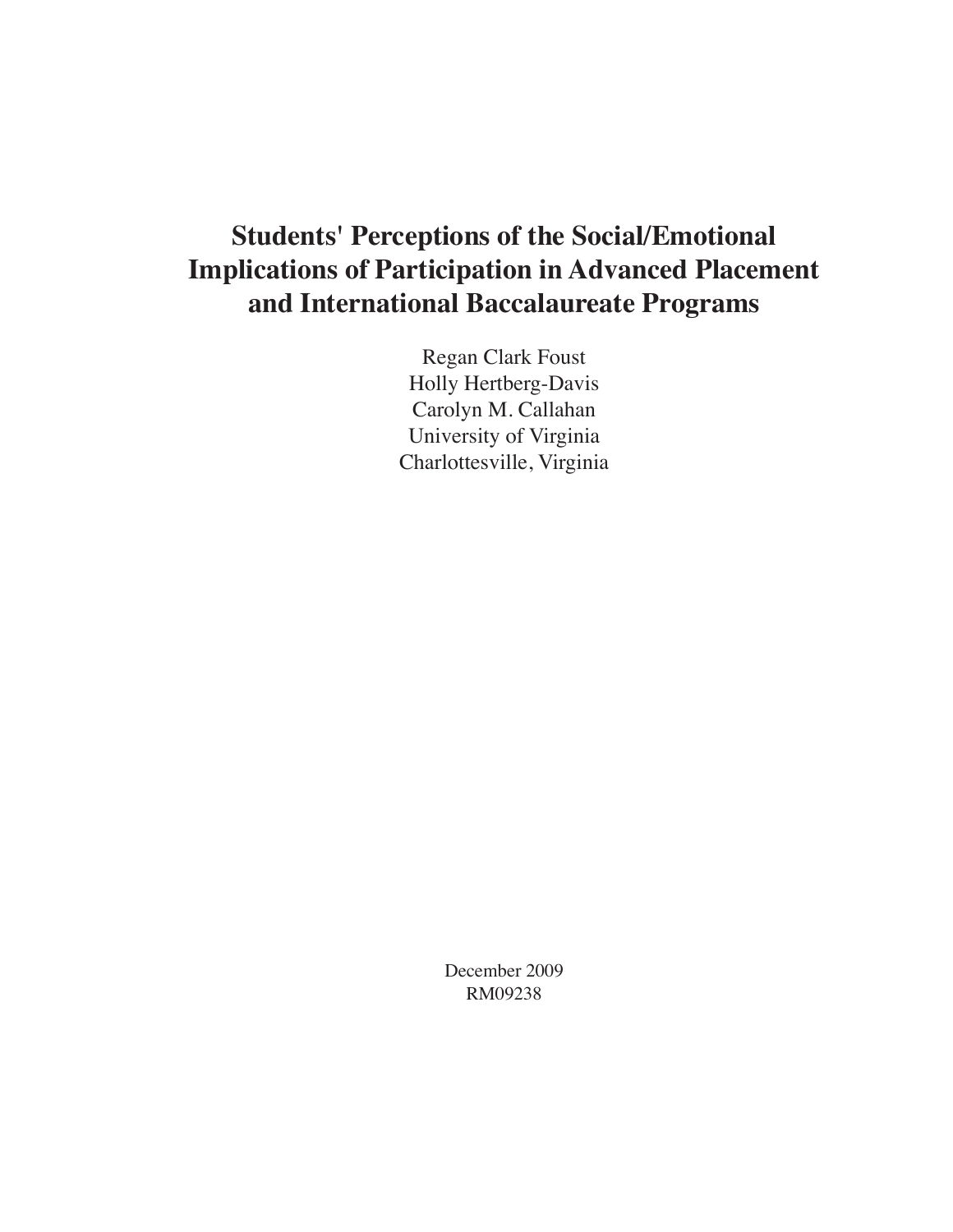# *THE NATIONAL RESEARCH CENTER ON THE GIFTED AND TALENTED*

The National Research Center on the Gifted and Talented (NRC/GT) is funded under the Jacob K. Javits Gifted and Talented Students Education Act, Institute of Education Sciences, United States Department of Education.

The Directorate of the NRC/GT serves as an administrative and a research unit and is located at the University of Connecticut.

The participating universities include the University of Virginia and Yale University, as well as a research unit at the University of Connecticut.

> University of Connecticut Dr. Joseph S. Renzulli, Director Dr. E. Jean Gubbins, Associate Director Dr. Sally M. Reis, Associate Director

University of Virginia Dr. Carolyn M. Callahan, Associate Director

Yale University Dr. Elena L. Grigorenko, Associate Director

Copies of this report are available from: NRC/GT University of Connecticut 2131 Hillside Road Unit 3007 Storrs, CT 06269-3007

> Visit us on the web at: www.gifted.uconn.edu

The work reported herein was supported under the Educational Research and Development Centers Program, PR/Award Number R206R000001-05, as administered by the Institute of Education Sciences, U.S. Department of Education. The findings and opinions expressed in this report do not reflect the position or policies of the Institute of Education Sciences or the U.S. Department of Education.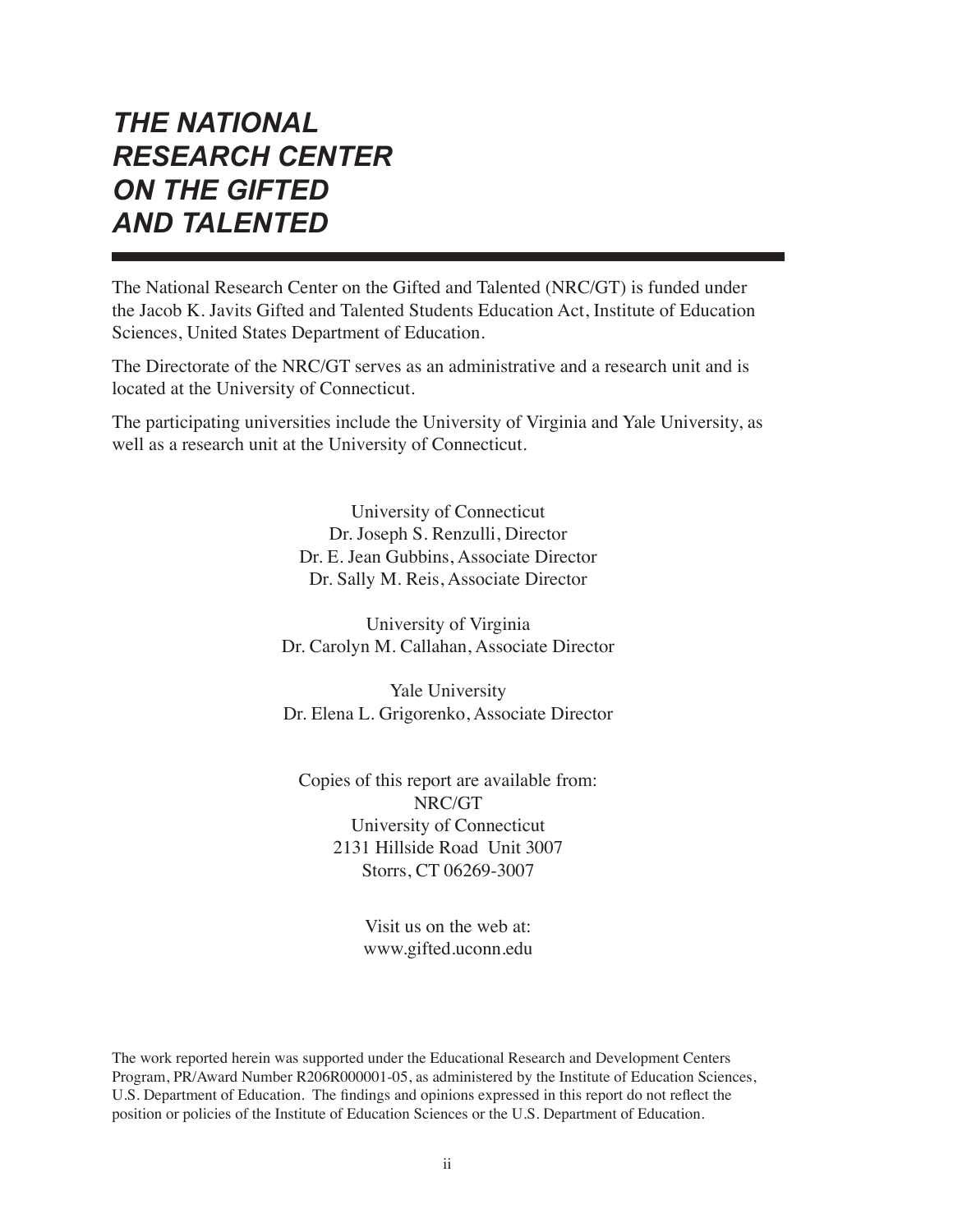## **Note to Readers...**

All papers by The National Research Center on the Gifted and Talented may be reproduced in their entirety or in sections. All reproductions, whether in part or whole, should include the following statement:

> **The work reported herein was supported under the Educational Research and Development Centers Program, PR/Award Number R206R000001-05, as administered by the Institute of Education Sciences, U.S. Department of Education. The findings and opinions expressed in this report do not reflect the position or policies of the Institute of Education Sciences or the U.S. Department of Education.**

> **This document has been reproduced with the permission of The National Research Center on the Gifted and Talented.**

If sections of the papers are printed in other publications, please forward a copy to:

The National Research Center on the Gifted and Talented University of Connecticut 2131 Hillside Road Unit 3007 Storrs, CT 06269-3007

**Please Note: Papers may not be reproduced by means of electronic media.**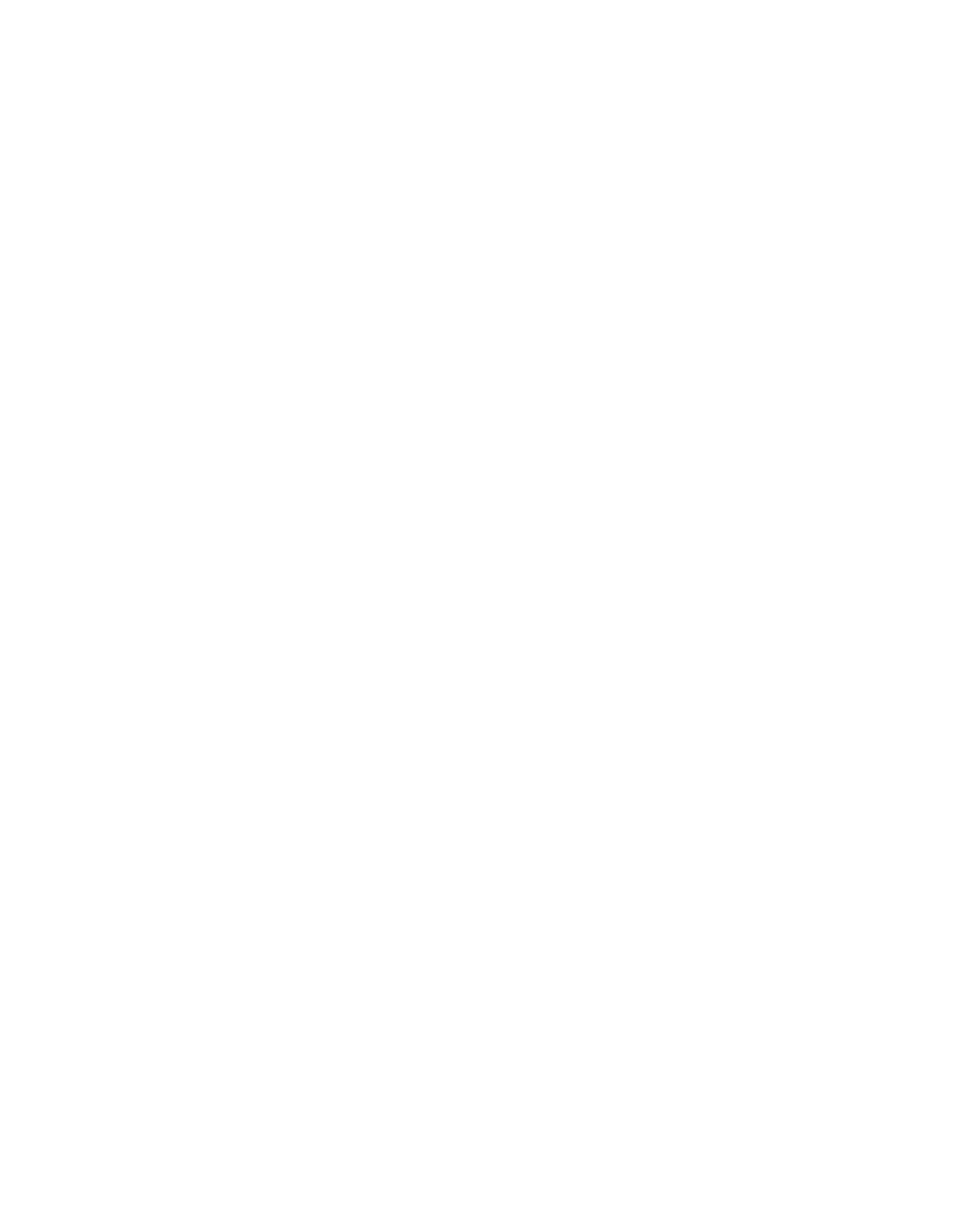# **Students' Perceptions of the Social/Emotional Implications of Participation in Advanced Placement and International Baccalaureate Programs**

Regan Clark Foust Holly Hertberg-Davis Carolyn M. Callahan University of Virginia Charlottesville, Virginia

## **ABSTRACT**

Using qualitative methods, the researchers explored student perceptions of the social and emotional advantages and disadvantages of Advanced Placement (AP) and International Baccalaureate (IB) program participation, differences between the AP and IB programs in those perceptions, and whether or not students report experiencing a "forced-choice dilemma" between academic success and social acceptance. The results suggested AP and IB students perceived experiencing both positive and negative social/emotional consequences of their participation in these programs. The benefits AP and IB students attributed to their participation in AP and IB versus general education courses were a better class atmosphere, a special bond among participants, and pride and self-confidence derived from completing the more challenging work, but they lamented the perception of unflattering stereotypes assigned to AP and IB students, the socially limiting workload, and the stress and fatigue. Student perceptions of the social/emotional consequences of AP and IB participation also differed by program. IB students were more likely than AP students to complain about the rigidity of their program because of the reported limitations it placed on class choice, extracurricular activities, and interactions with nonparticipants; cite differences between themselves and non-participants; perceive a negative stereotype associated with the program; and report experiencing great exhaustion they attributed to the workload. Finally, AP and IB students did not consider academic success a choice and felt that they could maintain both a social life and their academic success; however, "having it all," both social and academic success, required them to sacrifice something. For many students, that something was sleep.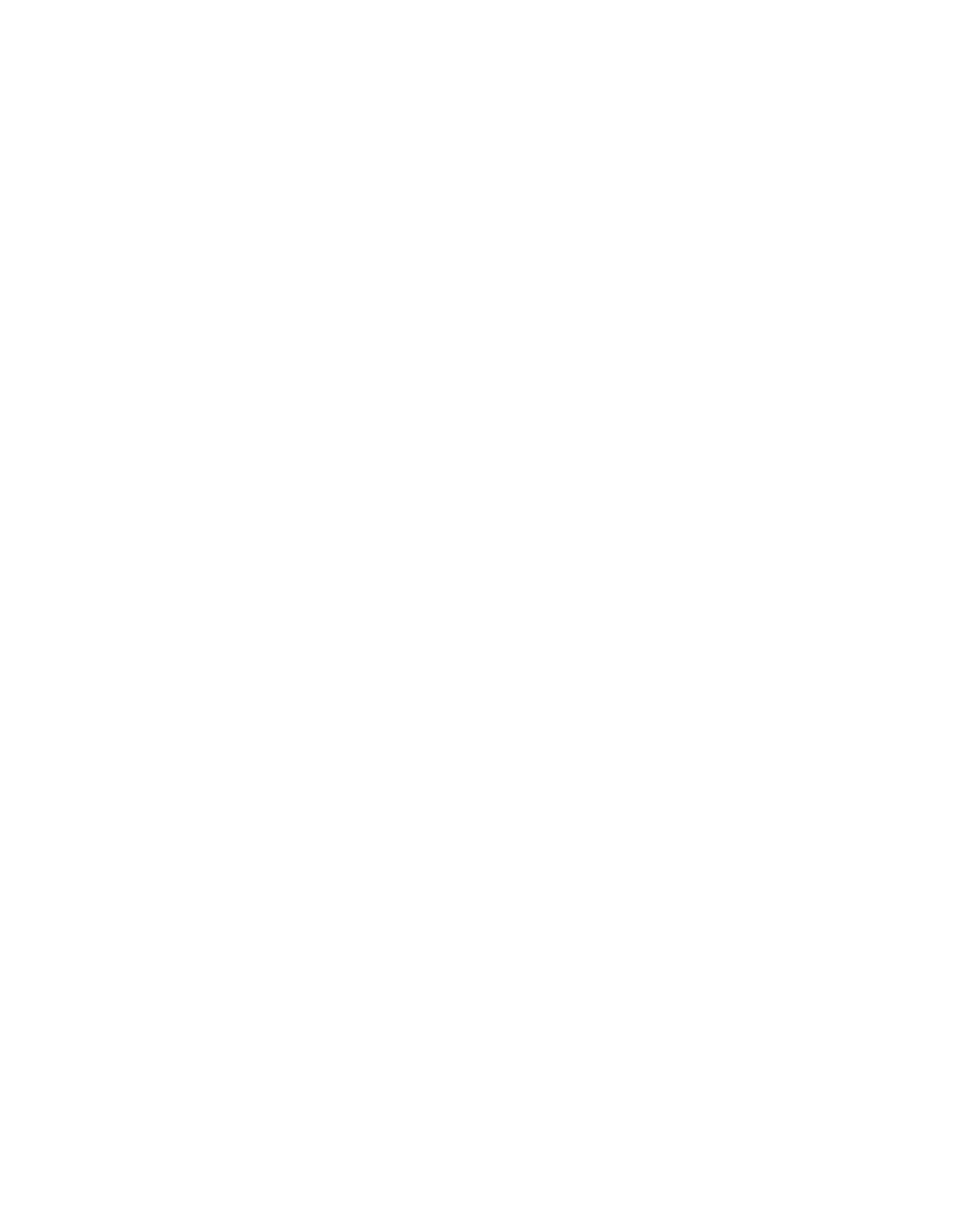# **Students' Perceptions of the Social/Emotional Implications of Participation in Advanced Placement and International Baccalaureate Programs**

Regan Clark Foust Holly Hertberg-Davis Carolyn M. Callahan University of Virginia Charlottesville, Virginia

## **EXECUTIVE SUMMARY**

#### **Theoretical Rationale**

Offering Advanced Placement (AP) and International Baccalaureate (IB) courses is among the primary means of serving advanced learners in American high schools. Therefore, investigating student perceptions of the social/emotional advantages and disadvantages of participation is critical; however, not only do significant questions remain regarding the degree to which AP and IB courses serve participants' academic needs, the literature is silent with regard to the ability of AP and IB courses to serve participants' social/emotional needs and the social/emotional implications of enrolling in these courses, in general. Therefore, the researchers employed a multiple-case qualitative design to answer the following questions: (a) Do AP and IB students perceive social/emotional advantages and disadvantages to AP/IB enrollment? (b) What are the differences between students' perceptions of social and/or emotional implications of enrollment in AP versus IB courses? and (c) Do AP and IB students report experiencing a "forced-choice dilemma" whereby they must choose between academic success and social acceptance?

#### **Design**

#### **Sampling Procedure**

This study was part of a larger study investigating the "fit" of AP and IB courses for a broad range of gifted high school secondary students (Hertberg-Davis, Callahan, & Kyburg, 2006). Twenty-four high schools from seven states were selected for participation in the larger study; of those schools, four schools from one state were chosen for in-depth multiple case analysis for the current study (Yin, 1994). The four schools were chosen using stratified purposeful sampling (Strauss & Corbin, 1998). The stratifications were by community size (urban, suburban, and rural), student demographics, and the advanced programs offered in the school (AP, IB, and both AP and IB). The four sites were representative of the demographics of the nineteen sites used in the larger study.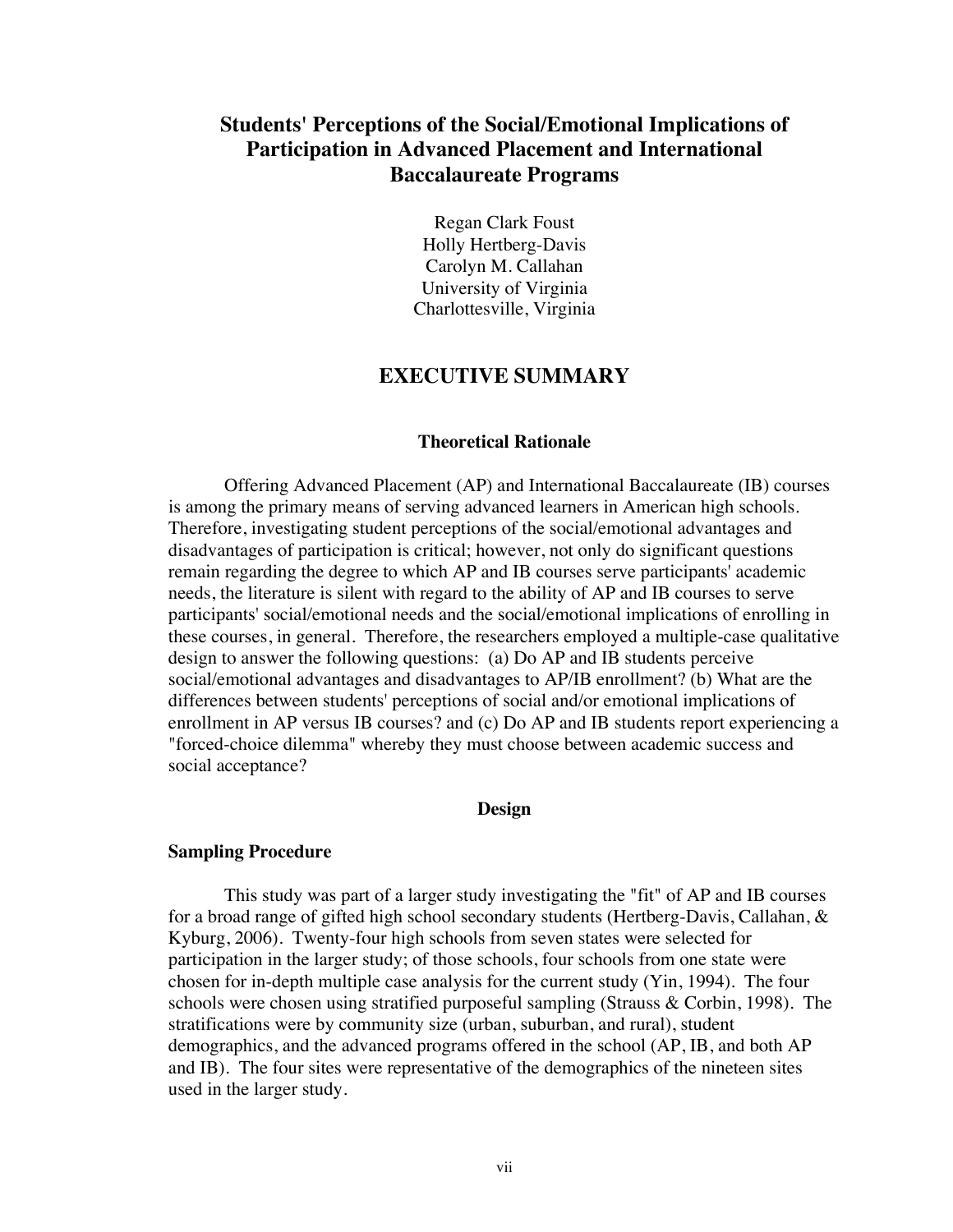#### **Data Gathering**

Participants. Within the four selected schools, approximately 85 students participated in observations and interviews. The student participants were chosen by the school to represent the program's diversity in gender, ethnicity, and experience with their school's program; therefore, our student interviews consisted of both current and former program participants.

**Observations.** Schools were visited at least three times over the course of an academic year. In most cases, these visits were arranged to correspond with the first third of the school year, the second third of the school year, and the instructional time after the AP and IB exams were administered. The purpose of the staggered visits was to increase the credibility in the findings by persistently observing the sites over time, to allow for probing of emerging themes, and to determine a pattern of curricular, instructional, and assessment practices in relation to the spring administration of exams.

During each visit, AP and IB classrooms were observed for at least one complete class period. Teachers were notified in advance of the visits, but were not asked to modify their plans for the observers. Whenever possible, verbatim quotes from teachers and students were recorded to enhance the validity of the findings and to reduce bias from the observer. Additional strategies used to increase the validity of findings included triangulation of data sources, the use of multiple data collectors, and the use of multiple data analysts.

**Interviews.** Student interviews were conducted mainly through small focus groups composed of three to five students per session. Students who were eligible, but not participating in AP courses and/or IB programs, were usually interviewed individually to increase the opportunity to uncover their unique experiences. In each case, semi-structured interview protocols guided the interview process and were enhanced by questioning designed to elicit information-rich responses or to follow up on questions from the classroom observations or themes emerging during data analysis. Documents such as teachers' planning documents, instructional materials, some student artifacts, program literature, and communication materials were collected and analyzed.

### **Data Analysis**

After each individual or group interview, classroom observation, and school visit, researchers recorded and then typed field notes. All interviews were tape recorded and transcribed verbatim. Data were then analyzed using a cross-case technique, where each case data were analyzed individually, then compared to each other. Data were analyzed and given initial codes. With further data-combing, the codes were refined and collapsed to yield final themes. The conclusions from each case served to theoretically replicate the conclusions of all other cases (Yin, 1994).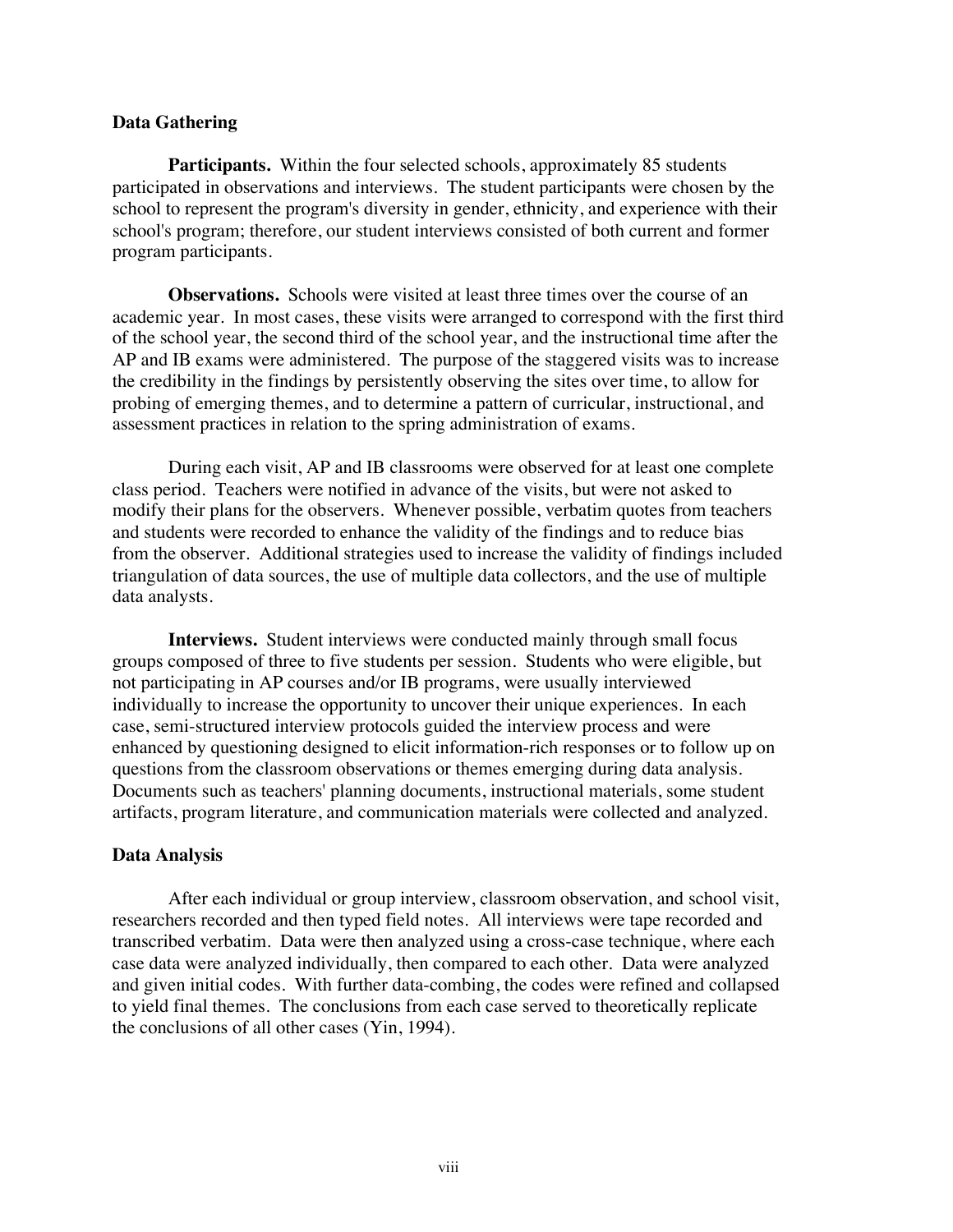#### **Results**

The results suggested AP and IB students perceived experiencing both positive and negative social/emotional consequences of their participation in these programs. Benefits of participation, including pride from completing more challenging work, similarity with other participants, special bond among participants, better treatment (more respect and responsibility) from teachers, better overall class atmosphere, and preference for AP and IB courses were consistent across schools and between programs; however, the reported disadvantages, although consistently present, varied in degree of intensity and negativity along a continuum. The degree of flexibility in grouping and workload required, intensity of social/emotional disadvantages of the workload, nature of participant/non-participant relationships, negativity of stereotypes, and the salience of the forced choice dilemma varied by school and program. Students in the IB program were more likely than those in AP to complain about the rigidity of their program because of the reported limitations it placed on class choice, extracurricular activities, and interactions with non-participants; cite differences between themselves and nonparticipants; perceive a negative stereotype associated with the program; and report experiencing great exhaustion they attributed to the workload. Finally, AP and IB students reported a new type of forced choice dilemma: one between maintaining social and academic success and a getting a healthy amount of sleep. These students did not consider academic success a choice and felt that they could maintain both a social life and their academic success; however, "having it all," both social and academic success, required them to cut back on other time-consuming activities. In response to this new forced choice dilemma, many students chose to sacrifice sleep.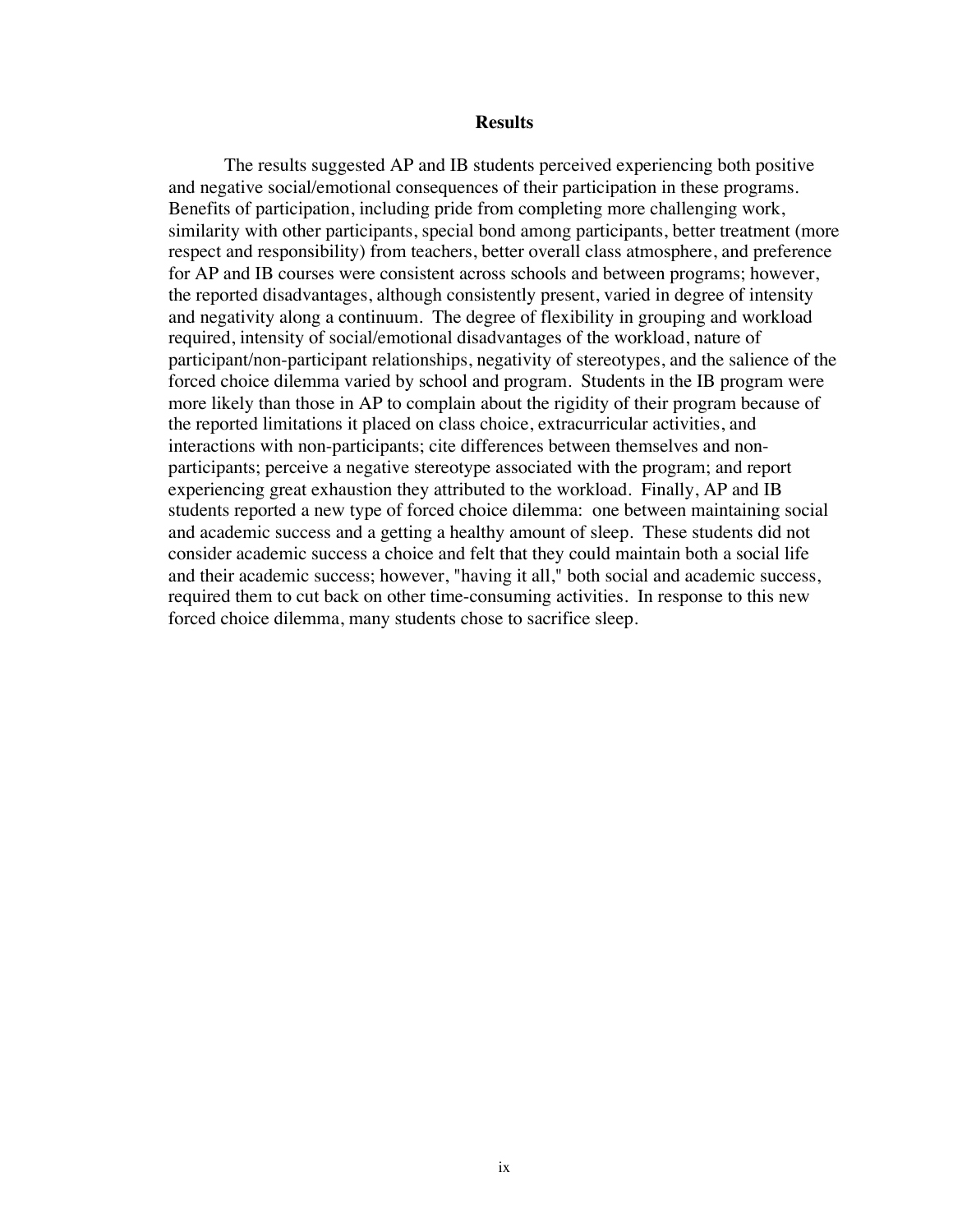#### **References**

- Hertberg-Davis, H. L., Callahan, C. M., & Kyburg, R. M. (2006). *Advanced Placement and International Baccalaureate programs: A "fit" for gifted learners?* (RM06222). Storrs CT: The National Research Center on the Gifted and Talented, University of Connecticut.
- Strauss, A., Corbin, J. (1998). Basics of qualitative research: *Techniques and procedures for developing grounded theory* (2nd ed.). Thousand Oaks, CA: Sage.
- Yin, R. K. (1994). *Case study research: Design and methods* (2nd ed.). Thousand Oaks, CA: Sage.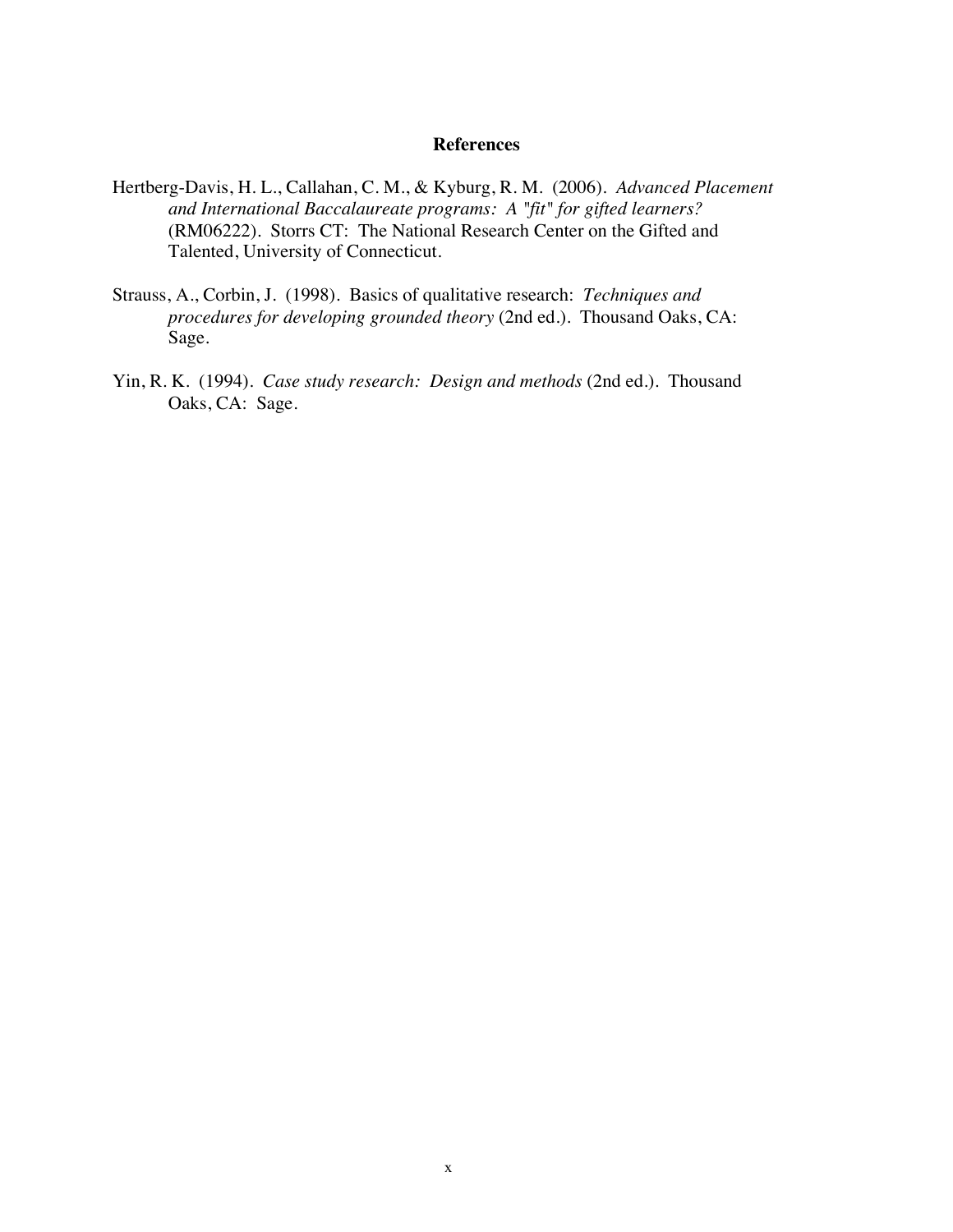# **Table of Contents**

| <b>ABSTRACT</b>                                                      | V                                          |
|----------------------------------------------------------------------|--------------------------------------------|
| <b>EXECUTIVE SUMMARY</b>                                             | vii                                        |
| <b>Introduction and Literature Review</b>                            | $\mathbf{1}$                               |
| Background                                                           | $\mathbf{1}$                               |
| Professional Significance                                            |                                            |
| Review of the Literature                                             | $\begin{array}{c} 2 \\ 3 \\ 3 \end{array}$ |
| Possible Social/Emotional Benefits of Ability-grouping               |                                            |
| Possible Social/Emotional Disadvantages of Ability-grouping          | 3                                          |
| Decline in Self-concept                                              | $\overline{4}$                             |
| Differential Treatment and Isolation                                 | $\overline{4}$                             |
| Social Rejection                                                     | $\overline{\mathcal{L}}$                   |
| Forced Choice Dilemma                                                | 5                                          |
| Grouping in AP and IB Courses                                        | 6                                          |
| <b>Present Study</b>                                                 | 6                                          |
| <b>Study Design</b>                                                  | $\overline{7}$                             |
| <b>Sampling Rationale</b>                                            | $\overline{7}$                             |
| <b>Study Sites</b>                                                   | $\overline{7}$                             |
| Appleton High School                                                 | $\overline{7}$                             |
| Arken High School                                                    | 7                                          |
| Ignacious High School                                                | 8                                          |
| <b>Inland Heights High School</b>                                    | 9                                          |
| Participants                                                         | 9                                          |
| Data Collection                                                      | 9                                          |
| Interviews                                                           | 9                                          |
| Observations                                                         | 9                                          |
| Data Analysis                                                        | 10                                         |
| Results                                                              | 10                                         |
| Research Question 1: Do AP and IB Students Perceive Social/Emotional |                                            |
| Advantages and Disadvantages to AP/IB Enrollment?                    | 10                                         |
| <b>Perceived Benefits</b>                                            | 10                                         |
| Atmosphere                                                           | 10                                         |
| <b>Teacher Preparedness to Meet Advanced Needs</b>                   | 11                                         |
| <b>Teacher Respect for Students</b>                                  | 11                                         |
| Feelings of Similarity Toward Other Participants                     | 12                                         |
| Feelings of Difference From Non-participants                         | 12                                         |
| <b>Special Bond Among Participants</b>                               | 14                                         |
| Pride                                                                | 15                                         |
| Summary of Perceived Social/Emotional Benefits of AP and IB Courses  | 16                                         |
| Perceived Disadvantages                                              | 16                                         |
| <b>Negative Stereotypes</b>                                          | 16                                         |
| Socially Limiting Workload                                           | 16                                         |
| <b>Stress and Fatigue</b>                                            | 17                                         |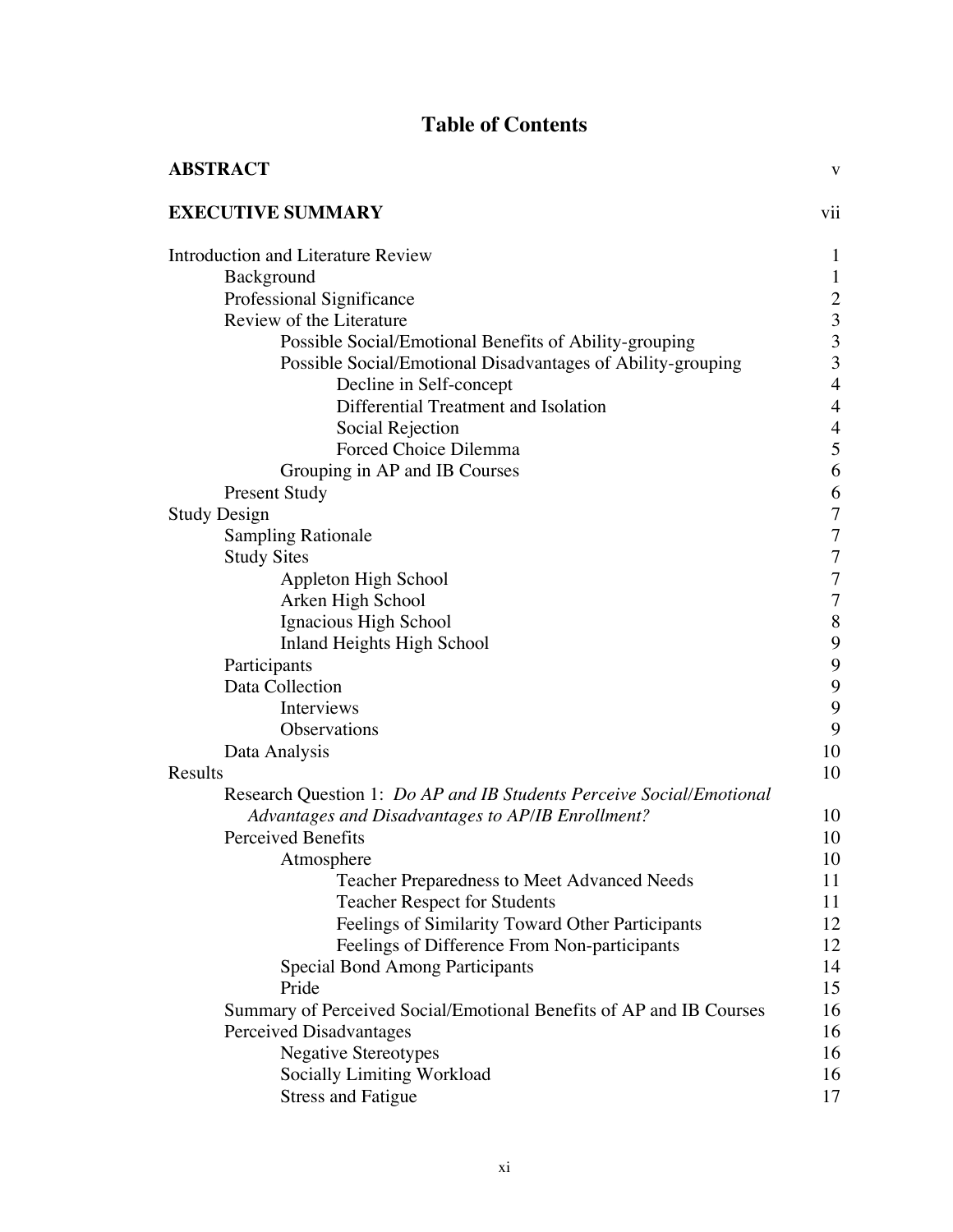# **Table of Contents (continued)**

| Summary of Findings from Research Question 1                              | 18 |
|---------------------------------------------------------------------------|----|
| Research Question 2: What are the differences between AP and IB students  |    |
| perceptions of the social/emotional implications of enrollment in these   |    |
| courses?                                                                  | 18 |
| Program Rigidity and Friendship Patterns                                  | 18 |
| Program Rigidity                                                          | 19 |
| <b>Friendship Patterns</b>                                                | 19 |
| Feelings of Difference and Stereotypes                                    | 20 |
| <b>Emotional Consequences</b>                                             | 21 |
| Research Question 3: Do AP and IB Students Report Experiencing a "Forced" |    |
| Choice Dilemma" Whereby They Must Choose Between Academic Success         |    |
| and Social Acceptance?                                                    | 22 |
| Summary of Findings                                                       | 25 |
| Discussion                                                                | 25 |
| Perceived Social/emotional Implications of AP and IB Participation        | 26 |
| <b>Improved Learning Environments</b>                                     | 26 |
| Feelings of Difference From Peers                                         | 26 |
| Forced Choice Dilemma                                                     | 28 |
| Summary                                                                   | 29 |
| Recommendations                                                           | 29 |
| References                                                                | 31 |
| Appendix A: Key Terms                                                     | 37 |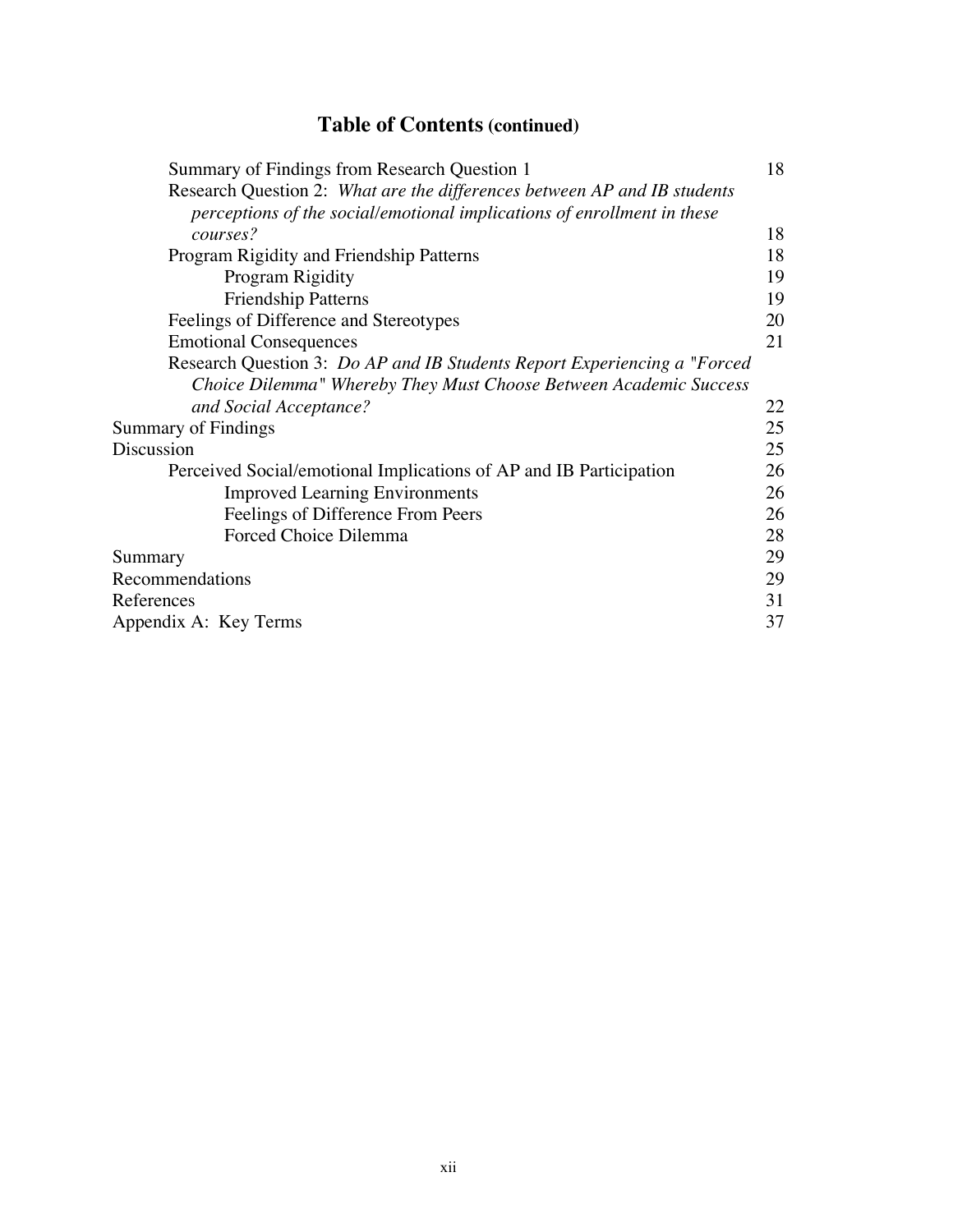# **List of Tables**

Table 1. 2005 School Information 8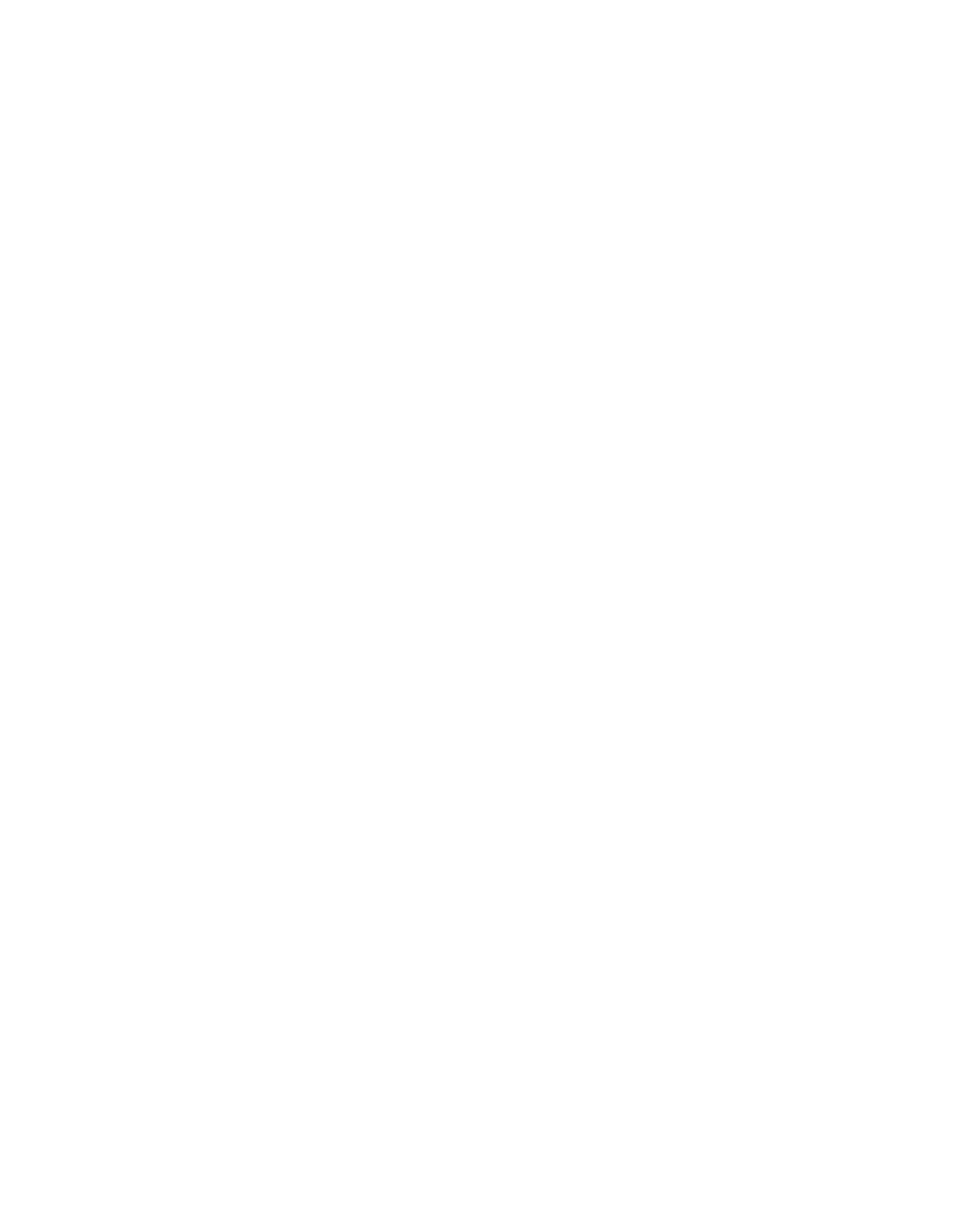# **List of Figures**

Figure 1 A Comparison Between AP and IB Student Comments on Major Themes 24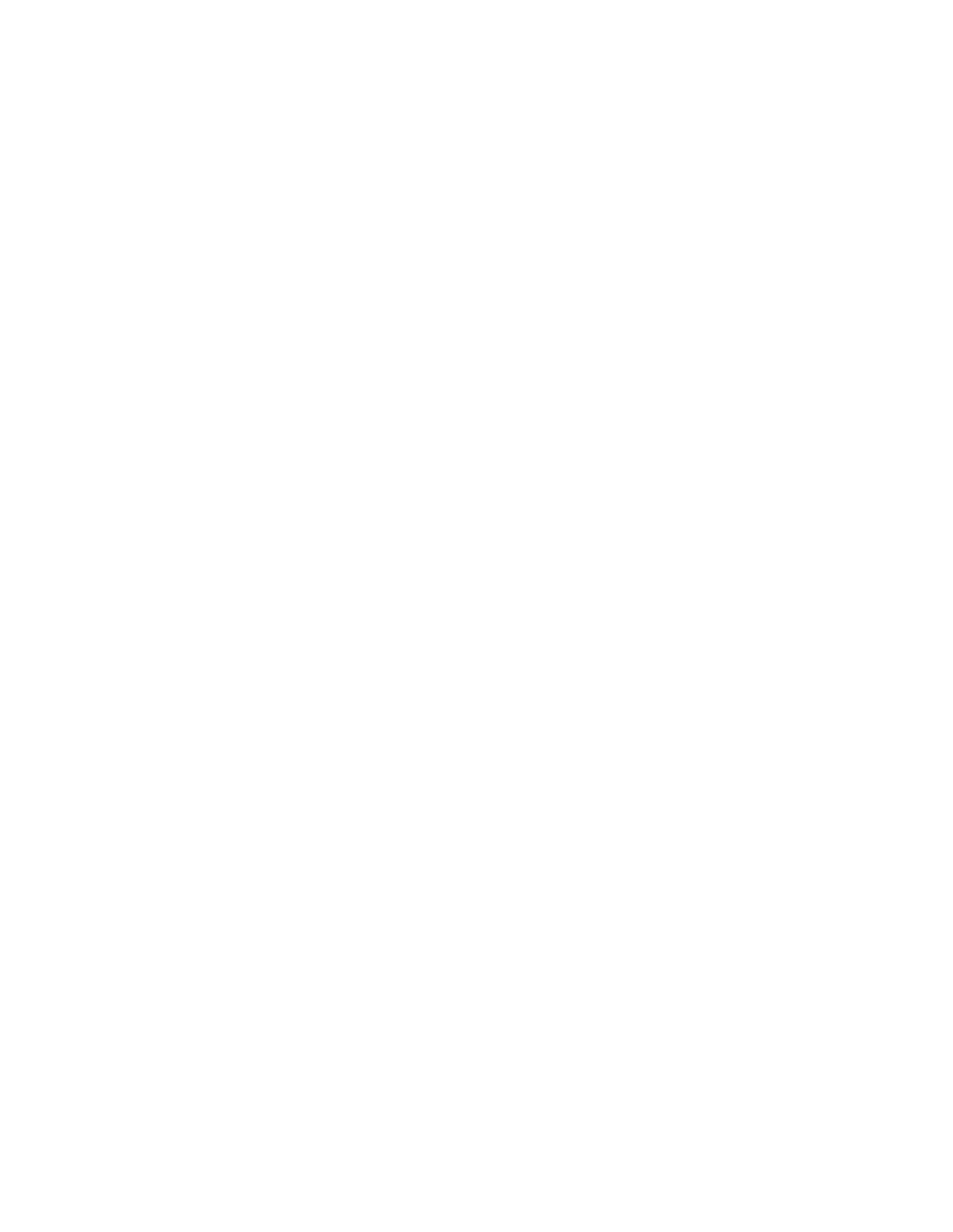# **Students' Perceptions of the Social/Emotional Implications of Participation in Advanced Placement and International Baccalaureate Programs**

Regan Clark Foust Holly Hertberg-Davis Carolyn M. Callahan University of Virginia Charlottesville, Virginia

## **Introduction and Literature Review**

The purpose of this study was to explore the social/emotional implications of Advanced Placement (AP) and International Baccalaureate (IB) participation for students in four high schools in one state to answer the following questions: (a) Do AP and/or IB students perceive social/emotional advantages and disadvantages to AP or IB enrollment, and, if so, what advantages/disadvantages do they perceive?; (b) What are the differences between AP and IB students' perceptions of the social/emotional implications of enrollment in these courses?; and (c) Do AP and/or IB students report experiencing a "forced choice dilemma" whereby they must choose between academic success and social acceptance?

#### **Background**

Offering Advanced Placement (AP) and International Baccalaureate (IB) courses are among the most common ways American high schools support the unique learning needs of gifted and high achieving students. However, not only do significant questions remain regarding the degree to which AP and IB courses serve participants' academic needs (Center for Education, 2002; Center for Undergraduate Education in Science, Mathematics, and Engineering Education, 1999; Commission on Life Sciences, 1990; National Academy of Science (NAS), 2002), the literature is relatively silent in regard to the ability of AP and IB courses to serve participants' social/emotional needs, and in regard to the social/emotional implications of enrolling in these courses in general. Please see Appendix A for a description of these Key Terms.

It is also useful to investigate research on the social/emotional impacts of ability grouping in general, as AP and IB classrooms are largely ability-grouped settings. This body of research suggests that advanced students may reap social/emotional benefits when grouped with others of commensurate ability and presented with appropriately differentiated curricula (Feldhusen & Saylor, 1990; Kulik & Kulik, 1992). Advanced students tend to befriend intellectual peers (Adams-Byers, Whitsell, & Moon, 2004; Hollingworth, 1926) and prefer working with students of commensurate ability (Sowell, 1993; Wright & Leroux, 1997).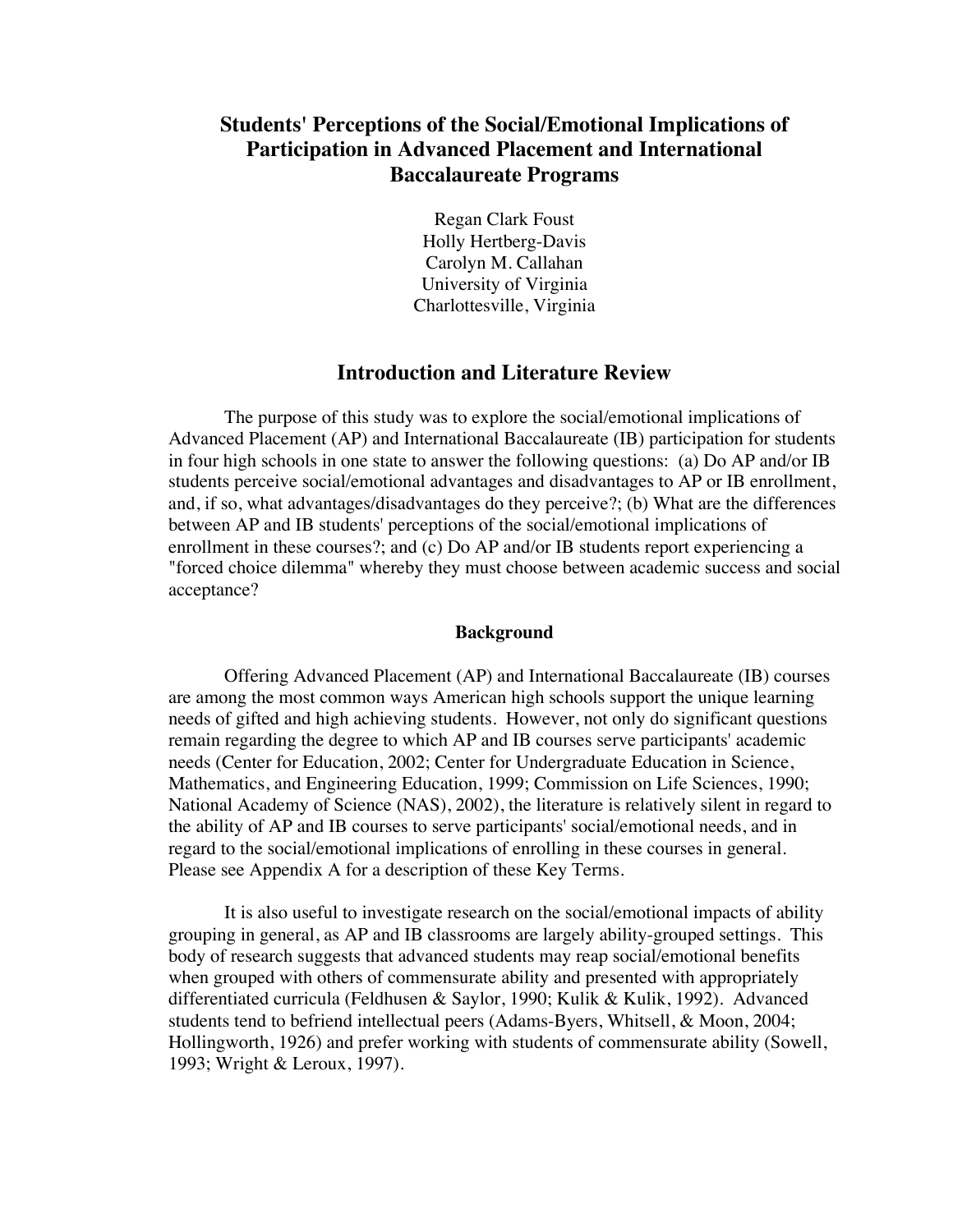Grouping research, however, also highlights specific social/emotional disadvantages of homogeneously grouping advanced students. For example, advanced students may not want to be singled out or treated differently, and, as a result of abilitygrouping, may suffer a temporary drop in self-concept (Feldhusen & Saylor, 1990; Kulik & Kulik, 1992); feel isolated from a wider sphere of friends (Adams-Byers et al., 2004; Wright & Leroux, 1997); and face rejection by the rest of the school (Coleman & Cross, 1988; Cross, Coleman, & Stewart, 1993; Manor-Bullock, Look & Dixon, 1995; Schroeder-Davis, 1999; Tannenbaum, 1962). These findings raise the question of whether AP and IB course enrollment causes advanced students to feel the need to choose between intimacy and their academic pursuits, what Miraca Gross calls the "Forced Choice Dilemma" (Gross, 1989).

Although the healthy psychosocial drives toward intimacy and achievement complement each other in students of average ability, Miraca Gross (1989) posited that these drives conflict in gifted children, placing them in a "forced-choice" situation where gifted children feel forced to choose between intimacy and achievement. According to Gross, most students strive to cultivate meaningful relationships and to achieve to the best of their abilities. However, both vigorously pursuing academic excellence and maintaining relationships take extensive time and effort, and the pursuit of one takes time away from the other. According to Gross's theory, students of average ability, who do not report the pressure some gifted students feel to attain academic excellence, can more equally balance their time between the two pursuits and are not subject to rejection by the rest of the school for their academic success in the way, advanced students may be. Therefore, according to Gross, the gifted child pursues academic excellence at the "risk [of] forfeiting the attainment of intimacy with age peers. If the choice is intimacy, the gifted student may be forced into a pattern of systematic and deliberate underachievement to retain membership in the social group" (p. 189). Unfortunately, there is neither empirical research validating the existence of the "Forced Choice Dilemma" nor research examining whether AP and IB students perceive any social/emotional consequences (positive or negative) as a result of participating in these courses.

#### **Professional Significance**

Because AP and IB courses serve as the primary means of serving advanced learners in our nation's high schools, it is important to investigate students' perceptions of the social/emotional advantages and disadvantages of enrollment in AP and IB courses. Potential benefits of this research are a better understanding of the social context in which AP and IB courses operate, the social/emotional implications of participation, and the priorities of advanced students. This research could also help promote the positive development of advanced learners by painting a more comprehensive picture of the effect of AP and IB participation on our nation's youth and assessing the degree to which current educational programs meet the needs of the advanced secondary learner.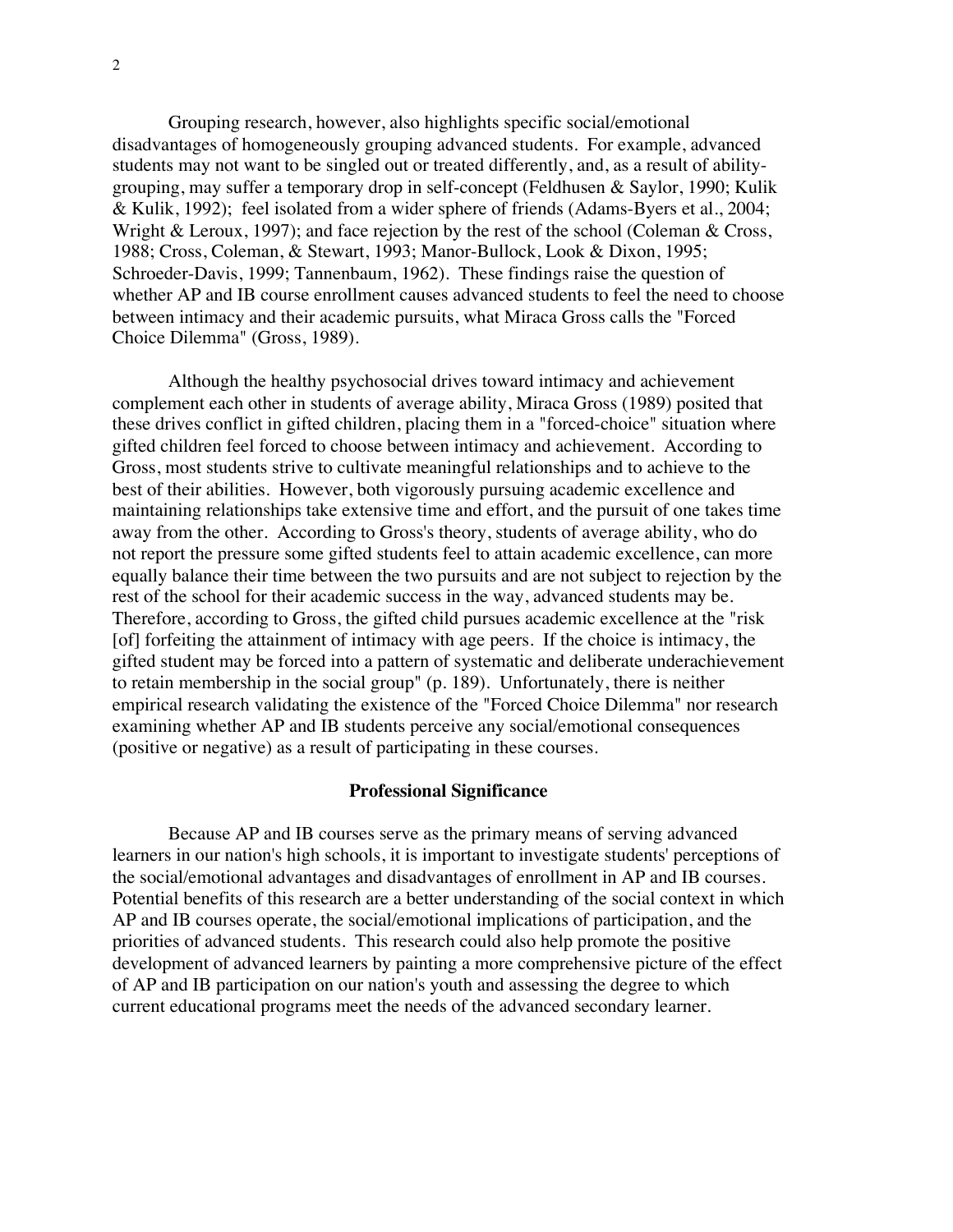#### **Review of the Literature**

Because of the dearth of empirical research exploring the advantages and disadvantages of AP and IB courses, many of the underlying assumptions about the effects of these courses on students come from grouping research. Research suggests that ability grouping, the "re-grouping of students for the purpose of providing curriculum aimed at a common instructional level" (Fiedler, Lange, & Weinbrenner, 1993, p. 5), may be socially, emotionally (Adams-Byers et al., 2004; Gross, 1997, 1998; Hollingworth, 1926; Lando & Schneider; 1997; Wright & Leroux, 1997), academically (Kulik & Kulik, 1992), and intellectually (Feldhusen & Saylor, 1990) beneficial for advanced students. Studies have, however, also alluded to social/emotional disadvantages of grouping gifted students (Adams-Byers et al., 2004; Chan, 2004; Coleman & Cross, 1988; Cross et al., 1993; Feldhusen & Saylor, 1990; Janos, Fung, & Robinson, 1985; Kulik & Kulik, 1992; Manor-Bullock et al., 1995; Swiatek, 1995, 2001, 2002; Swiatek & Dorr, 1998; Tannenbaum, 1962; Wright & Leroux, 1997). This section explores the possible social/emotional advantages and disadvantages of ability grouping in general, as well as for AP and IB classes specifically.

#### **Possible Social/Emotional Benefits of Ability-grouping**

In addition to academic and intellectual benefits (Adams-Byers et al., 2004; Feldhusen & Saylor, 1990; Kulik & Kulik, 1992; Sowell, 1993; Wright & Leroux, 1997), research has linked ability grouping to positive social/emotional outcomes for advanced learners (Adams-Byers et al., 2004; Gross, 1997, 1998; Lando & Schneider; 1997; Wright & Leroux, 1997). For example, advanced learners report social/emotional advantages to ability grouping, such as not being teased because of their intelligence, being around other students who understand them and think like they do, and having a more trusting, more fun and faster-paced class atmosphere (Adams-Byers et al., 2004). Lando and Schneider (1997) found that high-ability students in homogeneous groups exhibit more mutual support, encouragement to persist in the face of difficulty, and overall prosocial behavior toward each other than those in mixed-ability groups. These findings are consistent with the "cohort effect," characterized by peer bonding, mutual encouragement, and affectionate guidance among grouped students of similar abilities and interests (Gross, 1997, 1998; Wright & Leroux, 1997). In sum, some research suggests that homogeneously grouping gifted students can have positive social/emotional outcomes for group members. In a review of the existent grouping literature, Rogers (2002) concluded: "The fortunate gifted student will find [him or herself in] a selfcontained class of like-talented age-mates in a setting that offers academic challenge in the company of peers" (p. 4).

#### **Possible Social/Emotional Disadvantages of Ability-grouping**

Findings from the studies cited above, however, also allude to disadvantages of grouping advanced students. For example, research has shown that, when grouped with peers of commensurate ability, gifted students' self-concepts may decline (Feldhusen & Saylor, 1990; Kulik & Kulik, 1992). Additionally, some gifted students do not want to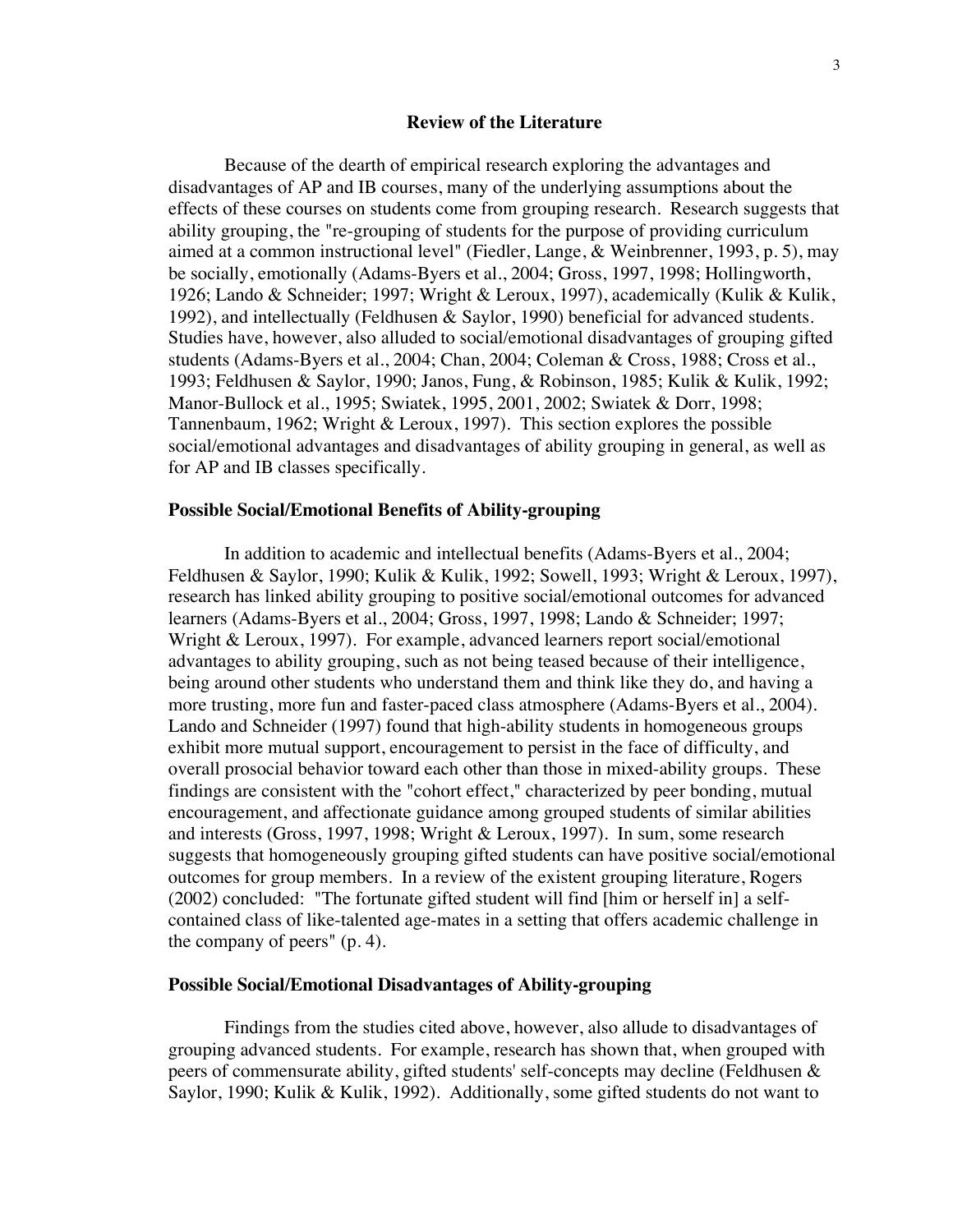be singled out or treated differently, and, as a result, can feel isolated from a wider sphere of friends (Adams-Byers et al., 2004; Wright & Leroux, 1997) and face rejection by the rest of the school (Coleman & Cross, 1988; Cross et al., 1993; Janos et al., 1985; Manor-Bullock et al., 1995; Schroeder-Davis, 1999; Tannenbaum, 1962).

**Decline in self-concept.** Research has suggested that some gifted students can experience a temporary drop in self-concept as a result of ability-grouping (Feldhusen & Saylor, 1990; Kulik & Kulik, 1992). Kulik and Kulik's (1992) meta-analysis of grouping literature exposed a decrease in self-concept scores for the most highly able students in ability groups, but the effect size of this drop, though consistent, was near zero, as was the similar increase of self-concept in students of lower-ability.

**Differential treatment and isolation.** Research has also suggested that some gifted students do not like being singled out or treated differently based on their gifted status and complain of feeling separated from those not placed in their ability-grouped classroom (Wright & Leroux, 1997). Though Wright and Leroux's (1997) study of homogeneous grouping noted a positive "cohort effect" among grouped students, it also found that "the very act of placing the students together can isolate them from the potential moderating influence of a wider sphere of friends" (p. 92). Consistent with the findings of Wright and Leroux (1997), Adams-Byers et al. (2004) found that one third of their participants expressed the desire "to have continued contact with their non-gifted friends" (p. 16), suggesting that these students experienced, and disliked, the isolation from their non-gifted peers resulting from homogenous grouping. Not only does isolating gifted and high-achieving students potentially limit friendships with other students, it could also reinforce the feelings of being "different" that some gifted students report (Manor-Bullock et al., 1995).

**Social rejection.** Studies also suggest that, historically, labeling and grouping practices have been associated with rejection of gifted students by non-gifted peers. In 1962, Tannenbaum found that participation in advanced classes could adversely affect students' social standing in the school as a whole. He noted, "American high school students actively reject those of their peers who demonstrate high-level academic or intellectual prowess" (cited in Gross, 1989, p. 190). Interestingly, not much has changed since Tannenbaum's study; gifted students have more recently reported perceiving a stigma attached to giftedness and high achievement that can lead to rejection by their general education peers (Coleman & Cross, 1988; Cross et al., 1993; Manor-Bullock et al., 1995; Schroeder-Davis, 1999). Studies have shown that the perceived stigma's existence does not need verification; many gifted students assume it exists (Coleman & Cross, 1988; Cross et al., 1993) and react negatively toward general education students who they *perceive* believe that they are "different" (Coleman & Cross, 1988; Manor-Bullock et al., 1995), thereby effectively perpetuating the stigma. Although no research has investigated the link between feelings of difference and grouping practices, research suggests that both feelings of difference and ability-grouping gifted students can lead to strained relations between group members and non-group members, as well as associated adverse emotional consequences.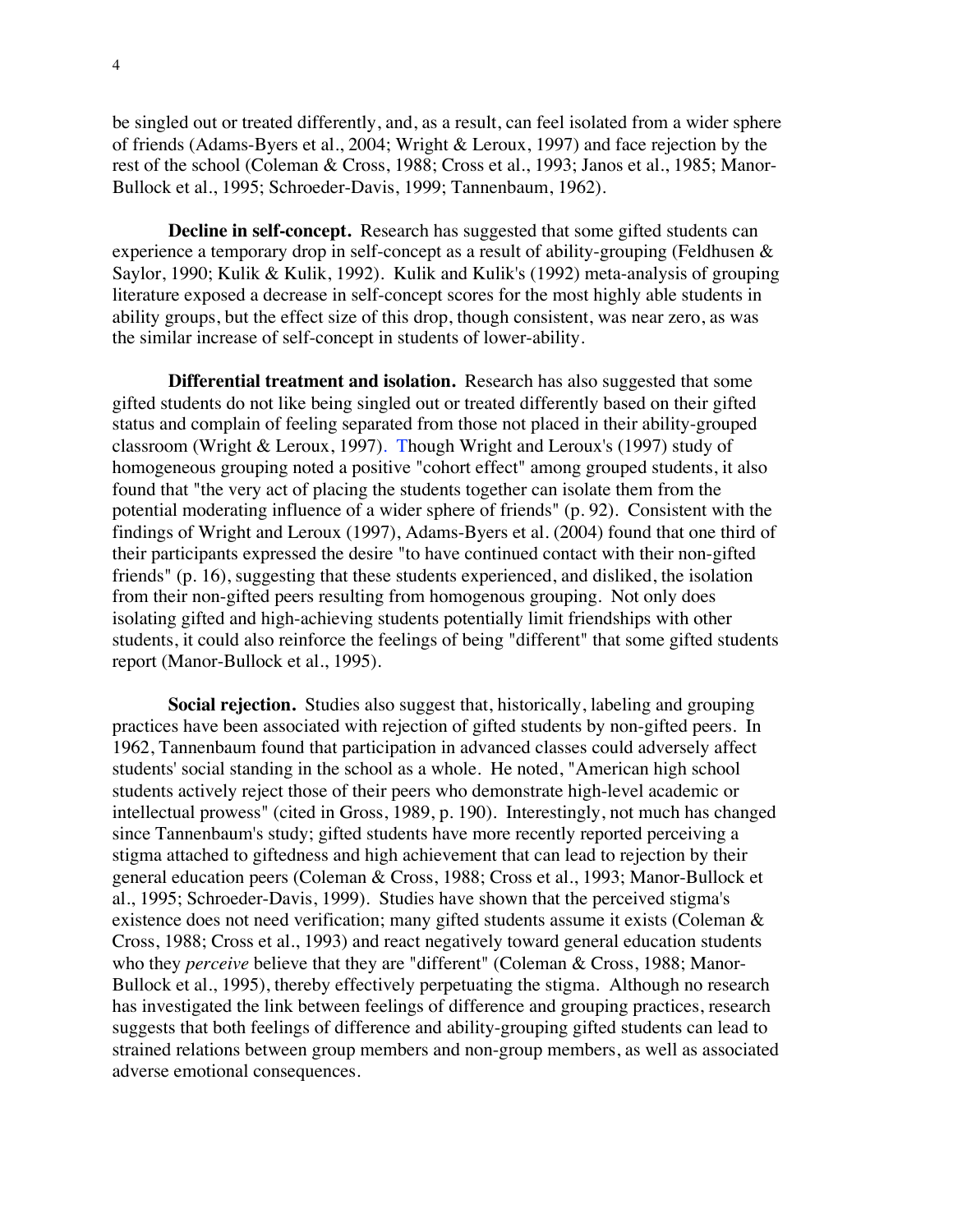Researchers have found that some gifted students engage in social coping that can be deleterious to the formation of a healthy identity as a gifted individual in response to these adverse social/emotional outcomes. Some gifted and high achieving students, not wanting to be associated with the "brain crowd" and suffer the subsequent adverse social consequences of being labeled a "geek," or "dweeb," display interest in anti-intellectual, "pop culture" topics and activities; withdraw from enjoyed activities that others see as "nerdy"; intentionally do poorly on tests; fail to hand in assignments; never volunteer answers in class; and even deny their own giftedness (Brown & Steinberg, 1990; Chan, 2004; Swiatek, 1995, 2001, 2002; Swiatek & Dorr, 1998). Tannenbaum (1983) concluded:

There is evidence to show that the gifted are influenced by their peers', parents', and teachers' feelings about their abilities. If they are seen as mental freaks, unhealthy personalities, or eccentrics simply because they are brainy or creative, many of them will avoid the stigma through conformity. Some would rather underachieve and be popular than achieve honor status and receive social ostracism. (p. 466)

Some research indicates that feeling forced to choose between social ostracism/academic achievement and popularity/academic underachievement is particularly salient in advanced students from underrepresented ethnic populations. Fordham and Ogbu (Fordham & Ogbu, 1986; Fordham, 1988, 1991) label this dilemma for minority students as the "Burden of Acting White."

Learning school curriculum and learning to follow the standard academic practices of the school are often equated by the minorities with . . . "acting white" while simultaneously giving up acting like a minority person. School learning is therefore consciously or unconsciously perceived *as a subtractive process:* a minority person who learns successfully in school or who follows the standard practices of the school is perceived as becoming acculturated into the white American frame of reference at the expense of the minorities' cultural frame of reference and collective welfare. (Fordham & Ogbu, 1986, pp. 182-183)

Donna Ford (2004) has used the term "Forced Choice Dilemma" to describe the conflict between affiliation and achievement experienced by gifted, culturally diverse students. Ford (2004) suggests that African American and Hispanic parents feel their children cannot simultaneously experience both academic challenge and social success because of their cultural backgrounds.

**Forced choice dilemma.** Miraca Gross's (1989) "Forced Choice Dilemma" posits that all gifted students face a unique conflict between their drives to pursue intimacy and achievement, placing them in a forced-choice situation. Most students strive both to cultivate meaningful relationships with their peers and family and to achieve to the best of their abilities; however, pursuing both requires extensive time and effort, and pursuing one takes time away from the pursuit of the other. And with the extensive pressure to pursue academic excellence that gifted students report (Sowa,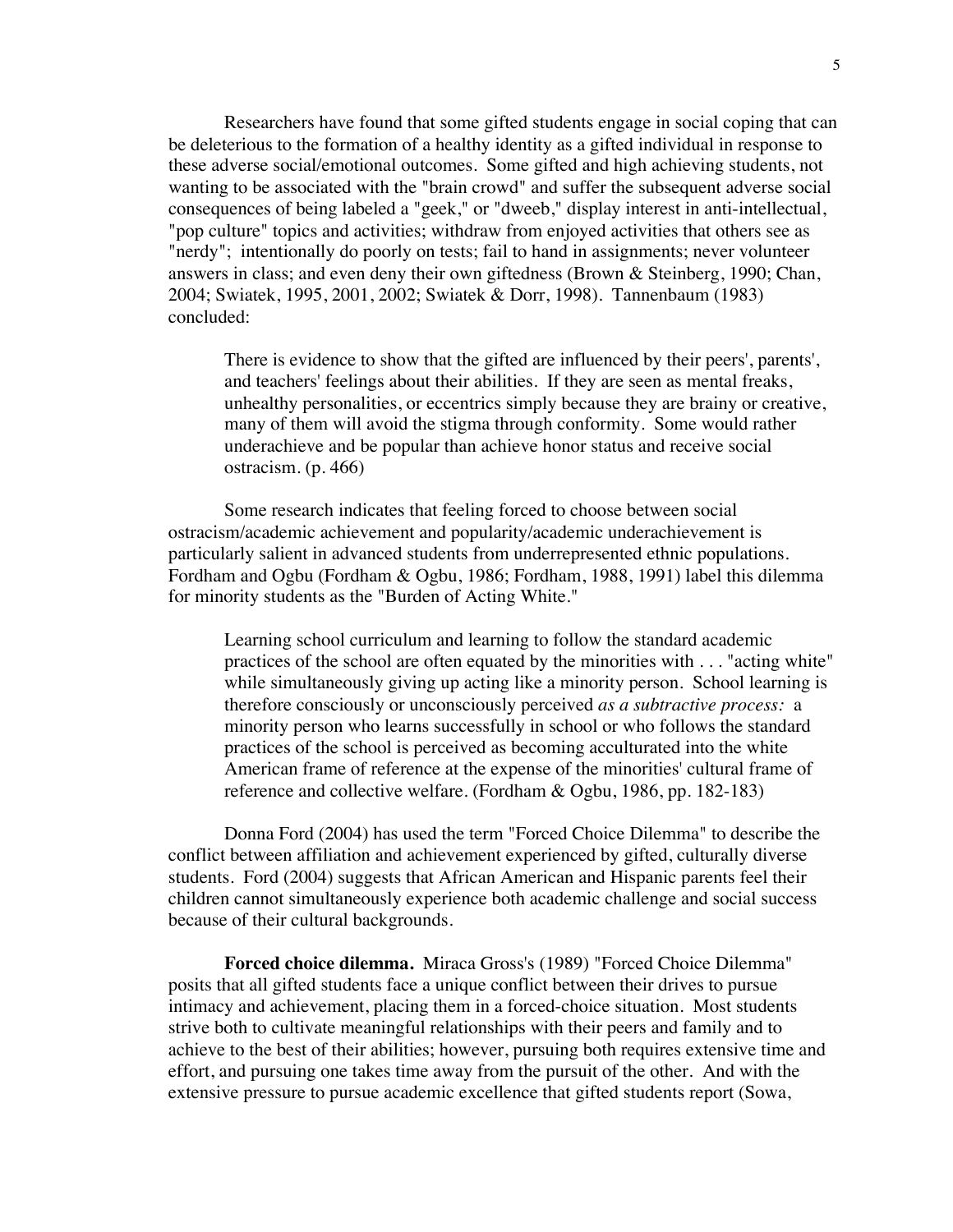McIntire, May, & Bland, 1994), the gifted child experiencing the Forced Choice Dilemma feels he/she must choose *either* academic excellence *or* intimacy while students of average ability can theoretically pursue both simultaneously. Furthermore, Gross (1989) postulated that gifted students' perception of a stigma attached to giftedness exacerbates the dilemma, as it becomes a matter not only of time allocation, but of choosing between fulfilling one's own academic expectations and being socially accepted. Therefore,

If the gifted child chooses to satisfy the drive for excellence, he or she must risk forfeiting the attainment of intimacy with age peers. If the choice is intimacy, the gifted may be forced into a pattern of systematic and deliberate underachievement to retain membership in the social group. (Gross, 1989, p. 189)

#### **Grouping in AP and IB Courses**

AP and IB programs are generally endorsed inside and outside the field of gifted education as appropriate options for challenging advanced high school learners (College Board, 1986; Cox & Daniel, 1985; Daniel & Cox, 1992; Feldhusen, 1995; Jacoby, 1992; Marnholtz, 1994; Pyryt, Masharov, & Feng, 1993). However, very few researchers have investigated their appropriateness for the needs of advanced learners (Callahan, 2003). The small amount of research that does exist focuses primarily on the academic effects of these courses (Bleske-Rechek, Lubinski, & Benbow, 2004; Center for Education, 2002; Center for Undergraduate Education in Science, Mathematics, and Engineering Education, 1999; Commission on Life Sciences, 1990; Lubinski & Benbow, 2000; National Academy of Sciences (NAS), 2002; Oregon University System, Oregon Department of Education, and Office of Community College Services, 1999) and in large part neglects the social/emotional effects, despite their importance. Coleman (1995) insightfully noted:

I have argued that educators of the gifted should pay more attention to the social context created in some specialized environments. We have looked almost exclusively at cognitive outcomes, [although] noncognitive outcomes are as important as cognitive outcomes and these latter outcomes may provide more powerful evidence for the appropriateness of specialized environments than the former. (p. 175)

#### **Present Study**

Although the literature pertaining to the advantages and disadvantages of grouping advanced students is comprehensive, little research focuses on the social/emotional impacts of grouping in AP and IB programs specifically. Therefore, the research questions guiding this study are: (a) Do AP and IB students perceive social/emotional advantages and disadvantages to AP/IB enrollment? (b) What are the differences between AP and IB students' perceptions of the social/emotional implications of enrollment in these courses? and (c) Do AP and IB students report experiencing a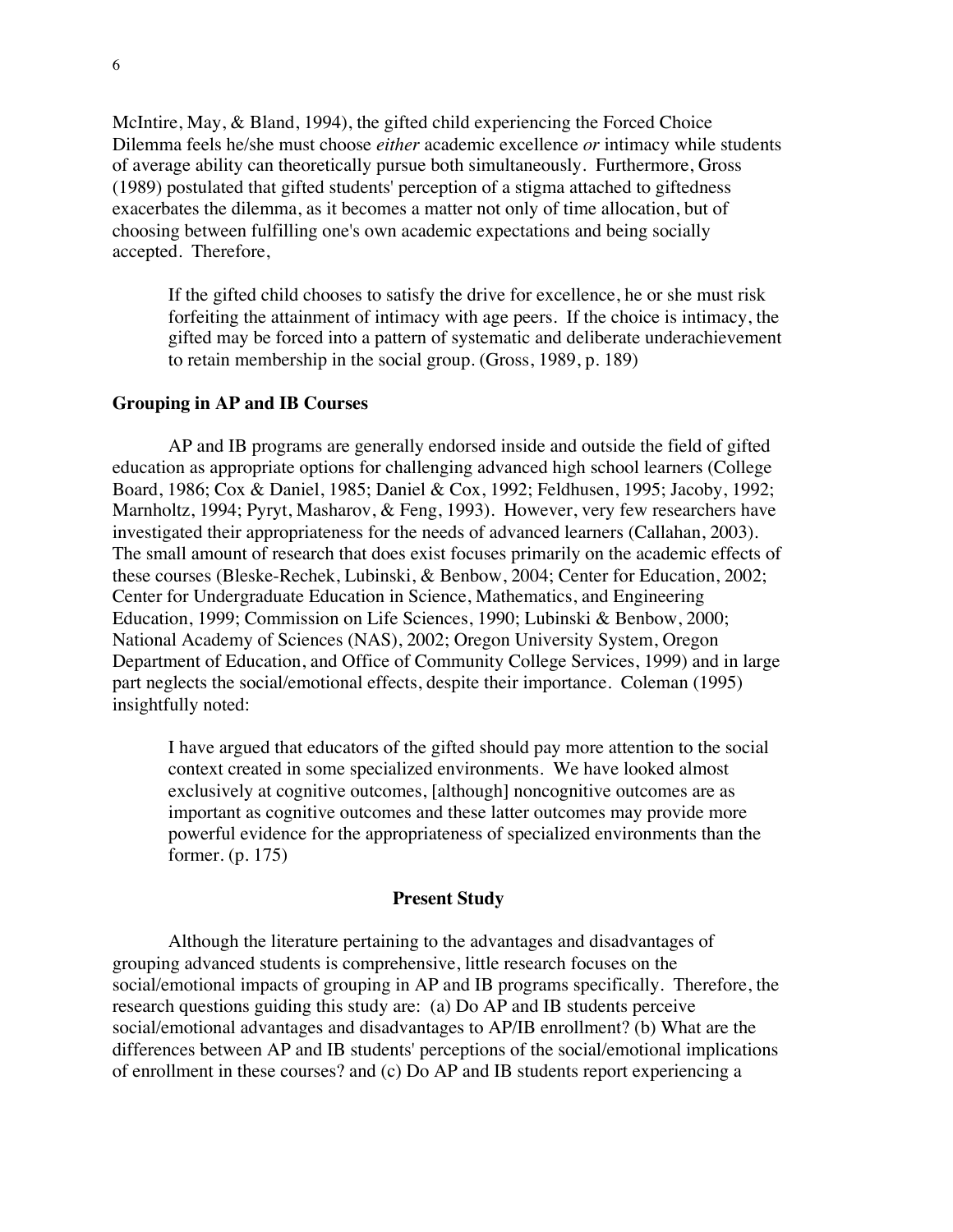"forced-choice dilemma" whereby they must choose between academic success and social acceptance?

## **Study Design**

#### **Sampling Rationale**

This study was part of a larger study investigating the "fit" of AP and IB courses for a broad range of gifted high school secondary students (Hertberg-Davis, Callahan, & Kyburg, 2006). Twenty-four high schools from seven states were selected for participation in the larger study. Of those schools, four schools from one state were chosen for in-depth multiple case analysis for the current study (Yin, 1994) (see Table 1). The four schools were chosen using stratified purposeful sampling (Strauss & Corbin, 1998). The stratifications were by community size (urban, suburban, and rural), student demographics (SES and ethnicity), and the advanced programs offered in the school (AP or IB). The four sites were representative of the demographics of the 24 sites used in the larger study.

#### **Study Sites**

#### **Appleton High School**

Appleton High School was a public urban high school offering AP courses. At the time of the study, this high school had a disproportionately high percentage of Hispanic and Asian American students and a low percentage of African American and Caucasian students relative to state demographics. The students at this high school were performing below the state average on the state tests. Appleton offered 28 AP courses to their almost 2,000 students and had a school-wide AP participation rate of 23%. The school placed an emphasis on encouraging all students to take AP courses and offered a number of programs to prepare students for, and support students in, AP classes.

#### **Arken High School**

Arken High School was a public rural high school offering AP courses. At the time of the study, this school had a disproportionately high percentage of Caucasian students and a low percentage of African, Asian, and Hispanic Americans relative to state demographics. The students at this high school were surpassing the state average on the state test. This school offered 6 AP courses for its 426 students; their ratio of AP classes to students was lower than that of Appleton: 1 to 53. According to the school guidance counselor, between 15 and 20% of the student body participated in AP courses.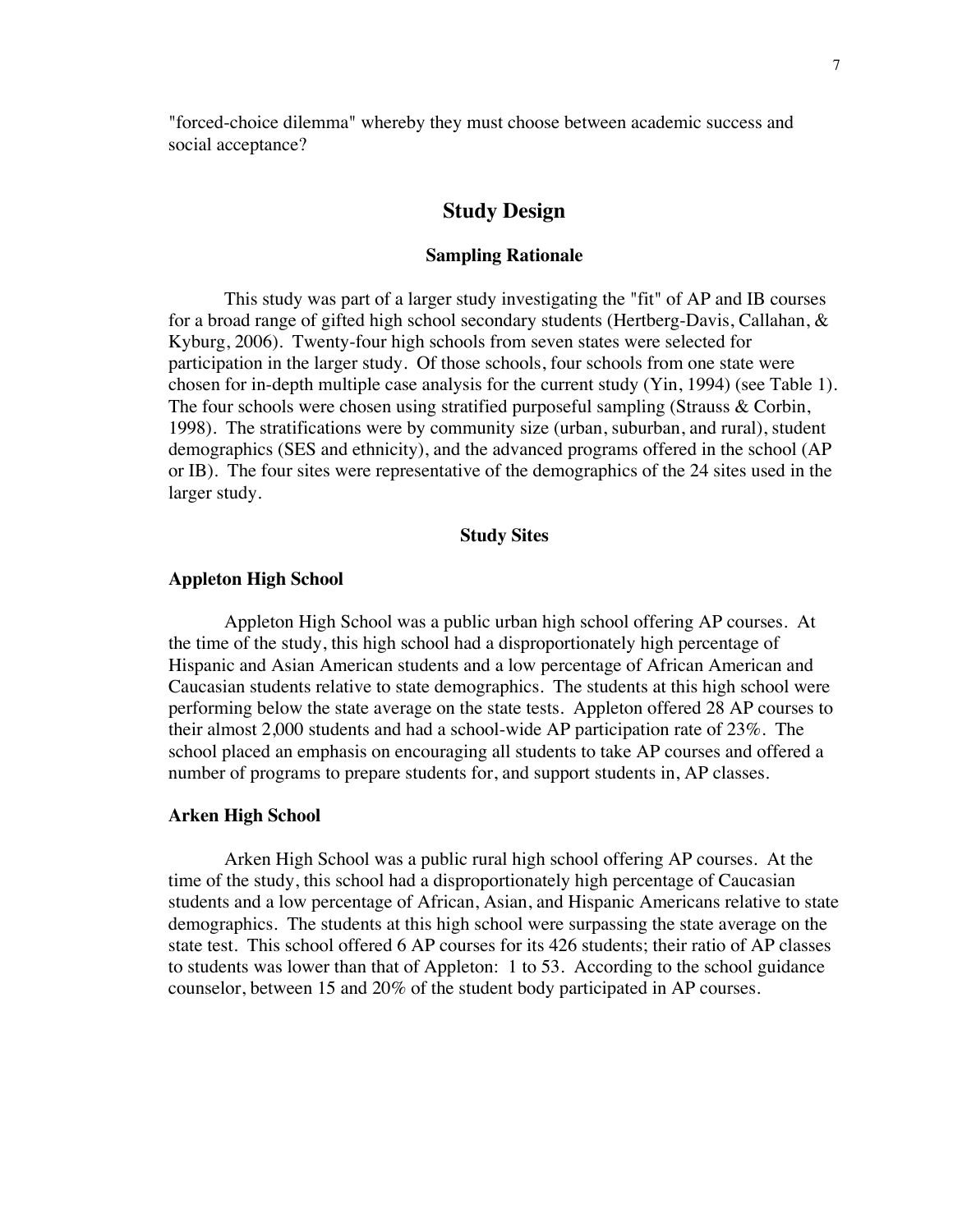### Table 1.

| <b>School</b> | <b>Student</b>          | Percentage     | Average       | <b>Ratio of</b>   | Participation |
|---------------|-------------------------|----------------|---------------|-------------------|---------------|
|               | <b>Demographics</b>     | Eligible       | <b>Test</b>   | <b>Advanced</b>   | Rate          |
|               | (State Averages:        | for Free or    | <b>Scores</b> | <b>Courses to</b> |               |
|               | White: 60%              | <b>Reduced</b> | (State        | <b>School</b>     |               |
|               | <b>Black: 27%</b>       | Lunch          | Language      | Population        |               |
|               | Hispanic: 7%            | (State         | Arts          |                   |               |
|               | Asian: 5%               | Average is     | Average is    |                   |               |
|               | Native American:        | $33\%)$        | 88%, State    |                   |               |
|               | $1\%)$                  |                | Math          |                   |               |
|               |                         |                | Average is    |                   |               |
|               |                         |                | 86%)          |                   |               |
|               | White: 18%              |                |               |                   |               |
| Appleton      | <b>Black: 25%</b>       |                | Language      |                   |               |
| (AP)          | Hispanic: 47%           | 54%            | Arts: 84%     | 1:71              | 23%           |
|               | Asian: 10%              |                | Math:         |                   |               |
|               | Native American: <1%    |                | 72%           |                   |               |
|               | White: 86%              |                |               |                   |               |
| Arken         | <b>Black: 13%</b>       |                | Language      |                   | Between 15    |
| (AP)          | Hispanic: $\langle 1\%$ | 22%            | Arts: 91%     | 1:53              | and $20%$     |
|               | Asian: $\lt 1\%$        |                | Math:         |                   |               |
|               | Native American: <1%    |                | 84%           |                   |               |
|               | White: 68%              |                |               |                   |               |
| Ignacious     | <b>Black: 22%</b>       |                | Language      | <b>Not</b>        | 10%           |
| (IB)          | Hispanic: 4%            | 21%            | Arts: 90%     | Available         | in Diploma    |
|               | Asian: 6%               |                | Math:         |                   | Program       |
|               | Native American: <1%    |                | 91%           |                   |               |
|               | White: 35%              |                |               |                   |               |
| Inland        | <b>Black: 15%</b>       |                | Language      | <b>Not</b>        | 40%           |
| Heights       | Hispanic: 26%           | 37%            | Arts: 89%     | Available         | in Diploma,   |
| (IB)          | Asian: 21%              |                | Math:         |                   | Certificate,  |
|               | Native American: <1%    |                | 81%           |                   | and Pre-IB    |

## **Ignacious High School**

Ignacious High School was a public suburban magnet high school offering the IB program. The school's ethnic breakdown was fairly representative of state demographics at the time of the study, and the students at this high school were surpassing the average on the state test. According to the school website, ten percent of the student body was enrolled in the IB Diploma Program, but this percentage did not take into account the amount of students enrolled in pre-IB or IB-track programs. This school's IB program was the most rigid of the AP and IB programs investigated in this study in that it only offered students who fit numerous criteria the option of earning a full Diploma in IB, which required students to complete six academic courses in six different subject areas, an external examination in at least three higher level subject areas and three standard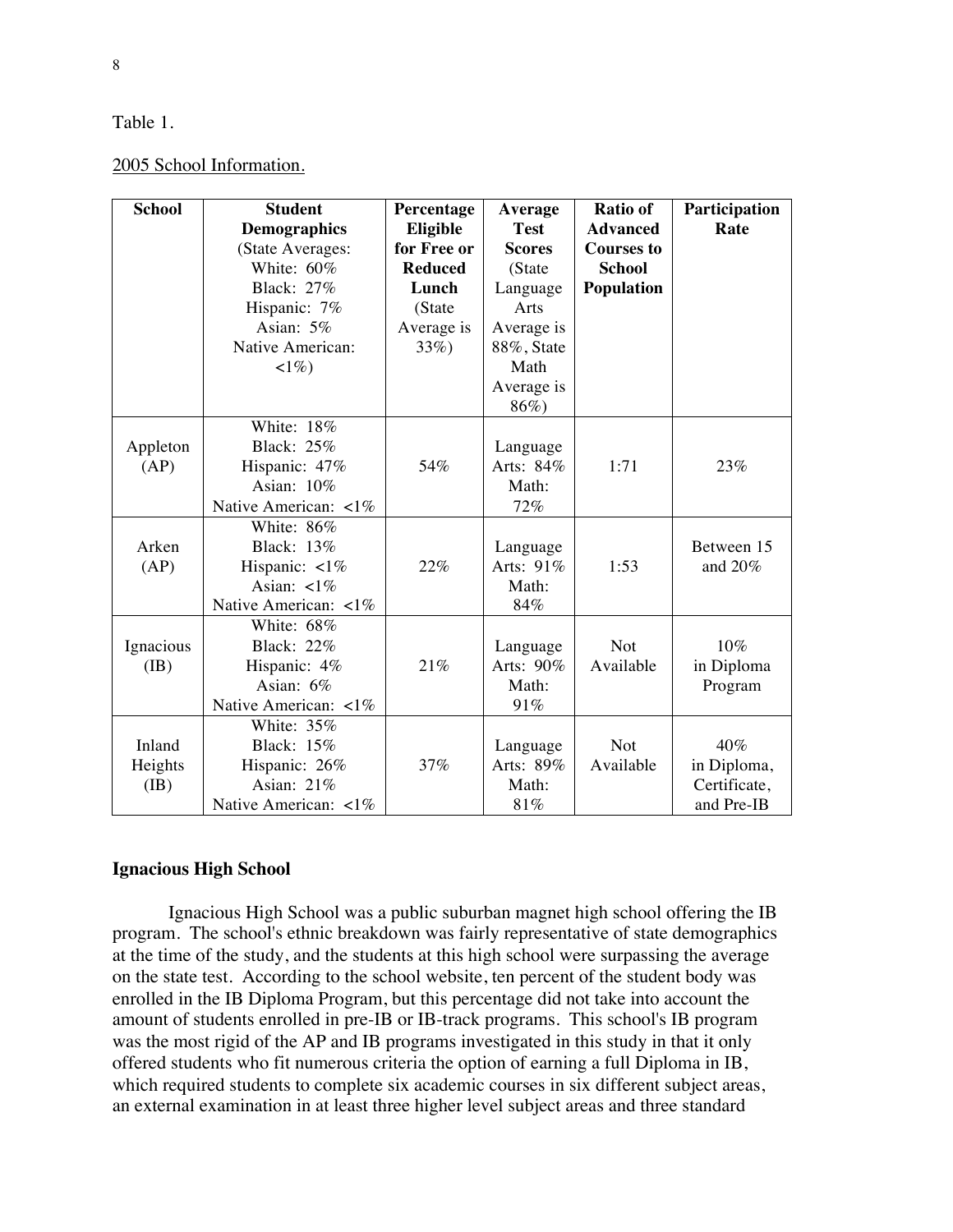level subject areas, a minimum of 150 hours in the CAS (Creativity, Action and Service) Program, an Extended Essay, and six external examinations.

#### **Inland Heights High School**

Inland Heights High School was a public urban high school offering IB courses. This high school had a disproportionately high percentage of Hispanic and Asian American students and low percentage of African American and Caucasian students relative to state demographics. The students at this high school were performing below the average on the state test. Forty percent of the student body was participating in pre-IB and IB certificate and diploma programs. The IB program at this school was offered to "highly motivated 11th and 12th grade students" who sought "academic rigor, structure, and experiences. . . [and] the highest degree of academic challenge," but had no other specific entrance criteria. Inland Heights offered more flexibility in its IB program than Ignacious; not only were there fewer entrance criteria, Inland Heights allowed students to complete either a Diploma or Certificate program.

#### **Participants**

Eighty-four students from the four study sites participated in focus group interviews. Student participants were chosen because they were enrolled in AP or IB courses, and represented the diversity in gender and ethnicity in their schools' AP and IB courses. Fifty-seven percent (n=48) of the students participating in the study were female;  $43\%$  (n=36) were male.

#### **Data Collection**

#### **Interviews**

Interviews with AP and IB students were conducted primarily through small focus groups composed of three to five students per session. In each case, a semi-structured interview protocol guided the interview process, enhanced by questioning designed to elicit information-rich responses or to follow up on questions from the classroom observations or themes emerging during data analysis.

#### **Observations**

Observations of AP and IB classrooms in the study schools were conducted to provide information regarding classroom environment, curriculum, and instruction to supplement student interview data. Schools were visited at least three times over the course of an academic year. In most cases, these visits were arranged to correspond with the first third of the school year, the second third of the school year, and the instructional time after the AP and IB exams were administered. The purpose of the staggered visits was to increase the credibility in the findings by persistently observing the sites over time, to allow for probing of emerging themes, and to determine a pattern of curricular, instructional, and assessment practices in relation to the spring administration of exams.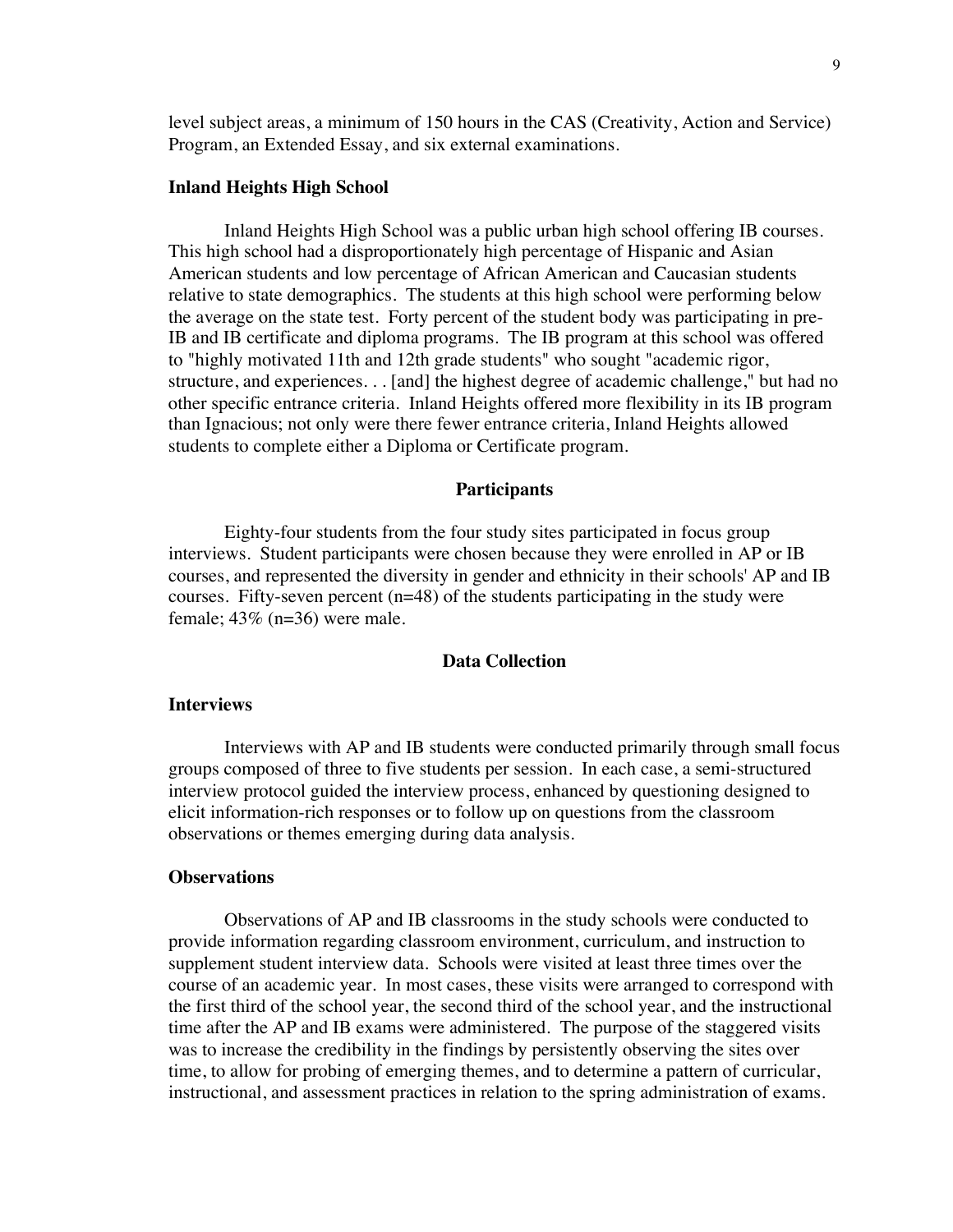During each visit, AP and IB classrooms were observed for at least one complete class period. Teachers were notified in advance of the visits, but were not asked to modify their plans for the observers. Whenever possible, verbatim quotes from teachers and students were recorded to enhance the validity of the findings and to reduce bias from the observer. Documents such as teachers' planning documents, instructional materials, some student artifacts, program literature, and communication materials were also collected and analyzed.

#### **Data Analysis**

After each individual or group interview, classroom observation, and school visit, researchers recorded and then typed field notes. All interviews were tape recorded and transcribed verbatim. Data were then analyzed using a cross-case technique, where the data from each case data were analyzed individually, then compared to each other. Data were analyzed and given initial codes. With further data-combing, the codes were refined and collapsed to yield final themes. The conclusions from each case served to theoretically replicate the conclusions of all other cases (Yin, 1994).

## **Results**

### **Research Question 1:** *Do AP and IB Students Perceive Social/Emotional Advantages and Disadvantages to AP/IB Enrollment?*

AP and IB students described both positive and negative social/emotional consequences resulting from participation in AP and IB courses.

#### **Perceived Benefits**

Among the significant social/emotional benefits that AP and IB students attributed to their participation in AP and IB courses versus general education courses were (a) a better class atmosphere, (b) a special bond among participants, and (c) pride and self-confidence derived from completing the more challenging work offered in these courses.

#### **Atmosphere**

AP and IB students' responses suggested that they regarded their AP and IB classrooms as having "a more open environment" (Appleton, SFG1) and an overall better atmosphere than their general classes. Students attributed the improved classroom atmosphere of AP and IB courses to the fact that the teachers of these courses were better prepared to meet the needs of advanced students, and accorded students more respect and responsibility. Additionally, AP and IB students believed they were more similar to and had more in common with other program participants than with students in general education classes they were in or had attended in the past.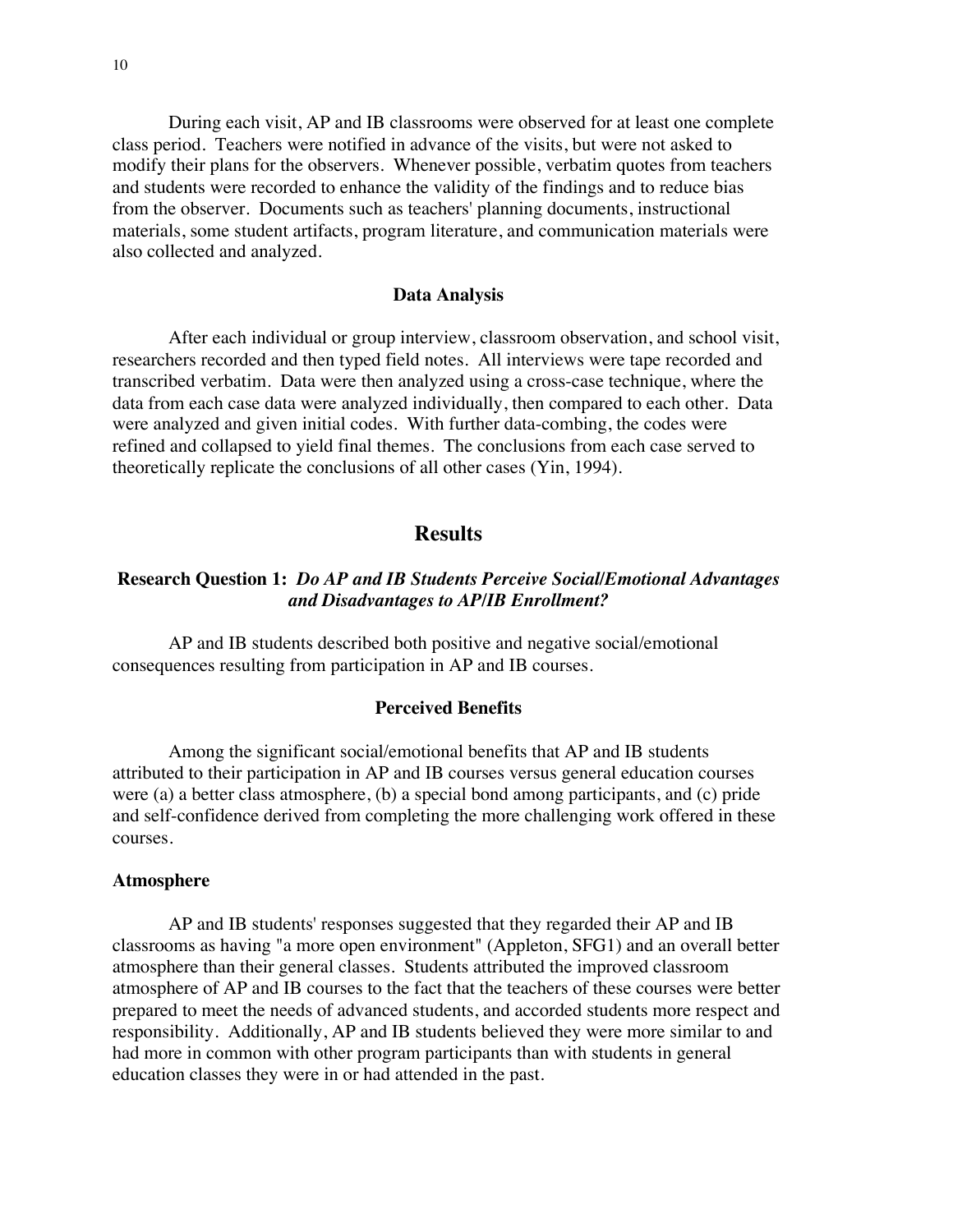**Teacher preparedness to meet advanced needs.** AP and IB students consistently reported their preference for their advanced classes. Many noted how unfulfilling regular classrooms were for them, in large part because they believed their general education teachers were not equipped to teach advanced students. For example, one IB student noted how he did not learn very much in general education courses because his teachers placed more of an emphasis on *passing* than on genuine learning and understanding:

In regular classes, it's hard to concentrate because some teachers. . . don't really care as much. I've taken regular classes, and it's more, 'Just get this done, and you can pass!' And, it's OK, but the Higher Level teachers care more for you to understand *how* to do it and not just pass. (Inland Heights, SFG2)

An AP student also called attention to the lack of general education teacher knowledge of how to meet the needs of advanced learners. She explained that in general classes, the teacher "doesn't relate to us, he doesn't talk to us. And then like, I just finish the work pretty quickly, and then I have nothing else to do. Nothing" (Arken, SFG2).

**Teacher respect for students.** AP and IB students believed that their AP and IB teachers were more fun, liked them better, and gave them more respect than did teachers in non-AP and -IB courses. One IB student noted bluntly: "I think the teachers have a lot more fun with us. I think they like us better. Seriously!" (Ignacious, SFG9). Similarly, an AP student noted:

They give you a lot more respect in AP classes, the teachers. Because they assume that if you're in the class, then you're smart enough and. . . what you're going to say is actually intelligent. So, the teachers will respect you and everything; they'll listen to what you have to say as opposed to the, like, normal classes, where teachers just, they "have" you, instead of like listening to you. (Appleton, SFG3)

AP and IB students believed that their teachers afforded them more respect because they tended to have higher educational goals and a higher level of maturity and independence than students in general education courses. They believed that this student homogeneity allowed AP and IB teachers to give their students more responsibility inside and outside of class. For example, one AP student suggested:

I think AP teachers can be like that because they know we've had the initiative to get into the AP class; they know we're going to do the work and we're not just going to be lazy and not do it. So, they can feel like they can be laid-back and just give us the work and rely on us to do it. (Arken, SFG2)

Similarly, an IB student noted:

Maybe the [general education] teachers aren't necessarily worse or the content isn't necessarily worse, but in IB, you're talking about a group of kids who, at this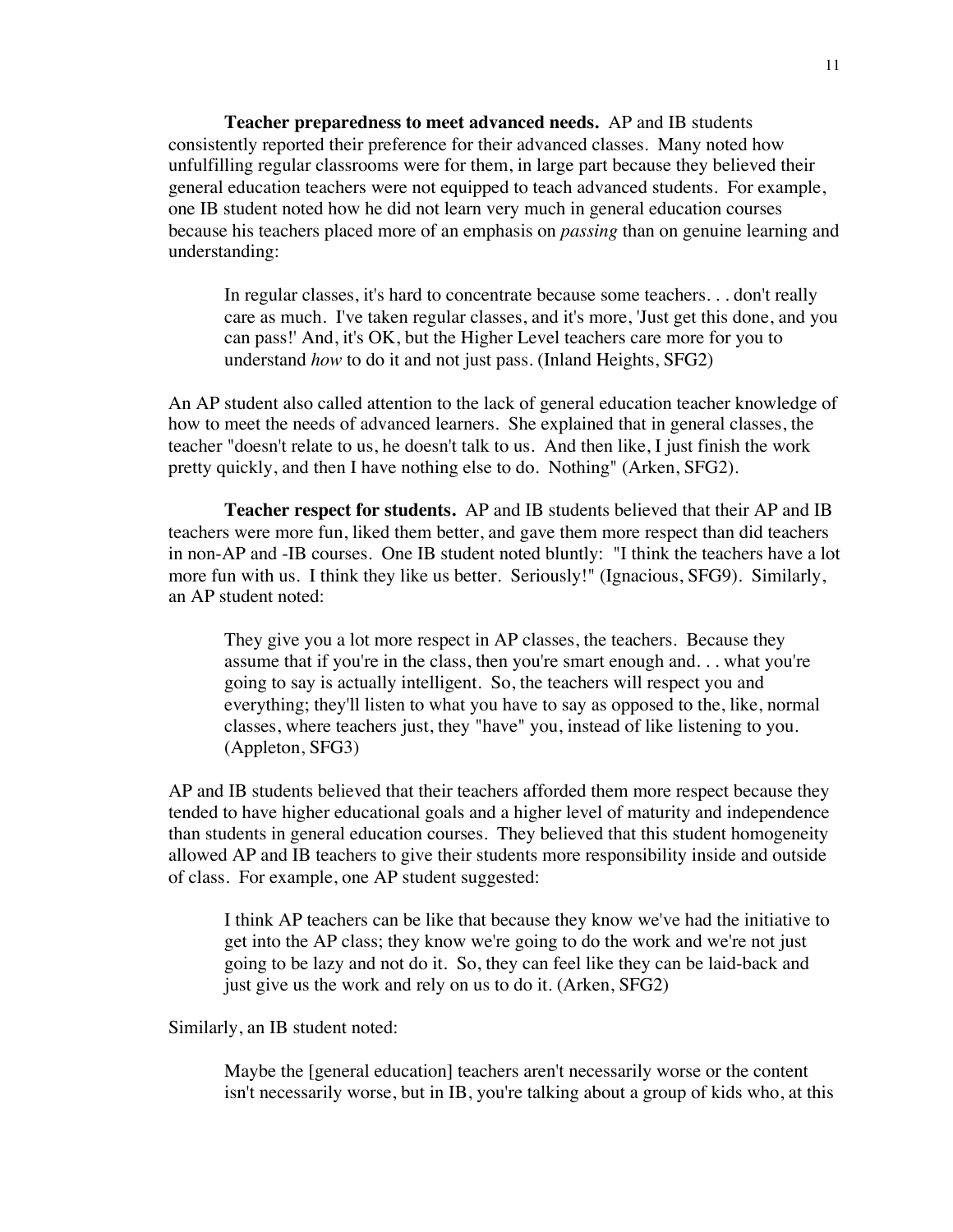point, obviously want to be there. In the other classes, there's a large segment of the population that just doesn't really care about school. And so the teacher may be trying just as hard, and the content may be as enriching if they got into it. But it's a matter of motivation. And I don't care what the content is or who the teacher is, it's easier to learn stuff and learn it in a fun and entertaining way with a group of individuals who wants to be learning. And I think you get that in IB." (Ignacious, SFG9)

Overwhelmingly, AP and IB students noted that the positive relationship that existed between themselves and their AP and IB teachers was one of the primary benefits of taking these courses.

**Feelings of similarity toward other participants.** Participants also reported feeling more comfortable in AP and IB classes than in general education classes. Students attributed this comfort to a diminished fear of peer judgment for answering questions, striving toward academic success, and "being yourself" because other students in the class had similarly high academic goals and academic interests. For example, one AP student explained her preference for AP classes:

I like AP English because I like being with advanced students, and not with the regular type. The people that take AP English are like, like-minded people. And it's easier. . . like some people would frown upon those people who try hard in school and they just don't think it's cool or something, but when you're in a class and everybody else in the class is trying hard to get good grades, it makes it a lot easier to learn, I think. (Arken, SFG2)

An IB student reported:

As far as the level of comfort goes, with interacting with other IB students, yes because we're all in there for the same purpose; we have something in common then. And you can respect them for having the same goals as yourself. (Inland Heights, SFG4)

One student suggested that she felt more comfortable answering questions in her AP classes than in her non-AP classes because in her general education classes, she felt like she was either always the only one answering questions, or not speaking at all because she felt "really awkward" (Appleton, SFG1). These comments are representative of the experiences of many AP and IB students who indicated that while they felt some discomfort about—or pressure to mask—their academic interests in general education courses, they felt more able to be themselves while in their AP and IB classes.

**Feelings of difference from non-participants.** Some of the discomfort that AP and IB students reported feeling in their general education courses seemed to stem from their reported feelings of difference from their non-AP and -IB peers. For example, one IB student noted: "[IB students] just form this really different group. I just think [that] everyone else in school is so different" (Inland Heights, SFG1). Participants reported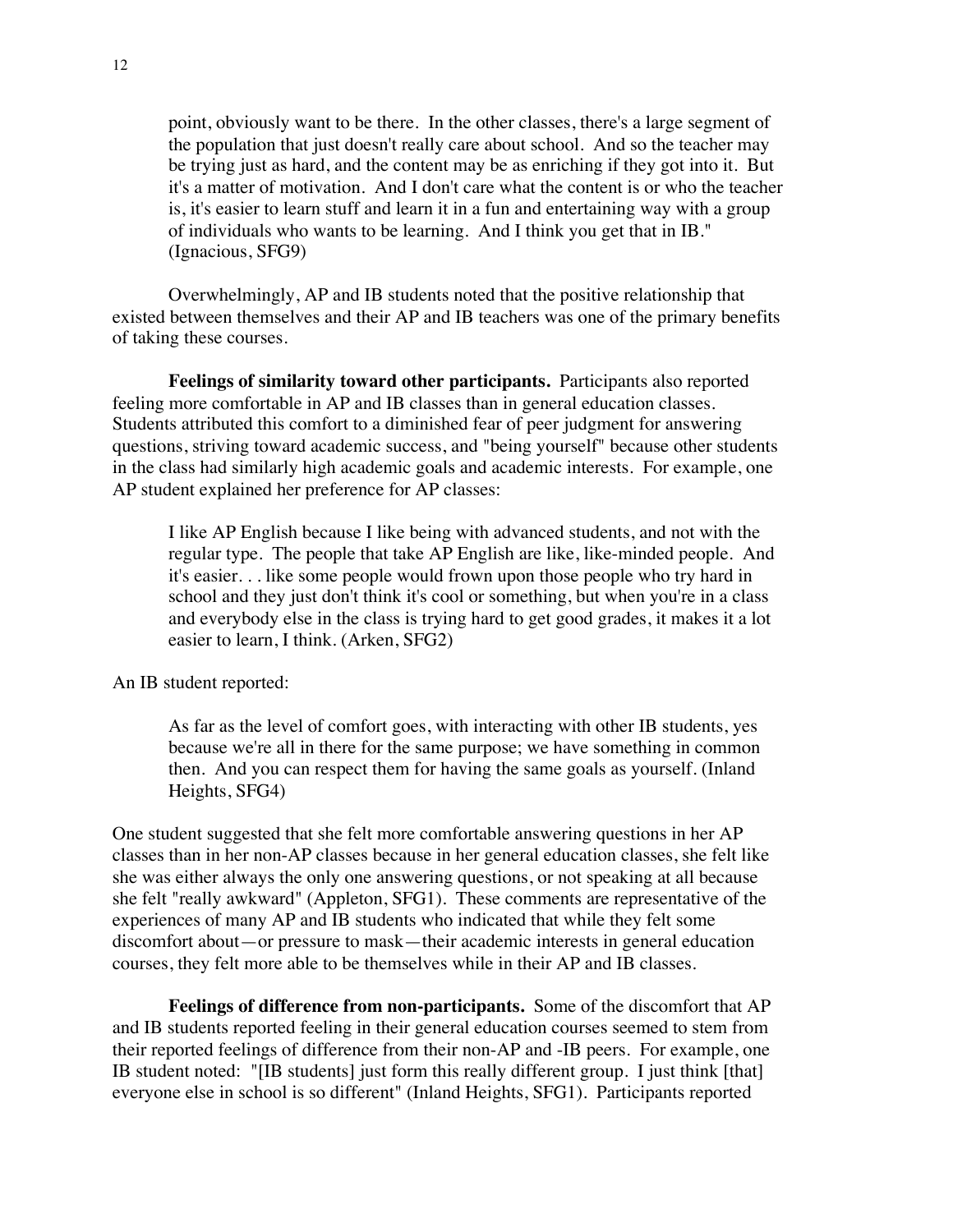feeling different from non-participants in terms of their areas of interest and topics of conversation. For example, one IB student reported: "In normal class, I know they talk about: 'Oh, I did [X] this weekend, blah, blah, blah. . . ' but we're talking about philosophy and stuff like reality. And it gets really awkward" (Inland Heights, SFG1). Another noted:

The majority of our time is at school, and we're in our class, and I think we talk more in class, even if it's. . . not, "Let's go to the mall!" It's more like, "Hey! How did you get your answer?" (Inland Heights, SFG2)

Furthermore, AP and IB students reported believing that the major differences between AP and IB students and students not taking these courses were motivation and desire to learn. An AP student noted, "Well I think part of the difference between AP students and regular students is just who wants to apply themselves and get the work done" (Appleton, SFG1). Another said, "I know the people who are not in AP. . . most of them. . . just come to school just to be in school. It's really not hard to be in AP as long as you take school seriously, you know. The other kids don't" (Appleton, SFG4). An IB student noted, "Regular classes are more filled with people that aren't willing to learn" (Inland Heights, SFG2).

However, interviews with AP and IB students also suggested that AP and IB students believed they had higher levels of intelligence than students not taking these courses. For example, an AP student noted:

Sometimes I get frustrated with the students in my regular classes. . . I pretty much like everyone, you know, but sometimes some of what people say in regular classes, it's like, 'God, are you just naturally that stupid? Does a thought cross your mind that is intelligent at all?' But like, in AP classes. . . they're all on the same, pretty much the same thinking level. (Appleton, SFG1)

An IB student explained:

I'm a server, so I had to learn the menu and everything, and it just came so quick! And I'm training with three other people. . . they just take regular classes. And there's such a difference in the ability [of] IB Students compared to regular students. . . to catch onto something. (Inland Heights, SFG1)

Another IB student agreed:

S1: You feel bad that [non-IB students] are not being challenged and pushed to do things and they just kind of go through the day. . . S2: But then it's kind of like, can they handle it? Because I have friends who are failing. . . S3: How can you not spell that word? S1: Right, Right! S3: "Cat" S1: Exactly! (Inland Heights, SFG1)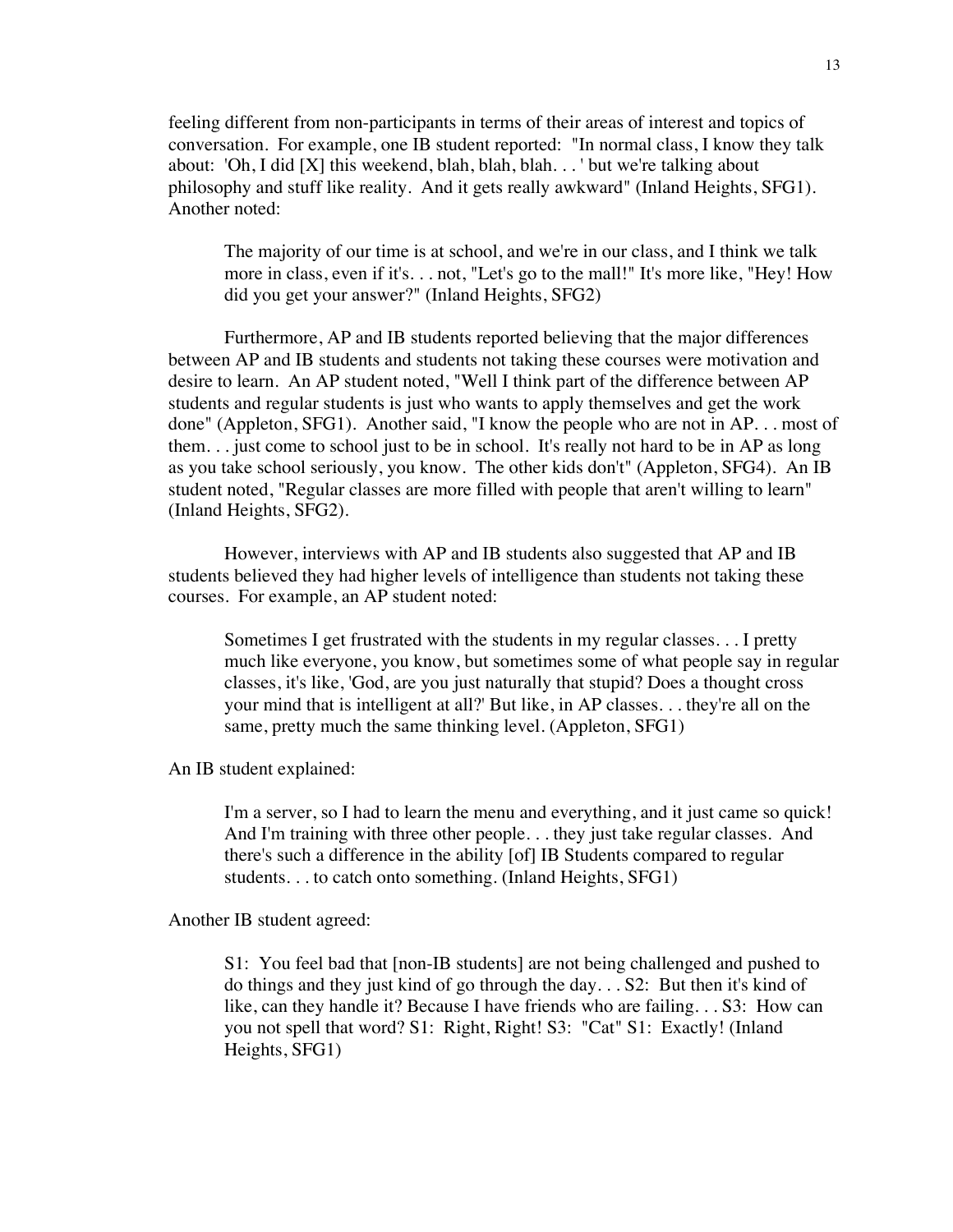And although both AP and IB students affirmed their friendships with non-AP and -IB students outside of class, the participants still reported feeling different from their nonparticipant friends:

My friends. . . most of them take no IB classes. And in a way, the interaction is different, but then it's kind of a relief from this daily, like. . . sometimes I like to just let down, to put down my guard and stuff, but then, for example, what you were saying, it gets frustrating. I was having a conversation with my friend [and] I was like, 'You just need to be persistent and keep going with that!' And she was like, 'What is persistent?' And I was just like, 'Oh my God!' (Inland Heights, SFG1)

Most AP and IB students reported feeling different from those students not participating in their program. While most reported that they had non-participant friends, the majority of the interviewed AP and IB students preferred to be in classes with students to whom they felt more similar in terms of motivation, academic interests, and intellect.

Overwhelmingly, AP and IB students reported preferring the classroom environments of AP and IB courses to general education courses, believing that the generally high level of motivation and academic interests of the students in AP and IB courses resulted in teachers treating them with greater respect and affording them more responsibility. Additionally, they felt free to "be themselves" in class without fear of judgment from their peers.

### **Special Bond Among Participants**

An additional advantage perceived by AP and IB students to taking these advanced courses was the relationships that they developed with their classmates. AP and IB students noted that they considered many of their AP and IB classmates "friends" and consistently referred to the "special bond" that existed among program members. Many students reported that their friendships with other AP and IB participants were long-standing. In many cases, they were originally grouped in elementary gifted and talented homogeneous classrooms and those relationships were maintained in high school honors and AP and IB courses. Two AP students in a group interview noted:

S1: It just seems like some of us have been grouped for like a long time. . . A lot of times you start with the GT program or whatever, so you find yourself. . . sitting next to the same person you did in 9th grade because. . . we've been in the same classes for I don't know how long. . . S2: Yeah, we like grew up together. (Appleton, SFG1)

An IB student similarly commented: "You have this x amount of people that take all these classes, and they're the same kids, and so you take classes together, and you eat lunch together, you become friends with them, you hang out with them" (Inland Heights, SFG1). Many students noted that these friendships were nurtured by shared experiences and an ability to help each other academically. An example of this mutual support comes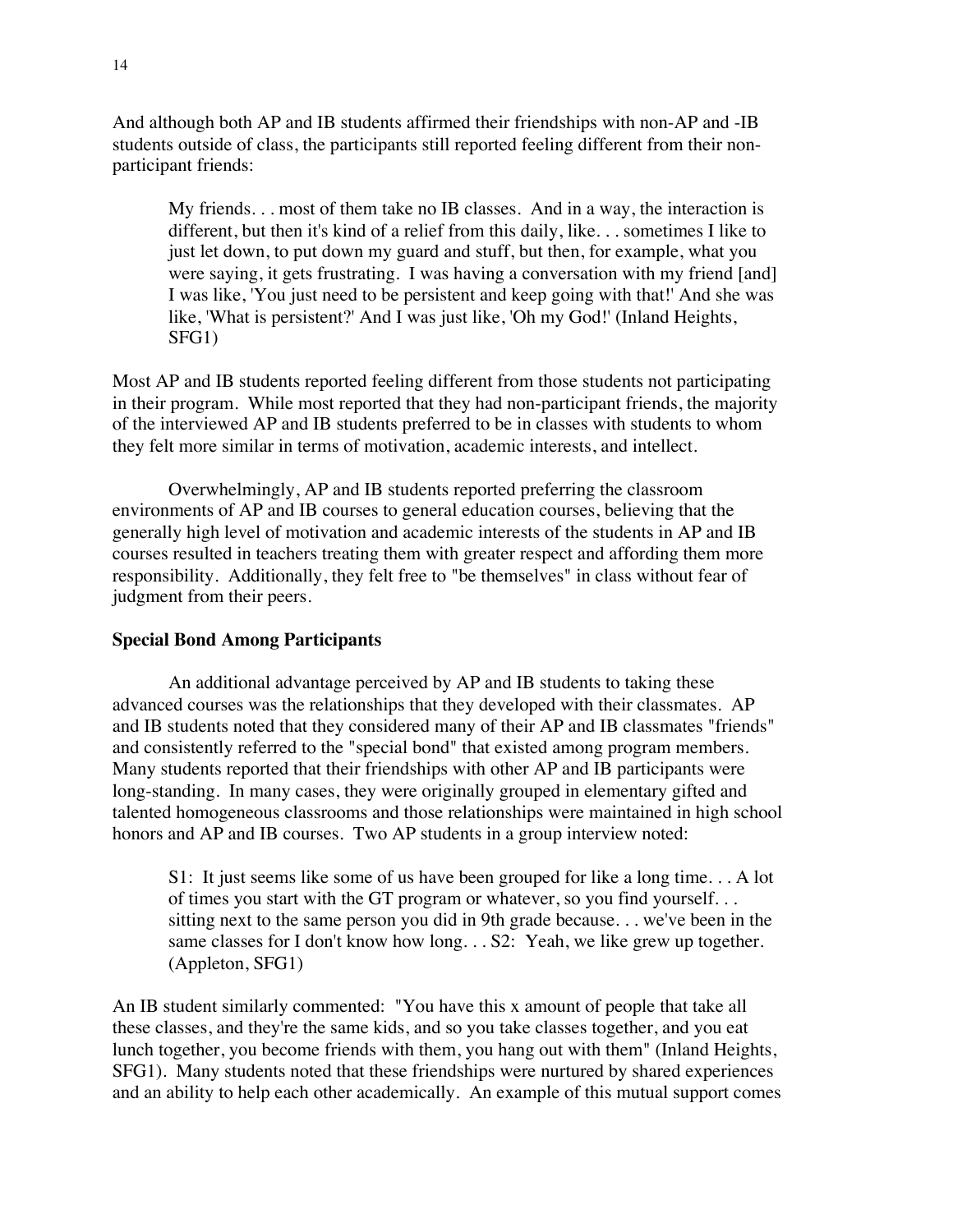from the comments of another IB student: "This sounds really corny, but you are kind of like a support group, because everybody's going through the same thing... People really help each other" (Inland Heights, SFG1). An AP student felt the same way: "Everyone in the AP classes, we're all like friends and everything, so we're all going through the same thing and it's a new experience for everyone so we all help each other out" (Appleton, SFG4). While the close, long-standing bond among classmates taking AP and IB courses served as a support network for many students, for students new to the community or taking advanced classes for the first time, this tight knit community felt difficult to break into. A former IB student noted that she had decided to quit the program for this reason: "I didn't feel like I connected with the students as much because most of them, I didn't go to school with them before and we were just like too different people" (Inland Heights, SFG5).

In Appleton High School, the faculty and administration noticed that their male minority students were underrepresented in advanced courses and were voicing a feeling of disconnection from other advanced students. In response, a weekly lunch group was established to provide a forum for discussion of issues related to Advanced Placement participation, college preparation, and ethnic and individual identity. Members of the lunch group expressed feeling a strong and unique bon not only with other group members, but also with other AP participants. One described the weekly meetings as:

It's pretty much a bonding thing. We support each other in more ways than one: academically, socially, and we give each other advice. And that also helps, especially in our class, and especially in AP English. . . I didn't really know anyone in our class, just a quarter of the members, but then we started talking and . . . we just help each other out; that's basically what we do. (Appleton, SI1)

Another lunch group member noted simply, "It's trust. I trust these guys" (Appleton, SI1). For a description of this program and a full discussion of its effect, see Hertberg-Davis, et al. (2006).

### **Pride**

Another major benefit of taking AP and IB courses that students consistently noted was the pride and confidence they derived from taking on the challenging work in AP and IB courses.

And you're proud of yourself too when you do well in [AP classes]... Everybody's like, "Good job. You worked hard for that." Your friends are like, "Yeah, that's great," and teachers. . . But that doesn't really matter because you know you did well. It's like a certain type of inner satisfaction. . . you know that you've overcome more of a challenge than you had if you were in Regular classes. (Arken, SFG1)

Overwhelmingly, interviewed AP and IB students believed that the workload, content, and pace of these advanced classes made them more challenging than that of general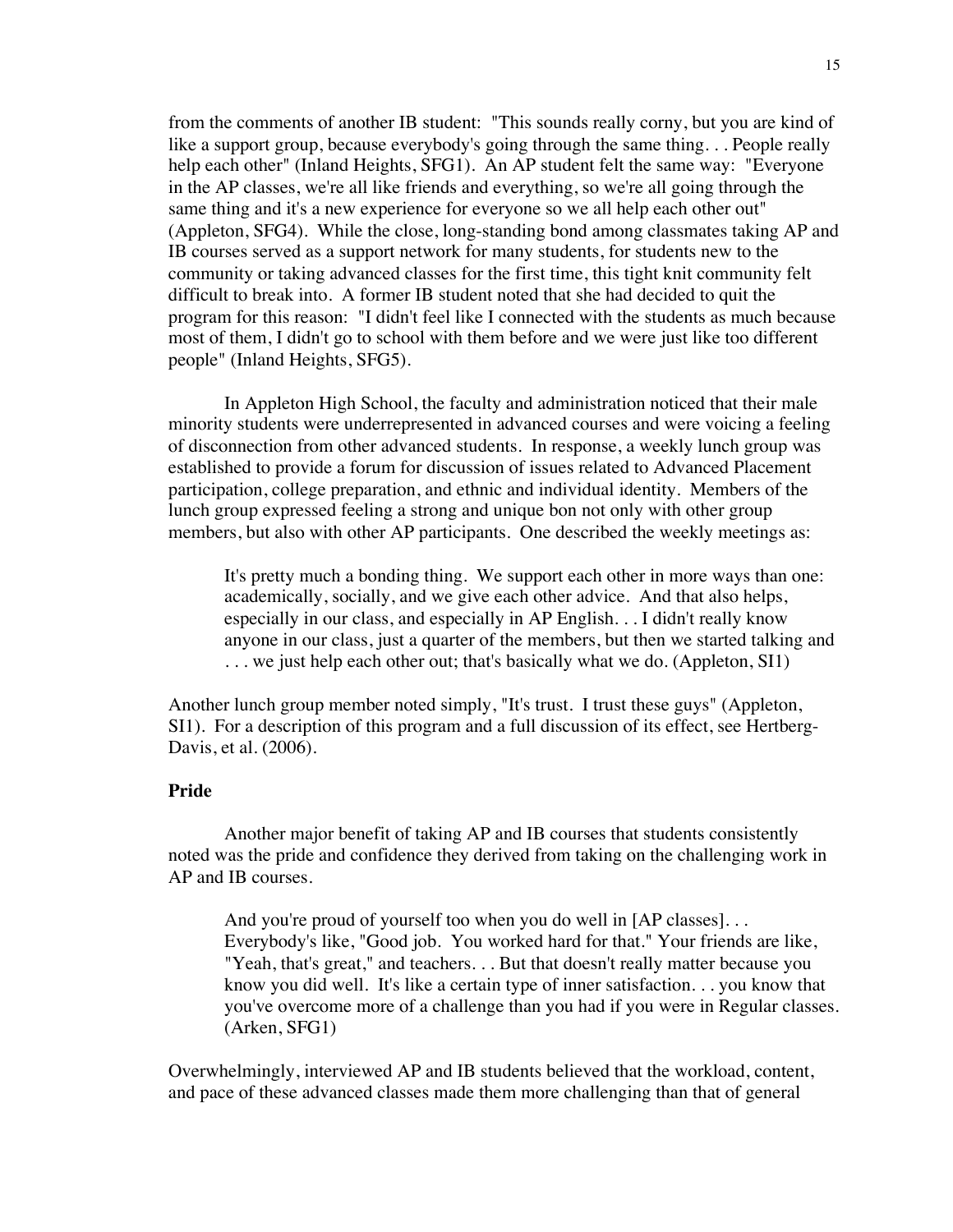education courses and they derived pride from being able to rise to the challenge. For example, one AP student noted, "I just got my first A+ on an AP English paper and I was like, "Yes!" And I was so excited. It's more of a satisfaction to you if you do good [in] AP classes]" (Arken, SFG1). Another AP student said, "The challenge makes me feel like a better person" (Appleton, SFG4). Similarly, an IB student noted that grades had more meaning because of the challenging work. "It's challenging, and I'd rather get lower grades in a more challenging course than pass through all the easy ones because then it doesn't mean anything to me" (Inland Heights, SFG1).

#### **Summary of Perceived Social/Emotional Benefits of AP and IB Courses**

In summary, AP and IB students reported reaping many social/emotional benefits from participation in their respective programs. Students regarded the atmosphere of AP and IB classes as better suited to them than that of general education courses. AP and IB students believed that their teachers gave them more responsibility and respect and believed they had more in common with their AP and IB classmates than with students in other courses they had taken. As a result, they reported feeling more comfortable "being themselves" in AP and IB classes. Interviewed students also acknowledged and appreciated the special bond they felt with other participants, and noted the pride and self-confidence they derived from meeting the challenge of AP or IB courses.

#### **Perceived Disadvantages**

Interviewed students, however, also reported that they perceived social/emotional disadvantages to their involvement in AP or IB courses. Three themes emerged concerning disadvantages: (a) the perception of unflattering stereotypes assigned to AP and IB students, (b) the heavy workload, and (c) stress and fatigue.

#### **Negative Stereotypes**

Most AP and IB students perceived an unflattering stereotype of AP and IB students among students at their schools. Many students said they felt prejudged by non-AP or IB students as intelligent, as a "smart geek" (Arken, SFG) or, in some cases, as arrogant, "exclusive," or "snobby" (Ignacious, SFG5).

#### **Socially Limiting Workload**

Although AP and IB students noted their clear preference for the level of challenge (i.e., pace, content, and workload) offered by their program's courses, many referred to the workload as socially limiting. Not only did the amount of AP and IB work limit their ability to participate in varied extracurricular activities, it reportedly kept them from interacting with others during lunch, non-AP or IB classes, and outside of school. For example, IB students noted they "all do homework during lunch" because "you have to use every minute" (Inland Heights, SFG1), which cut into their social time at school. Similarly, both AP and IB students noted they needed to finish homework for other classes during non-AP or IB class time, limiting their ability to participate in class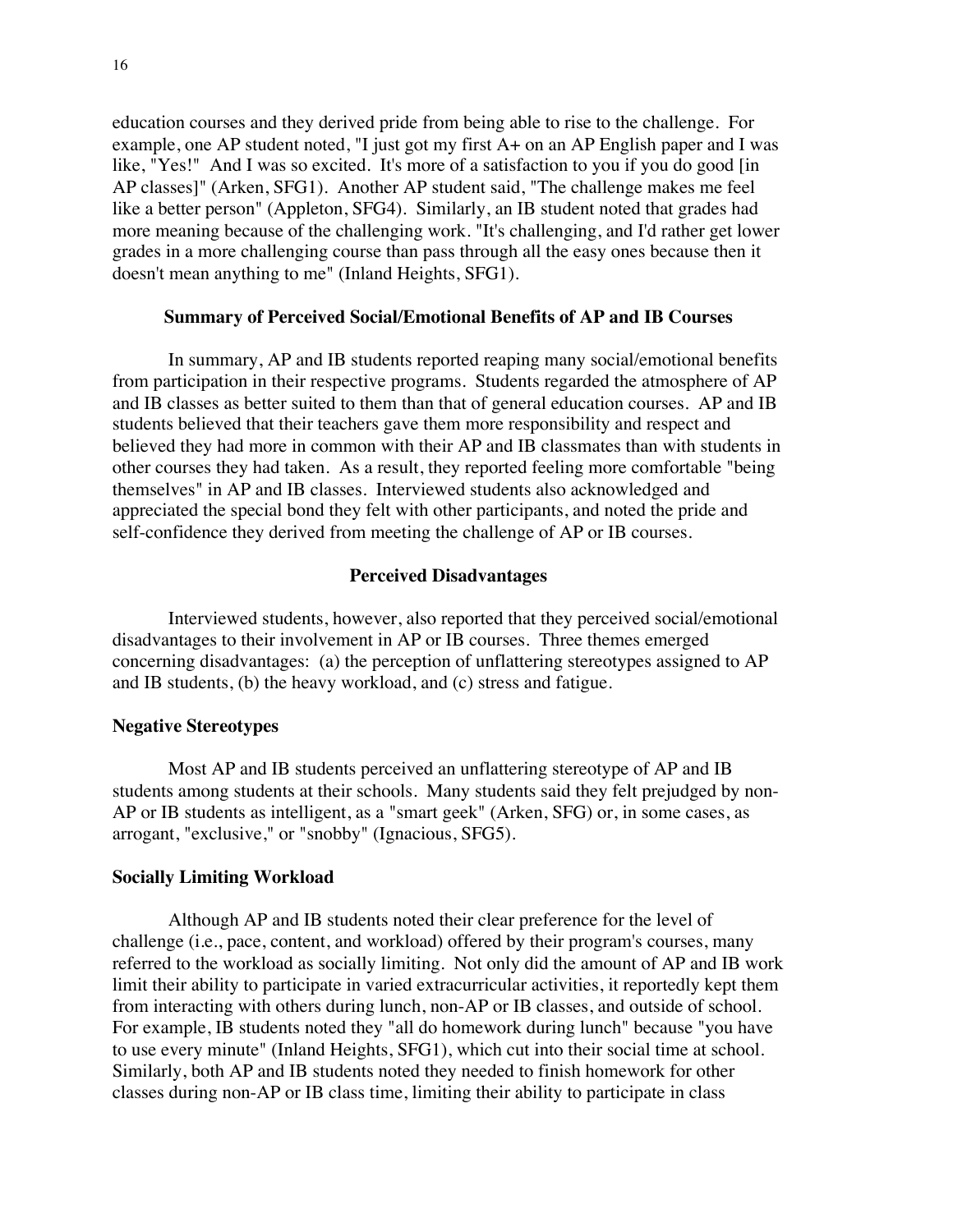discussions or casual conversations. Many AP and IB students also acknowledged that the workload in these courses hindered their ability to interact with their friends and family outside of school. One IB student reported how upset she was that she had to miss her grandmother's birthday party to finish all her work (Ignacious, SFG1). Other IB students concurred:

You kinda put [your social life] on hold for, you know, a certain amount of time, until you get used to the flow of things. [IB] takes a lot of time, I'll tell you that much. If I was taking regular classes, I would be doing a lot more in my social life than I am now. [Other students agree]. (Inland Heights, SFG4)

A student who dropped out of the IB program after her junior year confirmed:

It's nice to be able to enjoy my senior year. Like, now I have a job, and I can go out with my friends. And all my IB friends, they can never go out, except on weekends because they have so much homework. (Ignacious, SFG5)

A few AP students suggested that a "normal" social life was a sacrifice you had to make to succeed in AP:

S1: I know that I like don't go out. . . (The other girls agree) ever anymore. Like all I do is my homework and I've lost contact with some of my friends. Like, I have a girlfriend [at another school] and I never get to see her because the only time I can is on the weekends and I'm spending all that time trying to catch up for the next week. S2: Or do what you missed during that week! (The other girls say, "Yeah!") I: So you guys are almost like sacrificing your friendships by not doing things outside of school because you're doing your work. S2: Oh yeah! S1: It's a lot of sacrifice. (Appleton, SFG1)

#### **Stress and Fatigue**

Students reported that the workload, pace and level of challenge of the courses, as well as the grades they received, had a considerable impact on their emotional state. Students reported experiencing frequent stress and pressure to excel, leading to a variety of consequences. One AP student, feeling as though she had sacrificed herself to succeed, reported, "You lose. . . you lose a lot of yourself, though because like, it's so stressful" (Appleton, SFG3). Many students' comments revealed that the pressure to succeed in these more challenging courses, and the subsequent stress, was largely selfimposed. For example, one IB student noted, "It's that whole thing ingrained in my head: I must get an A or else I explode" (Ignacious, SFG1). Another IB student said:

The problem is that I'm one of those people that has to excel at things. And so I kind of work myself to death in IB because I'm trying to be at the top. And we have certain people in our class who are very, very, very at the top. And so I try to fight myself up to this elite group, and it causes a lot of stress. (Ignacious, SFG2)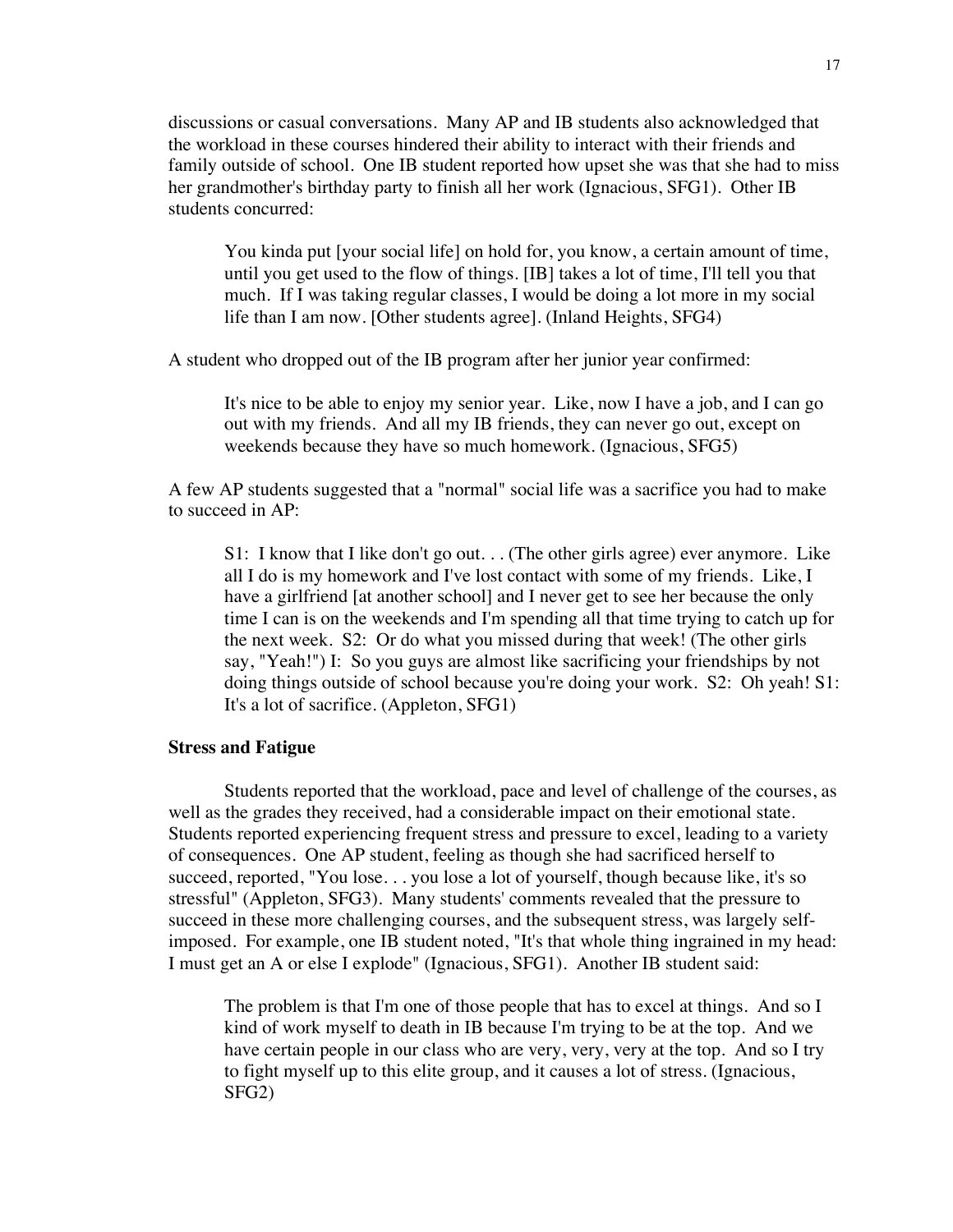Many students noted they got sick from their constantly high stress level, which further limited their ability to interact with others. One AP student recalled a familiar conversation she had with her non-AP friends: "'Oh, what did you do last night?' 'What do you think I did?' 'You didn't go to the game?' 'No! I've been sick from all the stress!'" (The other girls say, "Yeah!") (Appleton, SFG1).

By far, the most commonly reported adverse consequence to AP and IB participation was fatigue. Both AP and IB students repeatedly noted their chronic fatigue and their desire to sleep in their spare time, which they attributed directly to the intense AP or IB workload. Many explained that in order for them to be able to complete their work, they had to sacrifice sleep. They noted: "Like six out of my seven days are home doing my homework until like, four in the morning" (Inland Heights, SFG2).

#### **Summary of Findings from Research Question 1**

In summary, AP and IB students perceived both social/emotional advantages and disadvantages to participation in AP and IB courses. AP and IB students preferred the AP and IB class atmosphere to that of their general education classes and enjoyed working within a more homogeneous group because they felt more comfortable being themselves among like peers. They also enjoyed the special bond they shared with other program members, the respect and responsibility they received from teachers, and the greater sense of pride they derived from completing more challenging work. However, they disliked feeling prejudged because of their membership in these programs and felt that they had to make sacrifices—both socially and in terms of sleep—to participate in AP and IB courses because of the amount of work required.

## **Research Question 2:** *What are the differences between AP and IB students' perceptions of the social/emotional implications of enrollment in these courses?*

Differences emerged in terms of students' perceptions of the social/emotional consequences of AP and IB courses. Students in the IB program were more likely than those in AP to complain about the rigidity of their program because of the reported limitations it placed on class choice, extracurricular activities, and interactions with nonparticipants. Additionally, IB students were more likely than AP students to cite differences between themselves and non-participants, to perceive a negative stereotype associated with the program, and to report experiencing great exhaustion caused by the IB workload.

#### **Program Rigidity and Friendship Patterns**

IB students reported fewer friendships with non-participants and more intraprogram friendships than did AP students. IB students' less frequent reporting of friendships with non-IB students could be related to the reported rigidity of their program relative to the AP program.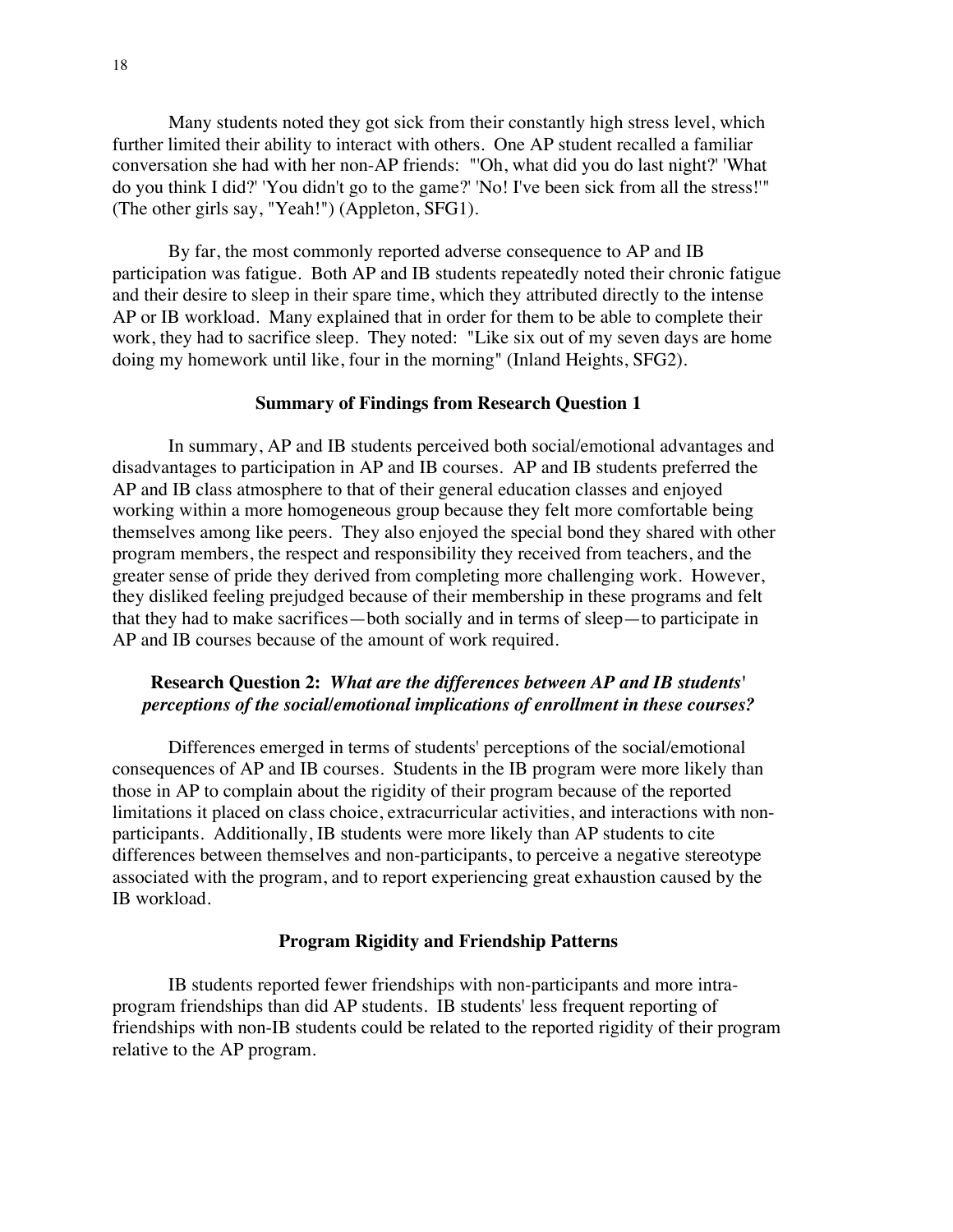#### **Program Rigidity**

Most participating IB students, but not one participating AP student, regarded their program's rigidity (i.e., the required course sequence and schedule the intensity of the workload from taking all IB courses, and the limits IB participation placed on extracurricular activities and interaction with non-participants) as a social/emotional disadvantage. One IB student commented on the restrictiveness of the course sequence and schedule:

I think a lot of the schools it's like you can choose, I'll take this IB class and this AP class. But here they say if you're in the IB program, you have to take all IB classes. So once you got here, it's like cool, they have these classes, but I can't take them. (Ignacious, SFG1)

#### Another concurred:

Because IB, they have stuff set out for you that you have to take, and it really takes up time for classes that you really want to take. And there's like 10 or 20 classes that you're interested in, but you can't get in because your schedule is already full. (Ignacious, SFG1)

One other IB student noted that participating in the IB program ruled out other attractive opportunities:

I didn't know it was going to take that much time of my life. I didn't get to do any of the clubs that I wanted to do. I didn't get to join any organizations I wanted to. I couldn't get an afternoon job. It took away so much time. (Ignacious, SFG8)

#### **Friendship Patterns**

Not only did the structure of IB and the subsequent intense workload limit participants' ability to take classes and participate in extracurricular activities they would have enjoyed, it reportedly hindered their ability to interact with non-participants. For example, a group of IB students explained how the rigidity of their program's grouping limited their interactions with non-participants:

S1: You're pretty much with the same people for the next four years. I mean, I've had the same people in every class. Some of the people in my classes now, like, half of us go to the same class next after that one. We all walk together. S2: There's like a down side, because like our classes are a unique group of people that are up at the top and you only interact. . . it's like a different world. You might as well be going to a different school if you're in IB. S3: You really don't get a chance to socialize with the other people here who go to regular classes. It's like you don't know them really. (Inland Heights, SFG1)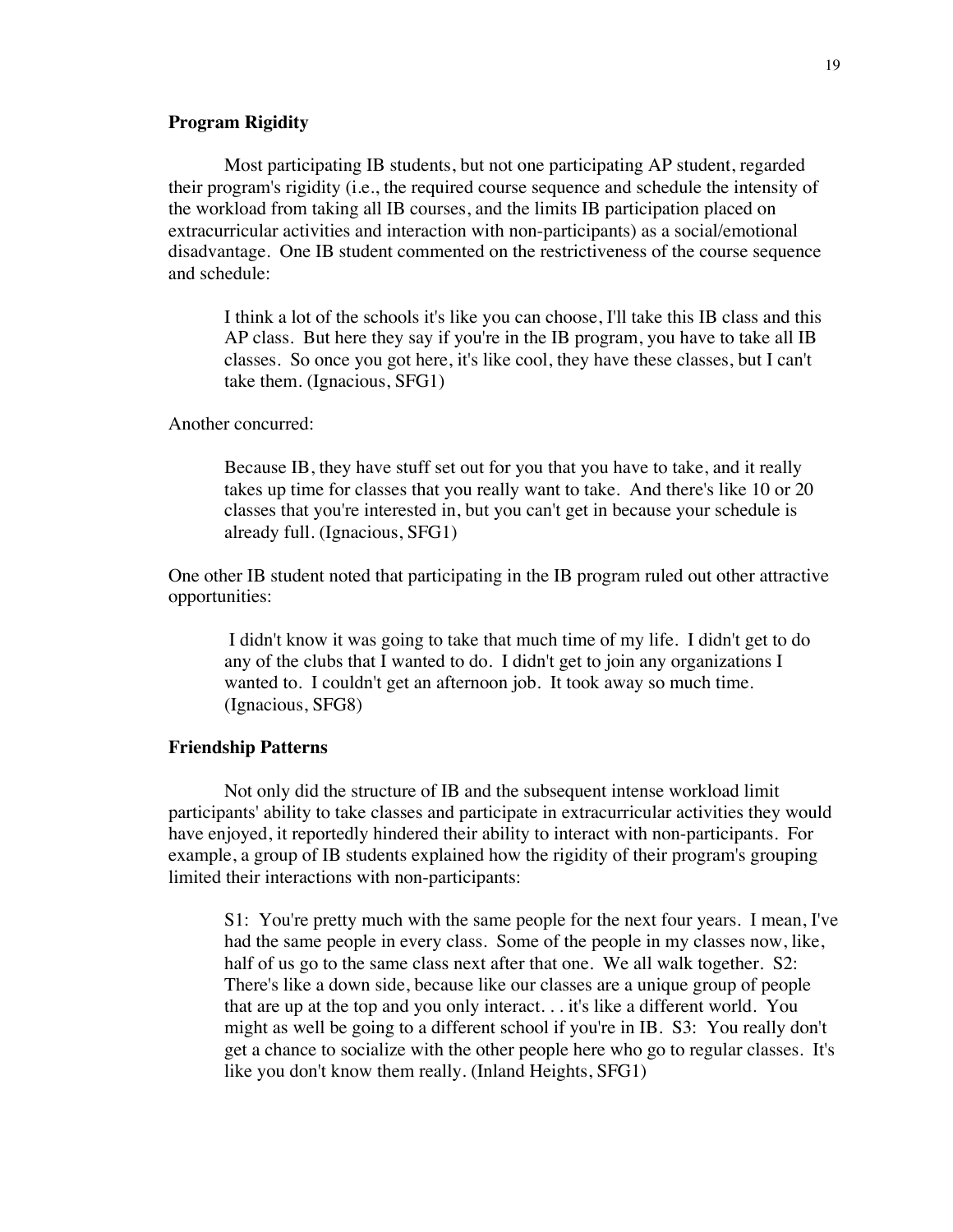The relative rigidity of the IB program (i.e., the reported restrictions it placed on class scheduling, extracurricular activity participation, and interaction with non-participants) were, not surprisingly, related to fewer IB student reports of friendships with nonparticipants and more reports of friendships within the program. AP students, on the other hand, who never complained about the rigidity of their program, on average, spent less time in advanced classes. As a result, AP students reported having more interaction with non-participants, and reported more non-participant and fewer participant friends than IB students. For example, one AP student suggested her school was not "cliquey": "We don't have like, 'You're a jock. You have to stay with the jocks. You're a smart person. . .' Like, everybody kinda intermingles" (Arken, SFG1).

#### **Feelings of Difference and Stereotypes**

IB rigidity (i.e., reported restrictiveness of class schedules, extracurricular activity participation, and interaction with non-participants) also translated into more frequent and negative reports of feelings of difference from non-participants and stereotypes of participants. One IB student explained that she felt separated and different from non-IB students:

S1: The only thing I don't like about IB is that you don't get to connect with the popular culture stuff, like you just form this really different group like, I just think like everyone else in school is so different. S2: It feels like a bubble. (Inland Heights, SFG1)

Another noted, "There is a very strong divide between IB and non-IB. Not like real strong, because I don't think people really discriminate, but it's there" (Ignacious, SFG9). It is likely that the higher degree of IB separation, relative to AP, fueled greater feelings of difference from non-participants, a stereotype of elitism, and associated antagonism between IB and non-IB students. Illustrating the IB stereotype, one former IB student noted, "The IB students sometimes are just exclusive. Some of them are not, but some of them don't talk to anyone who's not in IB because they're in IB and they're better than you are" (Ignacious, SFG5). IB students perceived the stereotype and antagonism as related to the rigid grouping philosophy of the IB program: "There were a lot of complaints about the IB people feeling superior and people being like, 'Ughh.' So we just came to an impasse because it's a 'school within a school.' What can you do?" (Ignacious, SFG9).

AP students, on the other hand, did not note such a strong divide between AP and non-AP students and did not feel as though other students regarded them as arrogant. Instead, they felt they were prejudged to be intelligent, and therefore felt pressure to act in certain ways:

I: Do the other people in your school who aren't enrolled in AP, do they look at you guys differently? Do they have like a preconception of you guys because you're in AP? S: Yes. You have to be like a total genius and when you. . . like say if you use a slang term or something, they look at you like, "Hold on! You're an AP student! What are you doing saying that?" (Appleton, SFG1)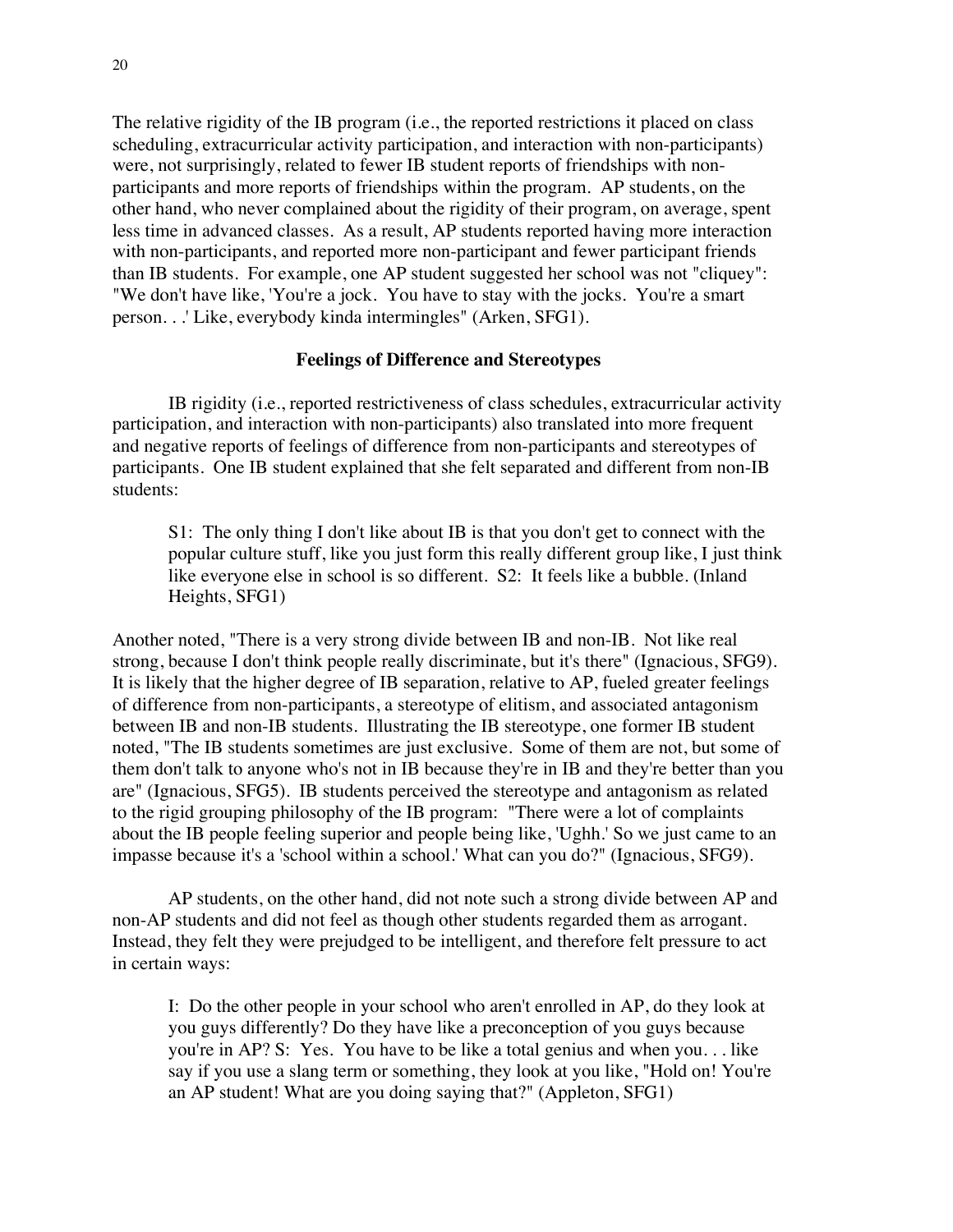They also noted much less, if any, animosity between participants and non-participants. For example, one AP student noted:

Everyone gets along really well. S2: Yeah. S1: Like especially in our grade, everybody. . . [there are] not that many people at all that don't get along with each other. Maybe like a handful, but other than that, we're all just like, "So, let's all go to the basketball game!" (Arken, SFG1)

In general, unlike IB students, AP students did not report feeling all that different from non-participants or relegated to either a higher or a lower social status as a result of their participation.

#### **Emotional Consequences**

Both AP and IB students attributed adverse emotional consequences to their participation in their respective programs, but IB students reported emotional volatility, anxiety, and fatigue more frequently and with more intensity than AP students. IB students the stress they experienced with statements such as, "Sometimes I get to the point where I feel I'm about to have a nervous breakdown, and I just start breathing in and out really slowly" (Ignacious, SFG4), "We're a walking emotional bomb" (Inland Heights, SFG1), and "We're worse than like a Chevy truck, and they break down all the time!" (Ignacious, SFG1). IB students also expressed anxiety in statements such as, "We're, like, so Type-A, and compulsive about doing everything" (Inland Heights, SFG1), and:

S1: I just sit there, and you're like, "I'm supposed to be doing something. I should be doing something!" S2: You feel bad about not doing something. S1: Yeah. We all like do homework during lunch. You have to use every minute. (Inland Heights, SFG1)

Finally, IB students called attention far more frequently, and with more intensity than AP students, to their chronic fatigue. They also repeatedly reported their clear desire to sleep in their spare time. Statements such as these were frequent: "Seriously, so many people are chronically tired" (Ignacious, SFG9); "I don't remember a day I have not been tired since freshmen year" (Ignacious, SFG1); "Sometimes I think, 'God, I want to go to bed now!'" (Ignacious, SFG1); "S1: If get 6 hours of sleep, I am so happy! S2: Well yeah. We all don't get enough sleep. (All students agree)" (Inland Heights, SFG4); "S1: Well, I've gotten used to it. Like, I'll go like days without sleep. S2: Yeah. S3: Running on two hours of sleep. . . (Inland Heights, SFG4); "We have so much work on us at home, and we come to school and we're tired, and we don't feel like doing anything" (Ignacious, SFG1); "I'm a student athletic trainer at school, and I like doing that. And besides that and school, I spend most of my time asleep. Any spare moment" (Ignacious, SFG1); and "I: What do you do for fun? S1: Sleep" (Ignacious, SFG1).

Although IB students more frequently reported intense fatigue than AP students, both AP and IB students believed that they did not get enough sleep, and they attributed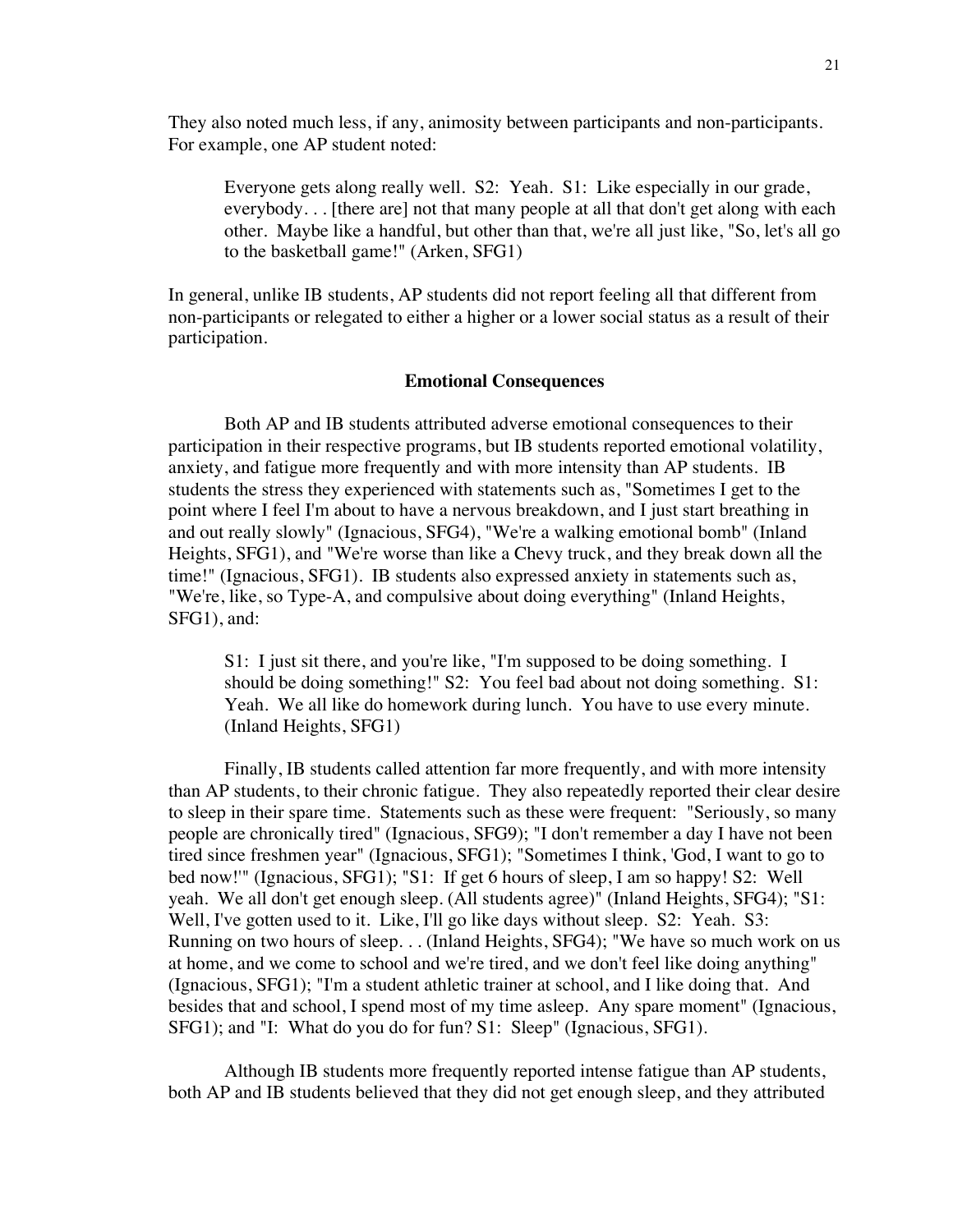fatigue to the intense workload of their programs. Many students explained that in order for them to be able to complete their work, they had to sacrifice sleep.

## **Research Question 3:** *Do AP and IB Students Report Experiencing a "Forced Choice Dilemma" Whereby They Must Choose Between Academic Success and Social Acceptance?*

The AP and IB students interviewed in this study did not report experiencing the "Forced Choice Dilemma" between academic achievement and social acceptance that Gross (1989) theorized. Achieving academically was not a choice for these students at this point in their academic careers—by enrolling in AP and IB courses, they had already prioritized academic achievement. Furthermore, the students in this study indicated that they did not feel they had to choose between having a social life and achieving academically—they believed they could successfully balance both. For example, an IB student noted: "It's all about time management. If you know how to balance your time and everything, you can have your social life and your rigorous IB classes" (Inland Heights, SFG4). An AP student's comments agreed: "It's like athletics, clubs, still go out on the weekends, still hang out with your friends, but you get the job done" (Arken, SFG1). Most of the interviewed AP and IB students emphasized that it was important to them to maintain both a social life and academic achievement. An IB student's comments echoed this idea: "You have to balance out extracurricular activities and all the things you do after school with school" (Ignacious, SFG1). In addition to being important, students felt that "having it all" could also be a learning experience in itself. IB students explained: "S1: You can have a social life and a job and do the IB Diploma. S2: That's what I'm doing. S3: It teaches you a lot" (Inland Heights, SFG1). In short, AP and IB students did not see academic achievement and social acceptance as mutually exclusive; they wanted to—and believed that they could and should—"have it all."

However, to have enough time to "have it all," time to balance a heavy workload with time to spend with friends, most students indicated they had to sacrifice something. A group of Ignacious IB students, for example, illustrated the dilemma:

If you want to go out, you are not going to get your homework done. . . S2: Or you're not going to sleep (laughing). S1: And then you get down to like 4 hours of sleep, and you die the next day. (Ignacious, SFG4)

Most students in this dilemma chose to sacrifice sleep. Therefore, if the AP and IB students in this study faced a "forced choice dilemma," it was between a desire to "have it all" and the need to sleep. One AP student explained: "I'll get to college by going to class, by not necessarily sleeping" (Appleton, SFG4).

In general, AP and IB students tended to prioritize maintaining both academic success and an active social life over getting enough sleep. Students noted they chose to sacrifice sleep because they owed it to themselves to socialize with friends for the hard work they did during the week, and because they could sleep through their other classes. For example, a group of IB students noted: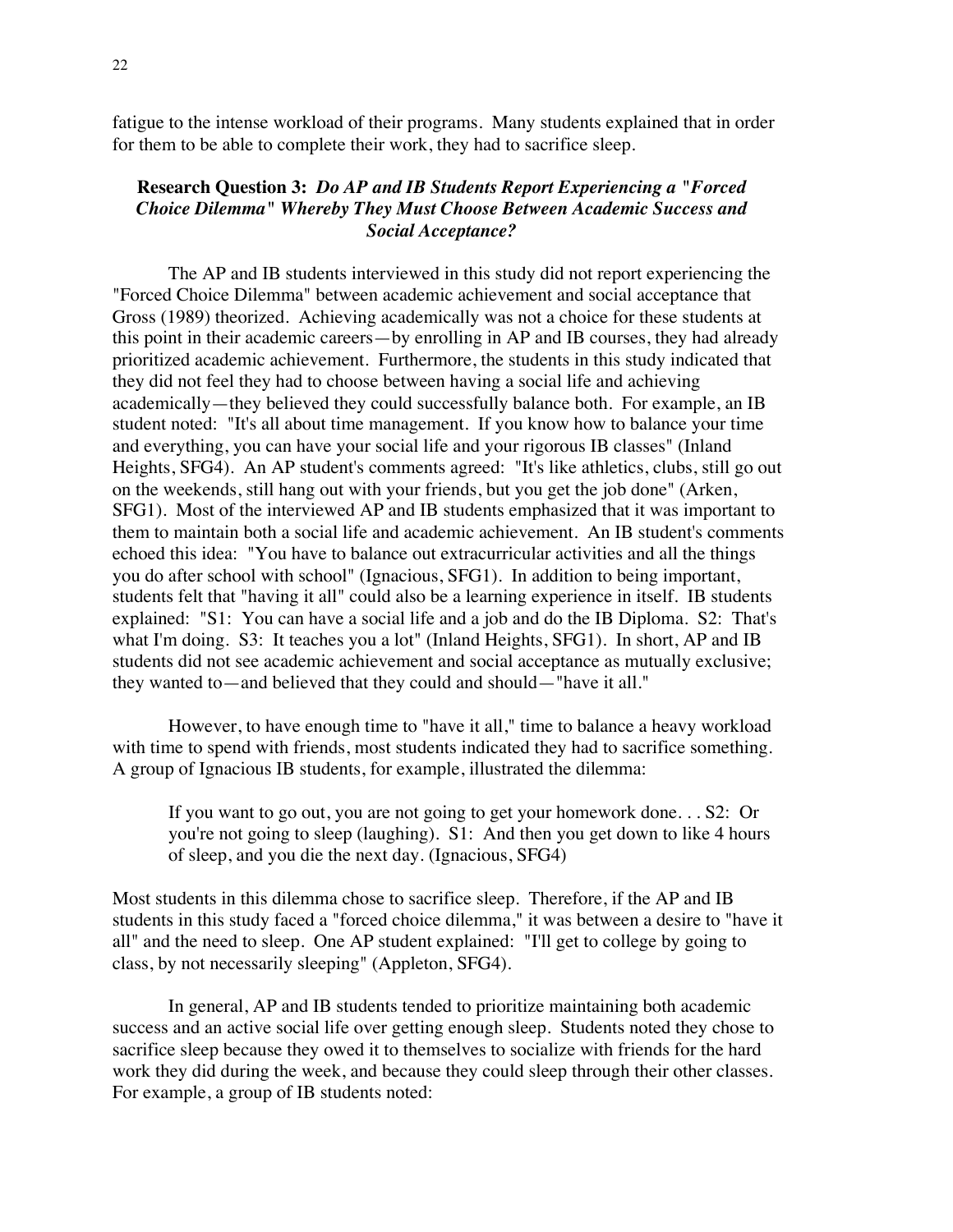S1: I need to go out! S2: Yeah, we need to. S1: The way I see it is I'm working so hard all week and I owe it to myself to go out. S2: You can sleep in class. S3: It's not like I sleep anyways, so what's the (inaudible)? I'm going out! S2: If I'm lucky, I'll get to sleep in. S3: And if not, I doze off in class. (Inland Heights, SFG4)

The need to sacrifice sleep to maintain social and academic activity was more prevalent in the comments of IB students than AP students, a trend that is illustrated in Figure 1, along with the variation between AP and IB students on the other aforementioned themes.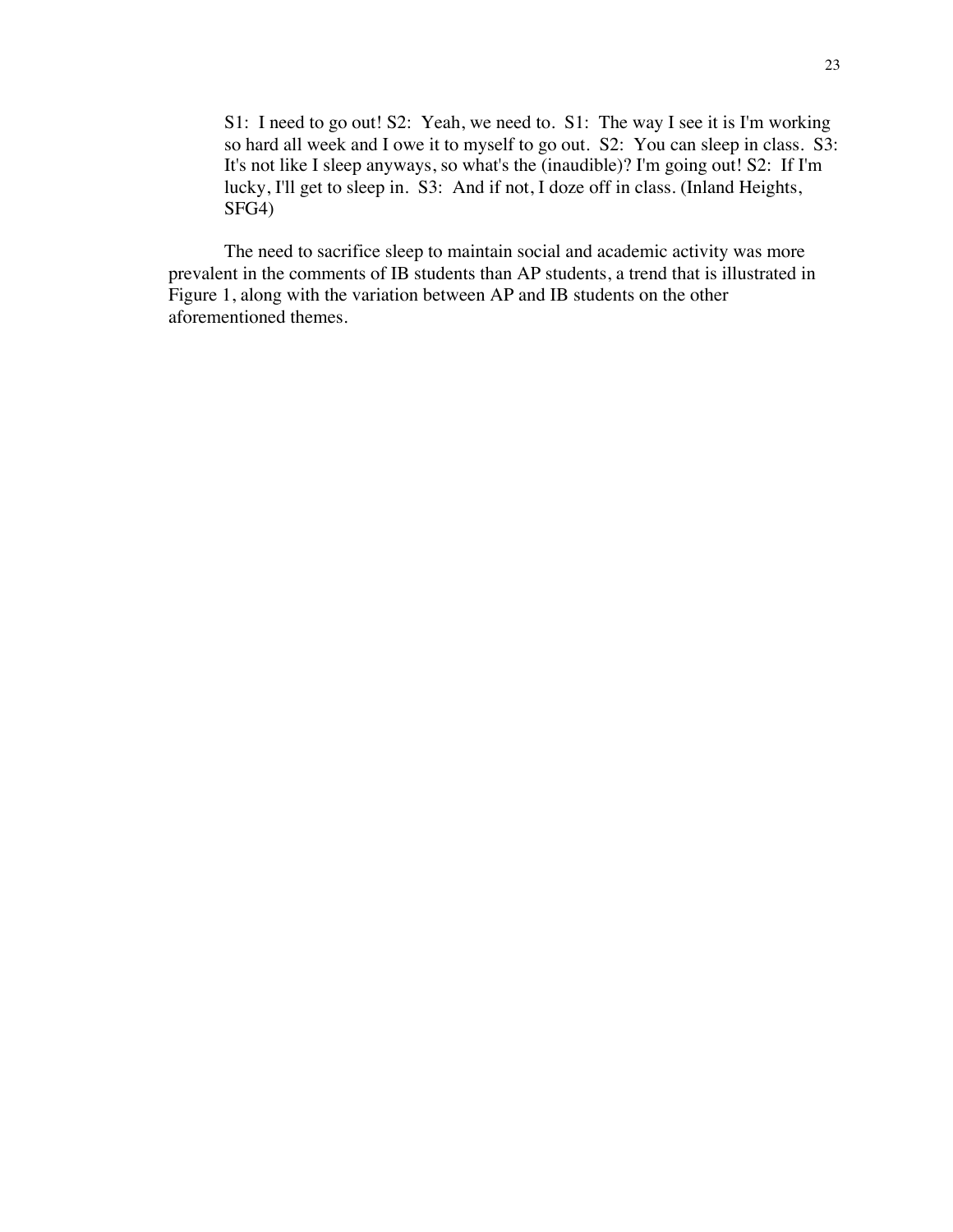

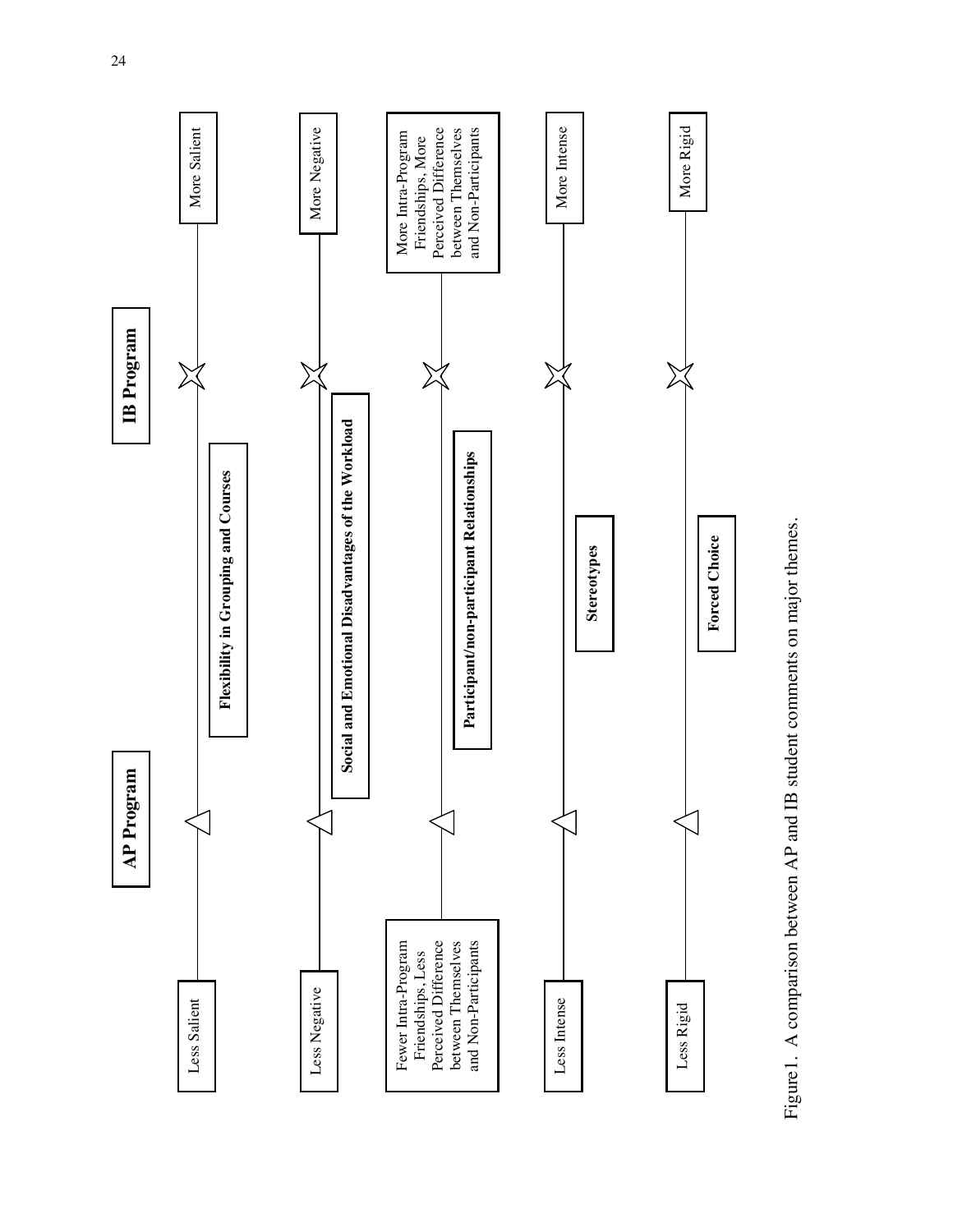### **Summary of Findings**

The current study sought to answer the following research questions. (a) Do AP and IB students perceive social and/or emotional advantages and disadvantages to AP/IB enrollment? (b) What are the differences between students' perceptions of social and/or emotional implications of enrollment in these courses? and (c) Do AP and IB students report experiencing a "forced-choice dilemma" whereby they must choose between academic success and social acceptance?

The results suggested that AP and IB students experienced both positive and negative social/emotional consequences of their participation in these programs. Among the significant social/emotional benefits AP and IB students attributed to their participation in AP and IB courses versus general education courses were (a) a better class atmosphere, b) a special bond among participants, and (c) pride and self-confidence derived from completing the more challenging work offered in these courses. Three disadvantages also emerged: (a) The perception of unflattering stereotypes assigned to AP and IB students, b) the socially limiting workload, and (c) stress and fatigue.

Student perceptions of the social/emotional consequences of AP and IB participation also differed by program. Students in the IB program were more likely than those in AP to complain about the rigidity of their program because of the reported limitations it placed on class choice, extracurricular activities, and interactions with nonparticipants; to cite differences between themselves and non-participants; to perceive a negative stereotype associated with the program; and to report experiencing great exhaustion they attributed to the workload. Finally, AP and IB students reported a new type of forced choice dilemma: one between maintaining social and academic success and a getting a healthy amount of sleep. These students did not consider academic success a choice and felt that they could maintain both a social life and their academic success; however, having both social and academic success required them to cut back on other time-consuming activities. In response, students chose to sacrifice sleep.

### **Discussion**

Four major areas of interest arose from the results of the current study, all of which have broader implications for the field of gifted education: advanced students' perceptions of the improved classroom atmosphere of AP and IB courses over general education courses; the discomfort AP and IB students felt about their advanced academic abilities and interests when in the presence of students who did not share these abilities and interests; the impact of the amount of time spent in homogeneously grouped classrooms on students' perceptions of difference and isolation from non-AP or -IB peers; the desire many AP and IB students expressed to maintain both an active social life and academic achievement, often at the expense of healthy amounts of sleep; and the high level of stress reported by many AP and IB students.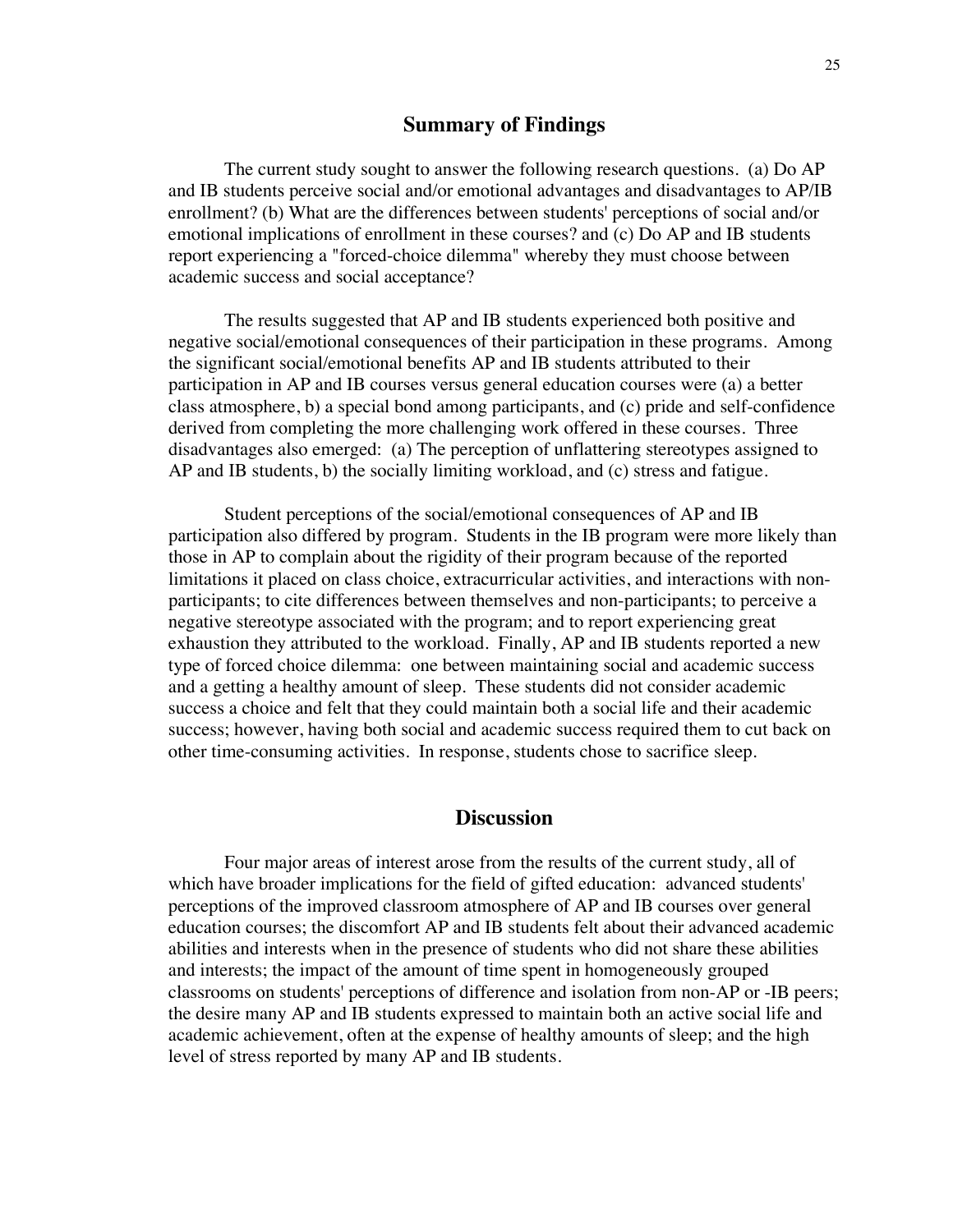#### **Perceived Social/emotional Implications of AP and IB Participation**

#### **Improved Learning Environments**

Chief among the social/emotional benefits students attributed to their participation in AP and IB courses was the improved class atmosphere over general education courses. AP and IB students believed that they received better treatment from teachers when in AP and IB courses and enjoyed the increased homogeneity among the students in these courses. These factors, students noted, contributed to their preference for AP and IB courses over general education courses and were consistent with previous findings (Adams-Byers et al., 2004; Coleman & Cross, 1988; Cross et al., 1993; Gross, 1997, 1998; Janos et al., 1985; Kubitschek & Hallinan, 1998; Lando & Schneider, 1997; Manor-Bullock et al., 1995; Wright & Leroux, 1997).

On one hand, it is comforting that AP and IB students perceive advanced classrooms to be socially comfortable and emotionally safe. On the other hand, AP and IB students reported feeling discomfort in general education classes due to their perception of these courses' low level of challenge and the teachers' need to focus on classroom management at the expense of instruction. As many advanced students spend much of their instructional time in general education courses, these findings are disturbing. It seems that many advanced students must wait until late in their high school careers to meet with challenge and classroom environments in which they feel comfortable.

Furthermore, the low level of challenge and low expectations that AP and IB students characterized as typical of many general education courses raise concerns over the fit of these courses for *all* students, indicating a need to focus efforts on raising the level of challenge in all high school courses and prepare teachers to differentiate curriculum and instruction to meet the needs of a broad range of learners in their classrooms.

#### **Feelings of Difference From Peers**

Interviewed AP and IB students identified several disadvantages to participation in advanced courses that were consistent with previous literature: feelings of difference and isolation from students who did not participate in advanced courses, the perception of unflattering stereotypes surrounding AP and IB students, and the high level of stress that they experience (Chan, 2004; Coleman & Cross, 1998; Cross et al.; Janos et al., 1985; Manor-Bullock et al., 1995; Swiatek, 1995, 2001, 2002; Swiatek & Dorr, 1998). The feelings of difference from peers who did not participate in AP and/or IB courses and feelings of stress that interviewed students reported was linked to the amount of time they spent in ability-grouped settings; IB students and students who took a heavy AP course load—that is, students whose schedules tended to be rigid and contained mostly abilitygrouped courses—were more likely than students taking only one or two AP courses to report being negatively stereotyped by other students, feeling different from general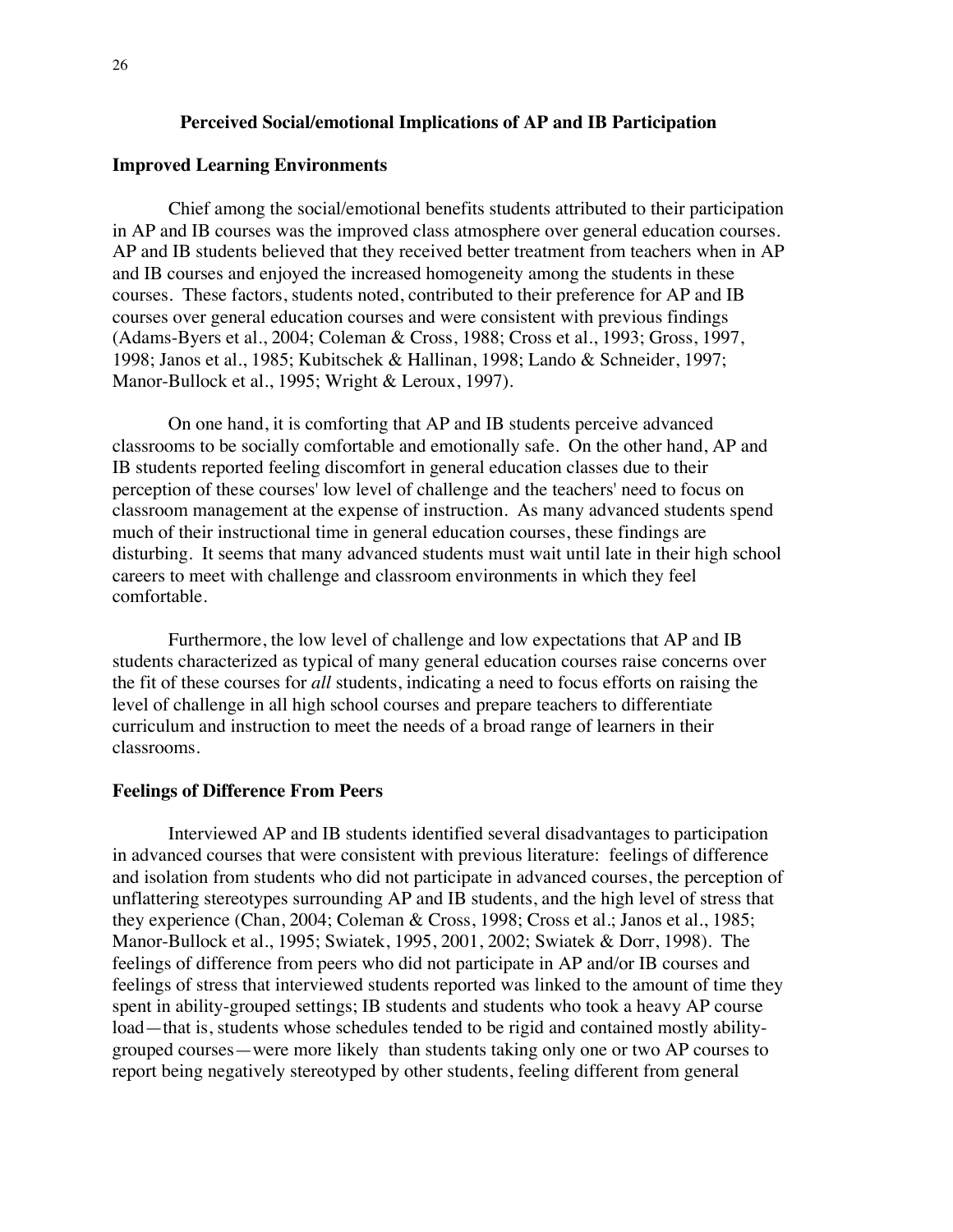education peers, having fewer friends outside of their advanced courses, and experiencing stress and fatigue.

Interestingly, while many students indicated feeling uncomfortable about their participation in AP and IB courses when socializing with non-AP and -IB students, many also reported feeling uncomfortable about their advanced academic abilities and interests when learning in heterogeneously grouped, general education classes. It seemed, regardless of the context (i.e., social or academic), many advanced secondary students reported feeling discomfort as a result of their advanced academic abilities and interests when in the presence of peers who did not share these abilities and interests. The only time these students reported feeling *comfortable* with their talents was when they were surrounded by students of like interest and ability—but this comfort disappeared as soon as they were put in the context of mixed-ability peers and attention was drawn to their abilities.

Whether the discomfort advanced students reported feeling resulted from their own feelings of difference from other students or from other students' treatment of them was unclear in this study. Some prior empirical and theoretical literature indicates that advanced students may perceive themselves as different from other students and view giftedness as a stigma, regardless of the veracity of this belief (Chan, 2004; Coleman & Cross, 1988; Cross et al., 1993; Janos et al., 1985; Manor-Bullock et al., 1995; Swiatek, 1995, 2001, 2002; Swiatek & Dorr, 1998). Other researchers and theorists suggest that the environments within our nation's public schools are unsupportive of and even hostile toward intellectuals (Howley, Howley, & Pendarvis, 1993; Schroeder-Davis, 1999).

The academic homogeneity of AP and IB classroom environments seemed to increase students' comfort while learning, but also seemed to increase students' discomfort when interacting with non-AP and -IB students. This phenomenon seemed to intensify in relation to the amount of time students spent in academically homogeneous classrooms. This seems to support prior literature on the academic benefits to advanced students of learning in academically homogeneous settings (Adams-Byers et al., 2004; Feldhusen & Saylor, 1990; Kulik & Kulik, 1992; Sowell, 1993; Wright & Leroux, 1997), as brain research indicates that we learn most effectively in emotionally safe and comfortable environments (McGaugh, Introini-Collision, Cahill, Castellano, Dalmaz, Parent, & Williams, 1993; see Erlauer, 2003 for a review). However, it also indicates the need to develop programs for advanced secondary students that allow them to feel comfortable, both about their own abilities and the abilities of others, when interacting and working with *all* students. Most crucially, we need to develop high school cultures and classrooms in which the broad range of individual student talents and interests represented in the population are nurtured, supported and celebrated, and in which motivation to learn and engaging, challenging curriculum are not privileges reserved for advanced students in advanced courses.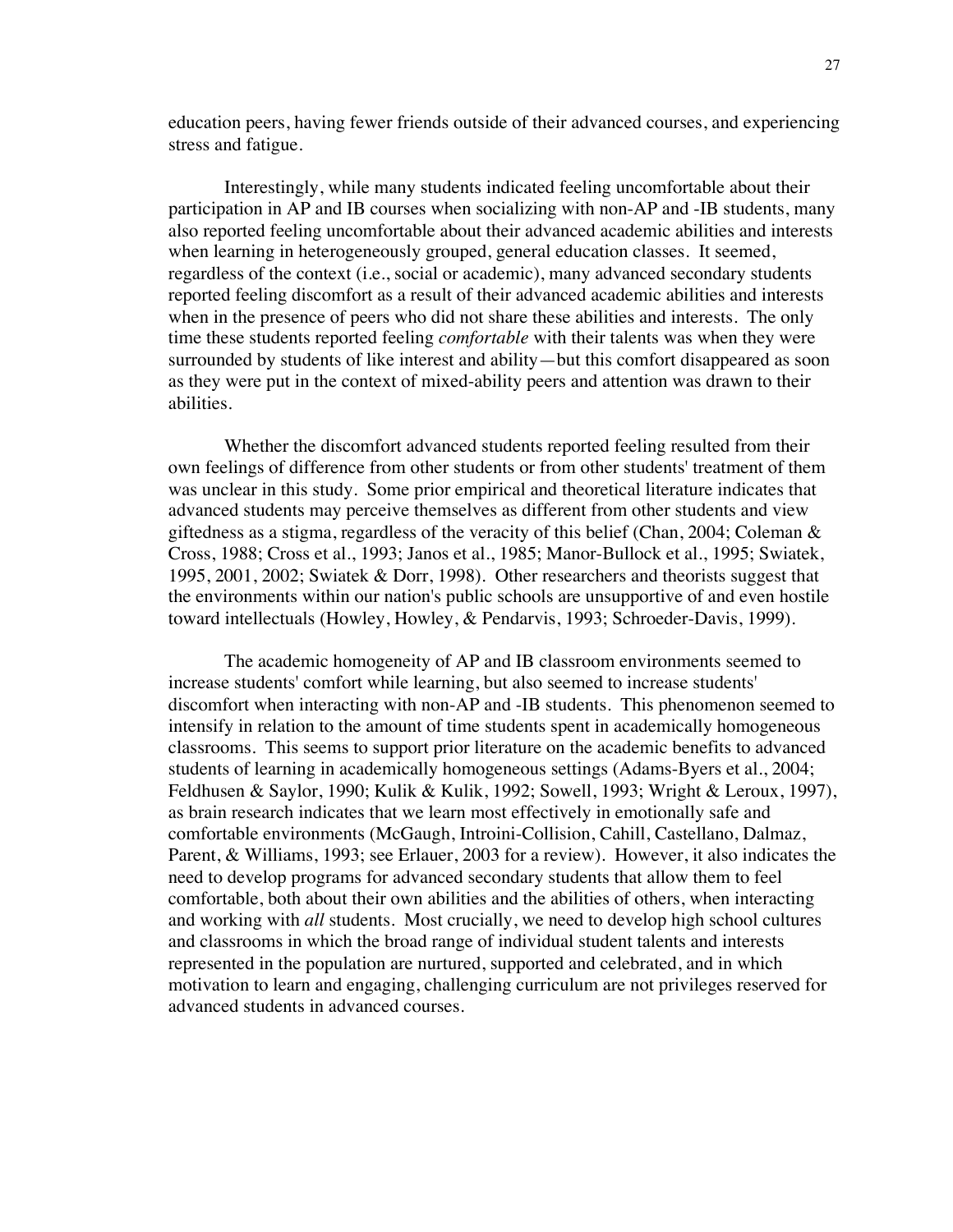#### **Forced Choice Dilemma**

Students in this study did not experience a "Forced Choice Dilemma" as described by Gross (1989). Gross (1989) posited that a forced choice exists between academics and affiliation, stemming from the social rejection that accompanies pursuing academic achievement. AP and IB students interviewed in this study indicated that they did not feel rejected by their general education peers if they chose to pursue academic achievement. While they did report experiencing feelings of discomfort about their abilities around students who did not share these abilities, they did not indicate that this had an impact on their social status, as suggested by Gross' theory. Student interviews instead seemed to indicate that AP and IB students believed they could—and should pursue both academic achievement and social lives, even though they needed to sacrifice sleep to do so.

The consistent reporting of sleep sacrifice by AP and IB students was concerning. Research suggests that sacrificing sleep has detrimental emotional and physical consequences that can impact student health and school performance, such as memory problems, attention lapses, slowed reaction time, depressed mood, irritability, decreases in divergent thinking, ill health, increased school absences and poor grades (Carskadon, 1999; Dahl & Carskadon, 1995; Frederickson, Rhodes, Reddy, & Way, 2004; Randazzo, Muehlbach, Schweitzer, & Walsh, 1998; Roberts, Roberts, & Chen, 2001; Sadeh, Raviv, & Gruber, 2000).

Despite the consequences of getting insufficient amounts of sleep, most AP and IB students indicated that going to bed late, getting up early and sometimes not sleeping at all was the only way they could fit everything in. And despite the fact that AP and IB students repeatedly indicated that they *chose* to pursue both academic achievement and a social life, most complained of experiencing a great deal of stress as a result of their demanding schedules. However, they did not seem willing to sacrifice either academic achievement or social opportunities to abate the stress. It appeared very important to interviewed students that they be able to achieve both, and be perceived as being capable of achieving both.

Research on gifted females (Callahan et al., 2004; Hollinger & Fleming, 1984; Reis, 1995) illustrates the existence of a similar phenomenon in young gifted women. Callahan et al. (2004) called the phenomenon the "Superwoman Syndrome," which is characterized by a desire to "do it all"—that is, fulfill multiple roles—without the knowledge of how to manage and balance these roles, leaving women overwhelmed and unable to participate in activities they find personally fulfilling. Could many of the advanced students interviewed in this study be experiencing a related "Superstudent Syndrome," in which they feel pressured to fulfill the multiple roles of high-achieving student and successful social being, without support or tools to balance them?

The results of this study indicate that stress and fatigue are conditions that most AP and IB students willingly accepted as intrinsic to the academic paths they were on paths they saw leading directly toward successful futures. It seems important, then, that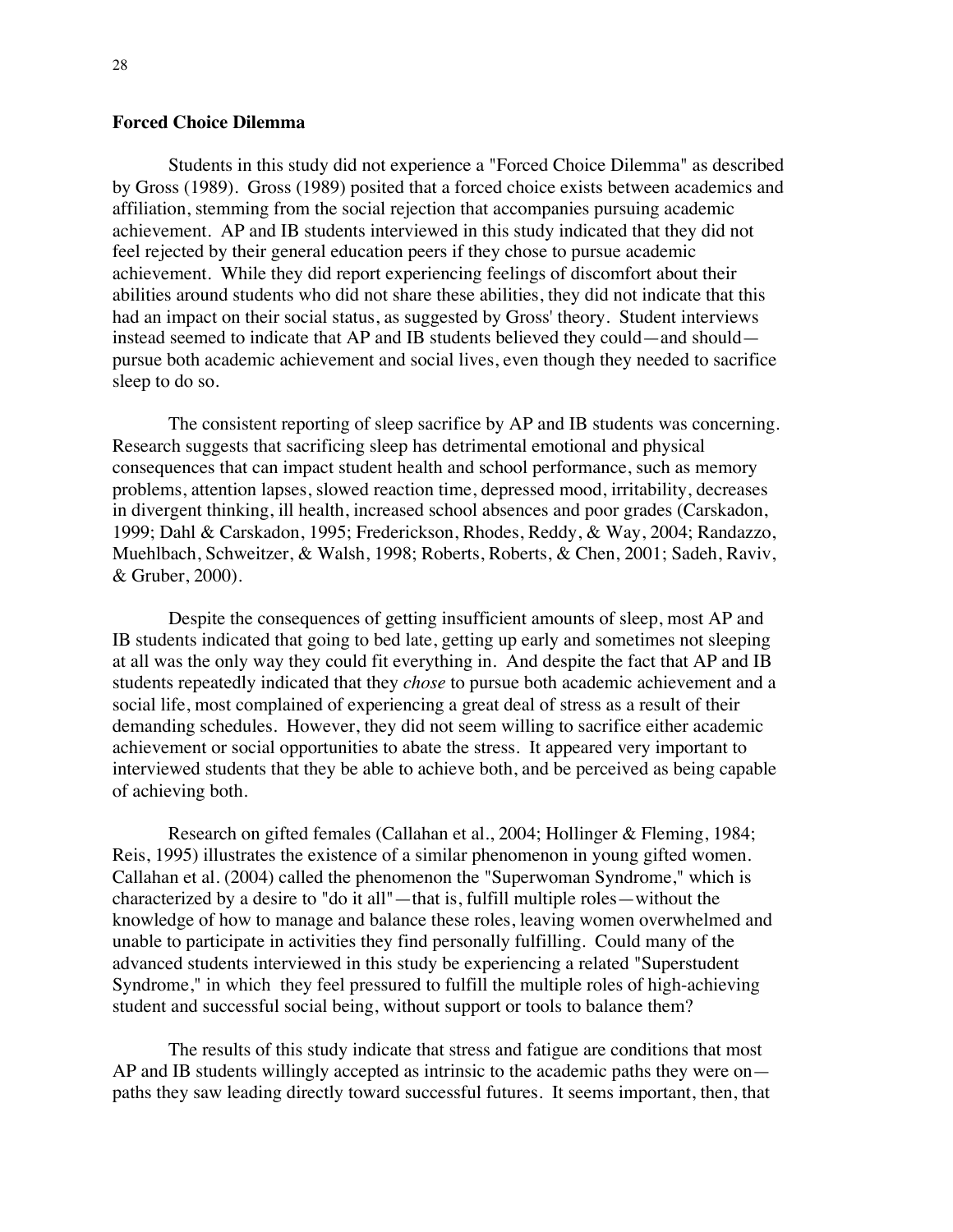high schools be aware of the stress and pressure that many of the students taking AP and IB experience and provide support for them, such as seminars on stress reduction, coping with stress, time management, and making thoughtful choices. It also seems worthwhile to examine the nature of the heavy workload within AP and IB courses to ensure that students are encountering rich, challenging curriculum, not simply "more work."

Furthermore, educators and researchers concerned with secondary education need to investigate the extent to which advanced high school students are really experiencing maintaining a successful social life along with a successful academic life as a *choice*, and the extent to which they are feeling pressure to "have it all." Do students *not* enrolled in advanced courses experience the same desire to balance academic achievement and social life? Further, we need to investigate to what extent the modern college admissions process, in which students are encouraged to take the most challenging courses offered in their high schools while also participating in a broad array of extracurricular activities, contributes to the heavy demands that AP and IB students put upon themselves early and often in their educational careers.

#### **Summary**

The results of this study indicate that AP and IB students are largely relieved by the environments and level of challenge they encounter in AP and IB classes. Most indicate that AP and IB courses represent their first real encounters with challenge in public education classrooms. And while most AP and IB students did not describe experiencing the "Forced Choice Dilemma" as described by Gross (1989), many indicated that their desire to maintain both an active social life and successful academic life caused them to experience stress and could only be realized through sacrificing sleep. When considered in combination, the results of this study suggest that much of the stress that AP and IB students encounter may be due to a lack of past opportunities to meet with challenging curriculum. Because many advanced secondary students have not had a chance during their academic careers to wrestle with the demands of a challenging curriculum, many may not have developed the skills necessary for coping with stress. This underscores the importance of ensuring that the K-12 curriculum includes opportunities for all students, including the most advanced, to experience high-level challenge and high expectations geared toward their individual readiness levels.

### **Recommendations**

1. *Better equip students to handle the rigor and challenge currently required in advanced courses (especially IB).* Advanced students interviewed in this study, and especially students in IB, reported routinely sacrificing sleep to finish their homework and experiencing stress and other psychological consequences as a result of their participation. Therefore, we must either reevaluate the amount of work assigned to these students or better prepare them for the demands of these rigorous programs by providing workshops, seminars, or classes that focus on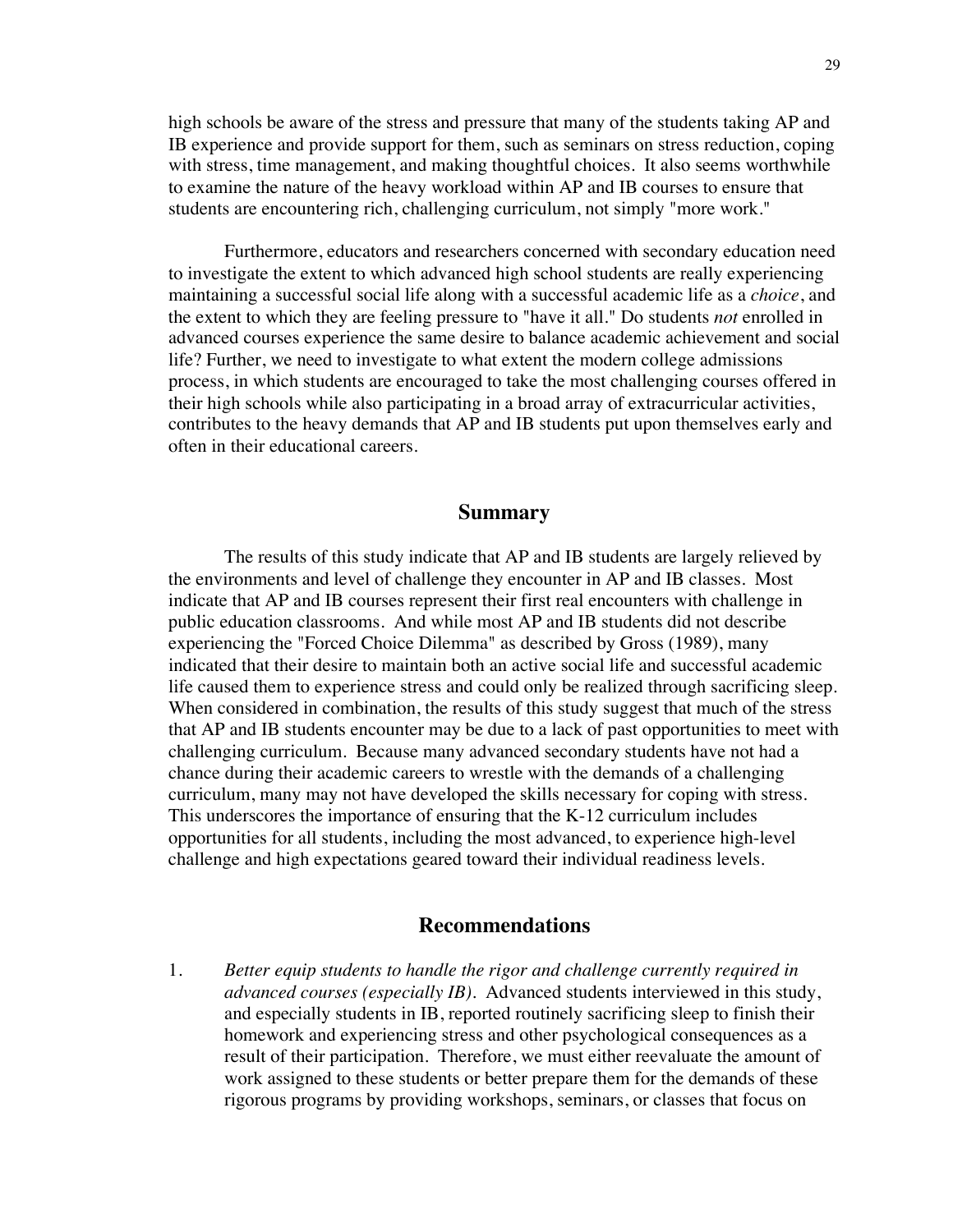stress reduction and healthy coping skills, and confronting these students with appropriately challenging curriculum before they are 17.

- 2. *Increase flexibility of grouping in advanced courses (especially for IB) while maintaining the positive characteristics of these courses that these students loved*. The more time students spent in classes with only other advanced students, (a) the more compliments they had about their program-mates and classes, but b) the more complaints they reported about the socially and sleep-limiting workload and interacting with the "other" students at their schools. While taking care to maintain the major positives that students associated with their participation in these ability-grouped settings, schools must mollify the negatives by encouraging advanced students to work and take classes with students with diverse talents and opinions, thereby nurturing a sense of school- in addition to program-community.
- 3. *Help teachers (a) better respond to the needs and nature of individual students and b) establish learning environments in which all students will thrive through differentiation.* Training teachers in differentiation (i.e., Teaching them how to better attend to the academic and affective needs of individual students by providing appropriately challenging curriculum in a respectful and supportive environment) will help teachers be more effective, regardless of their students' levels of ability. In addition, differentiation should make general education classrooms feel more similar to advanced courses in challenge, instruction and atmosphere. Thus, differentiating instruction in all classrooms should perpetuate the maintain characteristics advanced students used to describe their AP and IB classrooms, reduce the negative characteristics they used to describe their mixedability classes, and improve the challenge, instruction, and atmosphere in classrooms school-wide.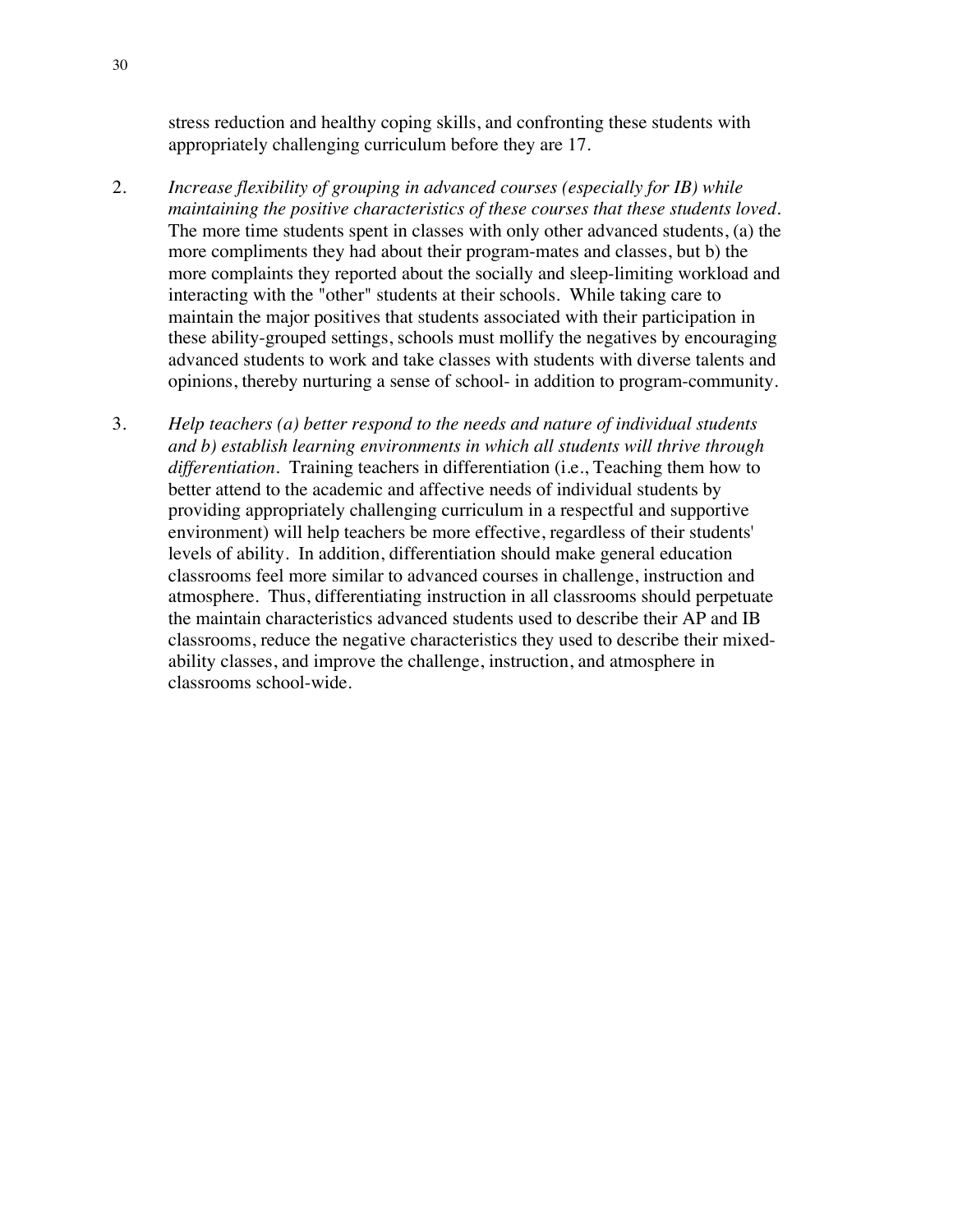### **References**

- Adams-Byers, J., Whitsell, S. S., & Moon, S. M. (2004). Gifted students perceptions of the academic and social/emotional effects of homogeneous and heterogeneous grouping. *Gifted Child Quarterly*, *48*, 7-20.
- Bleske-Rechek, A., Lubinski, D., & Benbow, C. P. (2004). Meeting the educational needs of special populations: Advanced placement's role in developing exceptional human capital. *Psychological Science*, *15*, 217-224.
- Brown, B. B., & Steinberg, L. (1990). Academic achievement and social acceptance: Skirting the "brain-nerd" connection. *Education Digest*, *55*(7), 55-60.
- Callahan, C. M. (2003). *Advanced Placement and International Baccalaureate programs for talented students in American high schools: A focus on science and mathematics* (RM03176). Storrs, CT: The National Research Center on the Gifted and Talented, University of Connecticut.
- Callahan, C. M., Sowa, C. J., May, K. M., Tomchin, E. M., Plucker, J. A., Cunningham, C. M., & Taylor, W. (2004). The social and emotional development of gifted students (RM04188). Storrs CT: The National Research Center on the Gifted and Talented, University of Connecticut.
- Carskadon, M. A. (1999). When worlds collide: Adolescent need for sleep versus societal demands. In K. L. Wahlstrom (Ed.), *Adolescent sleep needs and school starting times* (pp. 11-28). Bloomington, IN: Phi Delta Kappa Educational Foundation.
- Center for Education. (2002). *Learning and understanding: Improving advanced study of mathematics and science in U.S. high schools*. Washington, DC: National Academy Press.
- Center for Undergraduate Education in Science, Mathematics, and Engineering Education. (1999). *Transforming undergraduate education in science, mathematics, engineering and technology.* Washington, DC: National Academy Press.
- Chan, D. W. (2004). Social coping and psychological distress among Chinese gifted students in Hong Kong. *Gifted Child Quarterly*, *48*, 30-41.
- Coleman, L. J. (1995). The power of specialized educational environments in the development of giftedness: The need for research on social context. *Gifted Child Quarterly*, *39*, 171-176.
- Coleman, L. J., & Cross, T. L. (1988). Is being gifted a social handicap? *Journal for the Education of the Gifted*, *11*(4), 41-56.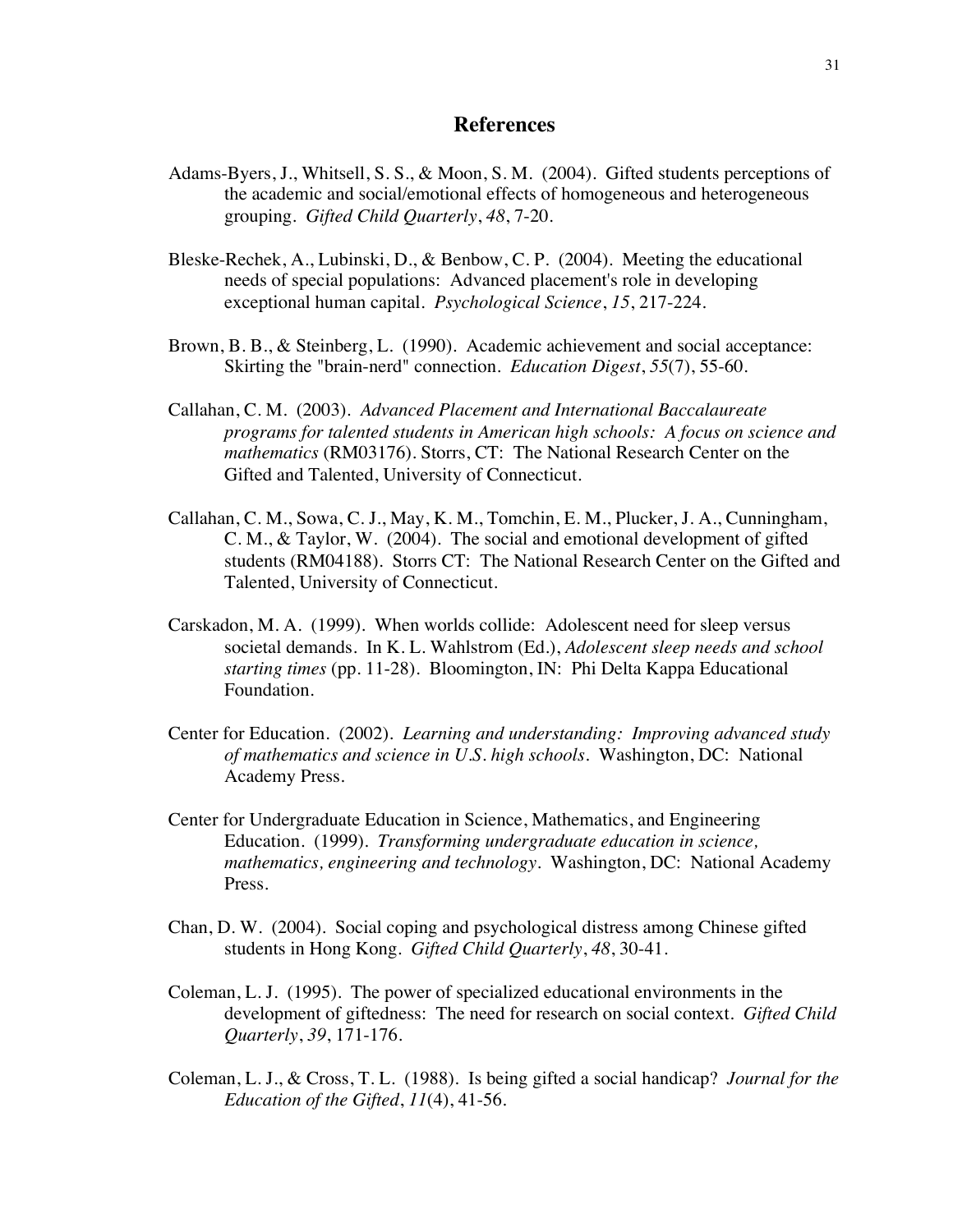- College Board. (1986). *Highlights: Survey of advanced placement teachers.* New York: College Board.
- College Board. (2005a). *The grade-setting process*. Retrieved October 21, 2005, from http://www.collegeboard.com/student/testing/ap/exgrd\_set.html
- College Board. (2005b). *AP fact sheet*. Retrieved October 21, 2005, from http://apcentral.collegeboard.com/repository/ap05\_apfactsheet\_37491.pdf
- Commission on Life Sciences. (1990). *Fulfilling the promise: Biology education in the nation's schools.* Washington, DC: National Academy Press.
- Cox, J., & Daniel, N. (1985, September). Providing options for superior students in secondary schools. *NASSP Bulletin, 69,* 25-30.
- Cross, T. L., Coleman, L. J., & Stewart, R. A. (1993). The social cognition of gifted adolescents: An exploration of the stigma of giftedness paradigm. *Roeper Review*, *16*, 37-40.
- Dahl, R. E., & Carskadon, M. A. (1995). Sleep and its disorders in adolescence. In R. Ferber & M. H. Kryger (Eds.), *Principles and practice of sleep medicine in the child* (pp. 19-27). Philadelphia: Saunders.
- Daniel, N., & Cox, J. (1992, April). International education for high ability students: An avenue to excellence. *NASSP Bulletin, 76,* 87-94.
- Erlauer, L. (2003). *The brain-compatible classroom: Using what we know about learning to improve teaching*. Alexandria, VA: Association for Supervision and Curriculum Development. (ED474347)
- Feldhusen, J. F. (1995). Talent development during the high school years. *Gifted Education International, 10*(2)*,* 60-64.
- Feldhusen, J., & Saylor, M. (1990). Special classes for academically gifted youth. *Roeper Review*, *12*, 244-249.
- Fiedler, E. D., Lange, R. E., & Weinbrenner, S. (1993). In search of reality: Unraveling the myths about tracking, ability grouping and the gifted. *Roeper Review*, *16*, 4-7.
- Ford, D. (2004). A challenge for culturally diverse families of gifted children: Forced choices between achievement or affiliation. *Gifted Child Today*, *27*(3), 26-27, 65.
- Fordham, S. (1988). Racelessness as a strategy in Black students' school success: Pragmatic strategy or pyrrhic victory? *Harvard Educational Review*, *58*(1), 54- 84.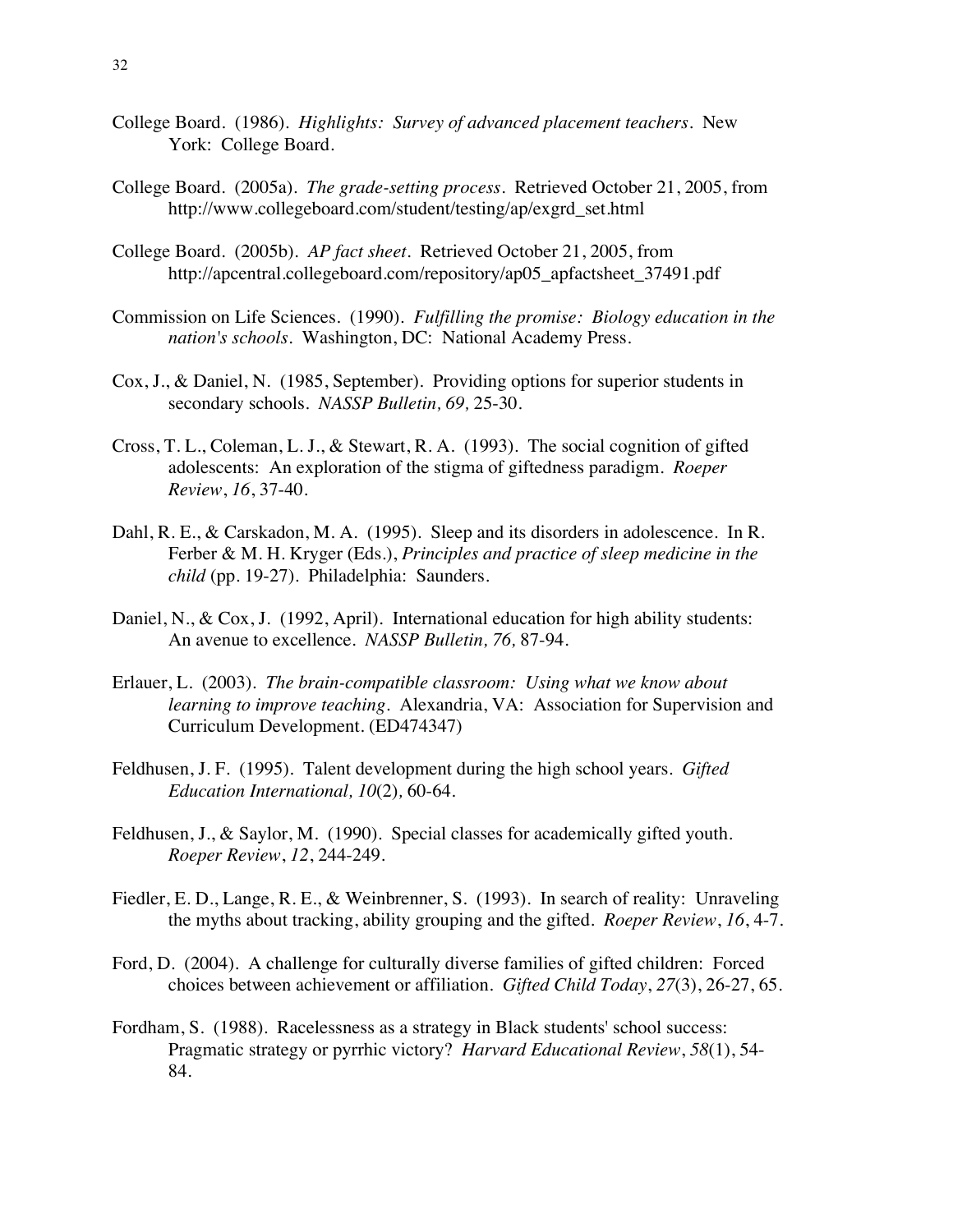- Fordham, S. (1991). Peer proofing academic competition among Black adolescents: "Acting White: Black American style." In C. E. Sleeter (Ed.), *Empowerment through multicultural education* (pp. 69-93). Albany, NY: State University of New York Press.
- Fordham, S., & Ogbu, J. U. (1986). Black students' school success: Coping with the burden of "acting White." *The Urban Review*, *18*, 176-206.
- Frederickson, K., Rhodes, J., Reddy, R., & Way, N. (2004). Sleepless in Chicago: Tracking the effects of adolescent sleep loss during the middle school years. *Child Development*, *75*, 84-95.
- Gross, M. (1989). The pursuit of excellence or the search for intimacy? The forcedchoice dilemma of gifted youth. *Roeper Review*, *11*, 189-194.
- Gross, M. (1997). How ability grouping turns big fish into little fish—or does it? Of optical illusions and optimal environments. *Australasian Journal of Gifted Education*, *6*(2), 18-30.
- Gross, M. (1998). "Fishing" for the facts: A response to Marsh and Craven. *Australasian Journal of Gifted Education*, *7*(1), 16-28.
- Hertberg-Davis, H. L., Callahan, C. M., & Kyburg, R. M. (2006). *Advanced Placement and International Baccalaureate programs: A "fit" for gifted learners?* (RM06222). Storrs CT: The National Research Center on the Gifted and Talented, University of Connecticut.
- Hollinger, C. L., & Fleming, E. S. (1984). Internal barriers to the realization of potential correlated and interrelationships among gifted and talented female adolescents. *Gifted Child Quarterly*, *28*, 135-139.
- Hollingworth, L. S. (1926). *Gifted children*. New York: Macmillan.
- Howley, A., Howley, C. B., & Pendarvis, E. D. (1993). *Teaching gifted children: Principles and Strategies.* Boston: Little, Brown and Company.
- International Baccalaureate Organization (IBO). (2003). *The university guide to the IB diploma programme*. Retrieved October 21, 2005, from http://www.ibo.org/ibo/index.cfm?contentid=0003759F-B616-1DCF-BF7080C12645FC87&method=display&language=EN
- International Baccalaureate Organization (IBO). (2005). *Education for life*. Retrieved December 13, 2005, from http://www.ibo.org/ibo/index.cfm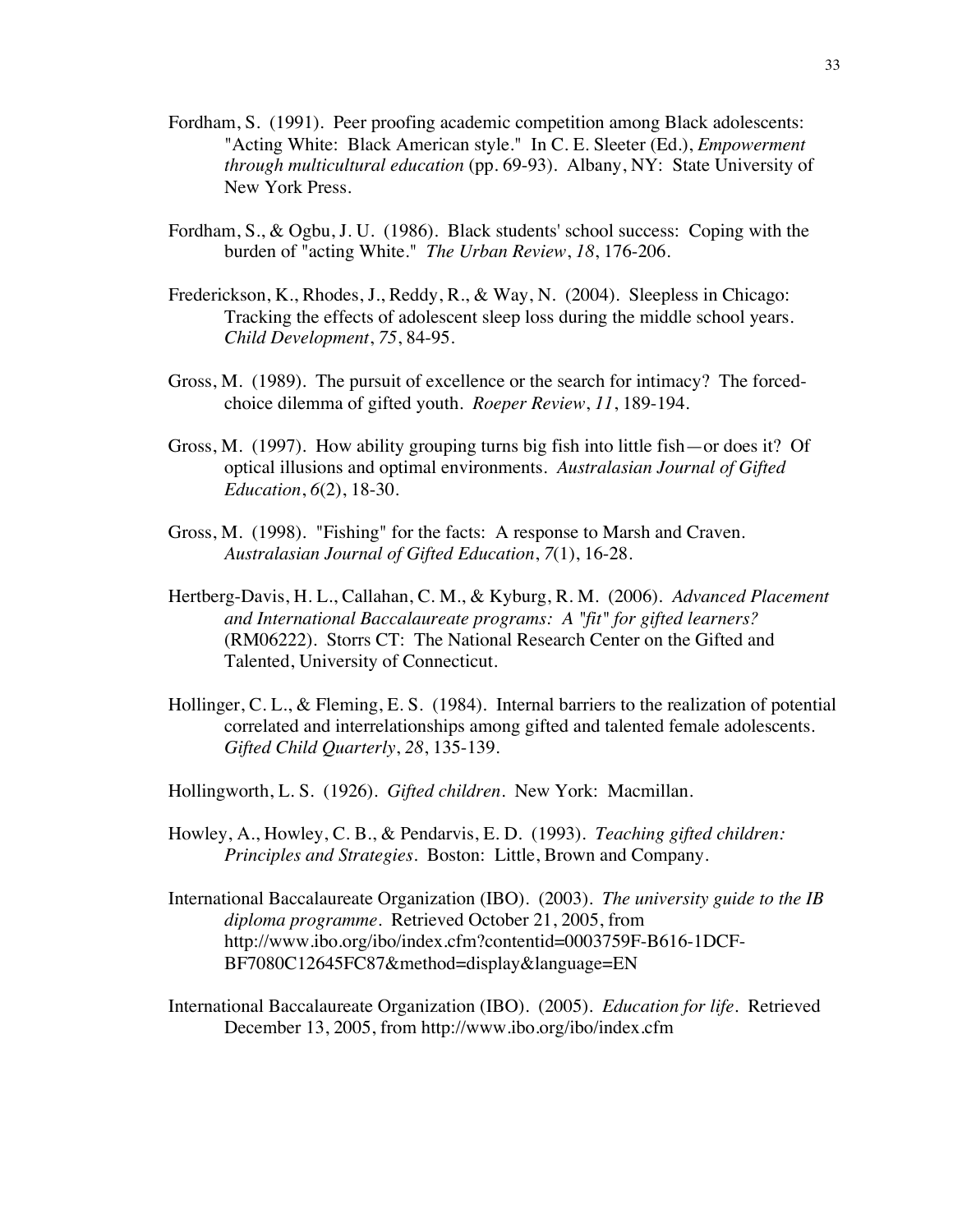- International Baccalaureate Organization (IBO). (n.d.a). *The diploma programme*. Retrieved October 21, 2005, from http://www.ibo.org/ibo/index.cfm/en/ibo/programmes/prg\_dip
- International Baccalaureate Organization (IBO). (n.d.b). *About the IBO*. Retrieved October 21, 2005, from http://www.ibo.org/ibo/index.cfm?page=/ibo/about&language=EN
- Jacoby, D. (1992). Primary and secondary education: Meeting the challenges of international competency. *Educational Research Quarterly, 15*(3), 21-25.
- Janos, P. M., & Robinson, N. M. (1985). The performance of gifted students in a program of radical acceleration at the university level. *Gifted Child Quarterly*, *29*, 175-179.
- Janos, P. M., Fung, H. C., & Robinson N. M. (1985). Self-concept, self-esteem, and peer relations among gifted children who feel different. *Gifted Child Quarterly*, *29*, 78-82.
- Karnes, F., & Oehler-Stinnett, J. (1986). Life events as stressors with gifted adolescents. *Psychology in the Schools*, *23*, 406-414.
- Kubitschek, W. N., & Hallinan, M. T. (1998). Tracking and students' friendships. *Social Psychology Quarterly*, *61*, 1-15.
- Kulik, J. A., & Kulik, C. C. (1992). Meta-analytic findings on grouping programs. *Gifted Child Quarterly*, *36*, 73-76.
- Lando, B. Z., & Schneider, B. H. (1997). Intellectual contributions and mutual support among intellectually advanced children in homogenous and heterogeneous work/discussion groups. *Gifted Child Quarterly*, *41*(2), 44-57.
- Lubinski, D., & Benbow, C. P. (2000). States of excellence. *American Psychologist*, *55*, 137-150.
- Mahoney, A. (1998). In search of the gifted identity: From abstract concept to workable counseling constructs. *Roeper Review*, *20*, 222-226.
- Manor-Bullock, R., Look, C., & Dixon, D. N. (1995). Is giftedness socially stigmatizing? The impact of high achievement on social interactions. *Journal for the Education of the Gifted*, *18*, 319-338.
- Marnholtz, M. L. (1994). Wausau East High School's International Baccalaureate program: A world-class education in your own back yard. In J. M. Jenkins, K. S. Louis, H. J. Wilber, & J. W. Keefe (Eds.), *World class schools: An evolving concept* (pp. 62-68). Reston, VA: National Association of Secondary School Principals.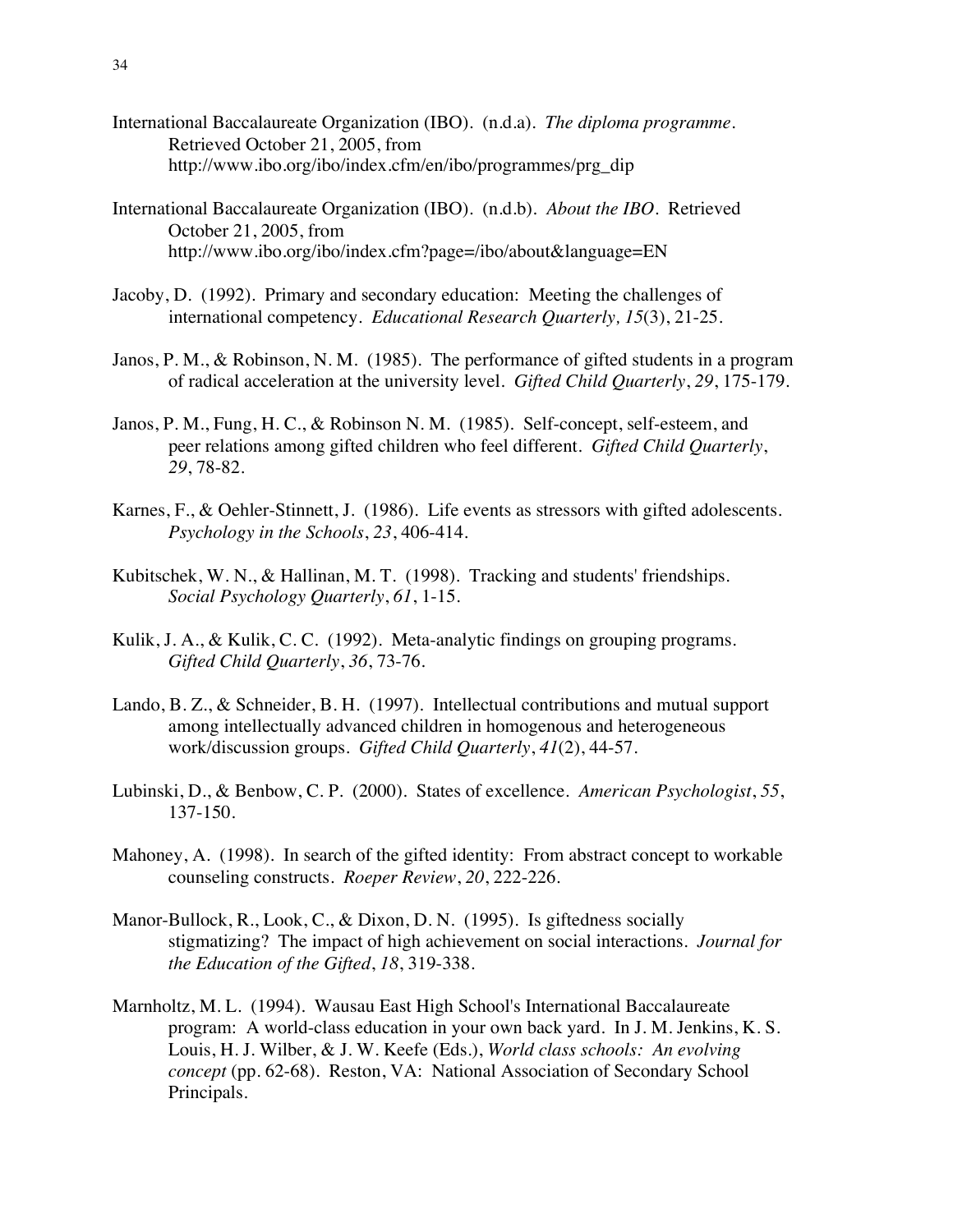- McGaugh, J. L., Introini-Collision, I. B., Cahill, L. F., Castellano, C., Dalmaz, C., Parent, M. B., & Williams, C. L. (1993). Neuromodulatory systems and memory storage: Role of the amygdala. *Behavioural Brain Research*, *58*, 81-90.
- Monks, F. J., & Van Boxtel, H. W. (1985). Gifted adolescents: A developmental perspective. In J. Freeman (Ed.), *The psychology of gifted children* (pp. 275-295). New York: Wiley.
- National Academy of Sciences (NAS). (2002). *Learning and understanding: Improving advanced study of mathematics and science in US high schools.* Washington, DC: National Academy of Sciences.
- Oregon University System, Oregon State Department of Education, & Office of Community College Services. (1999). *Oregon early options study*. Eugene, OR: Authors. (ERIC Document Reproduction Service No. ED 430 470)
- Pyryt, M. C., Masharov, Y. P., & Feng, C. (1993). Programs and strategies for nurturing talents/gifts in science and technology. In K. A. Heller, F. J. Monks, & A. H. Passow (Eds.), *International handbook of research and development of giftedness and talent* (pp. 453-471). Oxford: England: Pergamon.
- Randazzo, A. C., Muehlbach, M. J., Schweitzer, P. K., & Walsh, J. K. (1998). Cognitive function following acute sleep restriction in children ages 10-14. *Sleep*, *21*, 861- 868.
- Reis, S. M. (1995). Talent ignored, talent diverted: The cultural context underlying giftedness in females. *Gifted Child Quarterly*, *39*, 162-170.
- Renzulli, J. S. (n.d.). *A practical system for identifying gifted and talented students*. Retrieved December 13, 2005 from http://www.gifted.uconn.edu.sem/semart04.html
- Roberts, R. E., Roberts, C. R., & Chen, I. G. (2001). Functioning of adolescents with symptoms of disturbed sleep. *Journal of Youth and Adolescence*, *30*, 1-18.
- Robinson, N. M. (2002). Introduction. In M. Neihart, S. M. Reis, N. M. Robinson, & S. M. Moon (Eds.), *The social/emotional development of gifted children: What do we know?* (pp. XI-XXIV). Waco, TX: Prufrock Press.
- Rogers, K. B. (2002). Effects of acceleration on gifted learners. In M. Neihart, S. M. Reis, N. M. Robinson, & S. M. Moon (Eds.), *The social/emotional development of gifted children: What do we know?* (pp. 3-12). Waco, TX: Prufrock Press.
- Sadeh, A., Raviv, A., & Gruber, R. (2000). Sleep patterns and sleep disruptions in school-age children. *Developmental Psychology*, *36*, 291-301.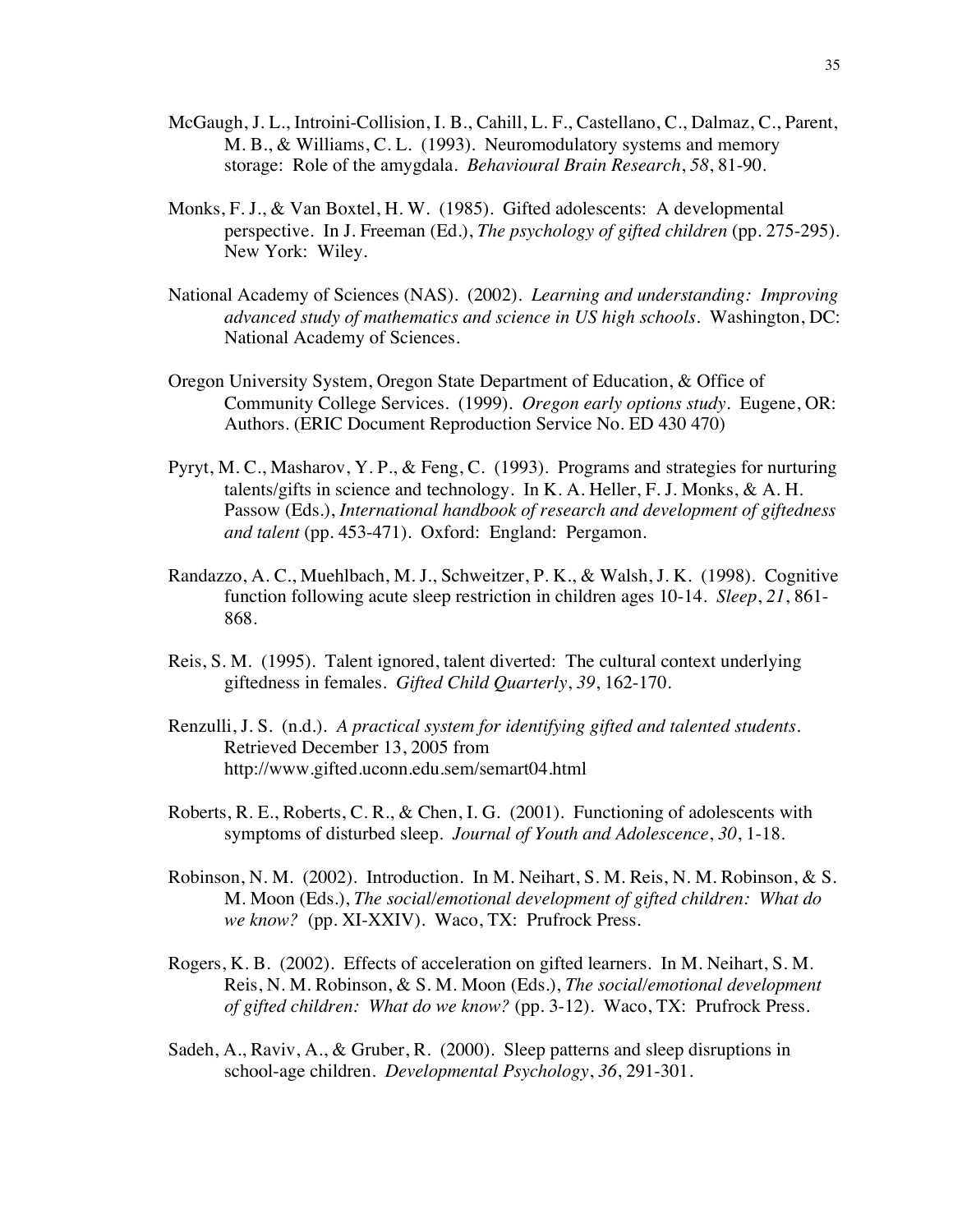- Saul, M. E. (1999). A community of scholars: Working with students of high ability in the high school. In L. J. Sheffield (Ed.), *Developing mathematically promising students* (pp. 81-92). Reston, VA: National Council of Teachers of Mathematics.
- Schroeder-Davis, S. J. (1999). Brains, brawn, or beauty: Adolescent attitudes toward three superlatives. *Journal of Secondary Gifted Education*, *10*(3), 134-147.
- Sowa, C. J., McIntire, J., May, K. M., & Bland, L. (1994). Social/emotional adjustment themes across gifted children. *Roeper Review*, *17*, 95-98.
- Sowell, E. (1993). Programs for the mathematically gifted students: A review of empirical research*. Gifted Child Quarterly*, *37*, 124-132.
- Strauss, A., Corbin, J. (1998). Basics of qualitative research: *Techniques and procedures for developing grounded theory* (2nd ed). Thousand Oaks, CA: Sage.
- Swiatek, M. A. (1995). An empirical investigation of the social coping strategies used by gifted adolescents. *Gifted Child Quarterly*, *39*, 154-161.
- Swiatek, M. A. (2001). Social coping among gifted high school students and its relationship to self-concept. *Journal of Youth and Adolescence*, *30*, 19-39.
- Swiatek, M. A. (2002). Social coping among gifted elementary students. *Journal for the Education of the Gifted*, *26*, 65-86.
- Swiatek, M. A., & Dorr, R. M. (1998). Revision of the social coping questionnaire: Replication and extension of previous findings. *Journal of Secondary Gifted Education*, *10*, 252-259.
- Tannenbaum, A. J. (1962). *Adolescents' attitudes towards academic brilliance*. New York: Teachers College.
- Tannenbaum, A. J. (1983). *Gifted children: Psychological and educational perspectives.* New York: MacMillan.
- Webb, J. T. (1994). *Nurturing social-emotional development of gifted children*. Reston, VA: Council for Exceptional Children, ERIC Clearinghouse on Disabilities and Gifted Education. (ERIC EC Digest #E527)
- Wright, P. B., & Leroux, J. A. (1997). The self-concept of gifted adolescents in a congregated program. *Gifted Child Quarterly*, *41*, 83-94.
- Yin, R. K. (1994). *Case study research: Design and methods* (2nd ed.). Thousand Oaks, CA: Sage.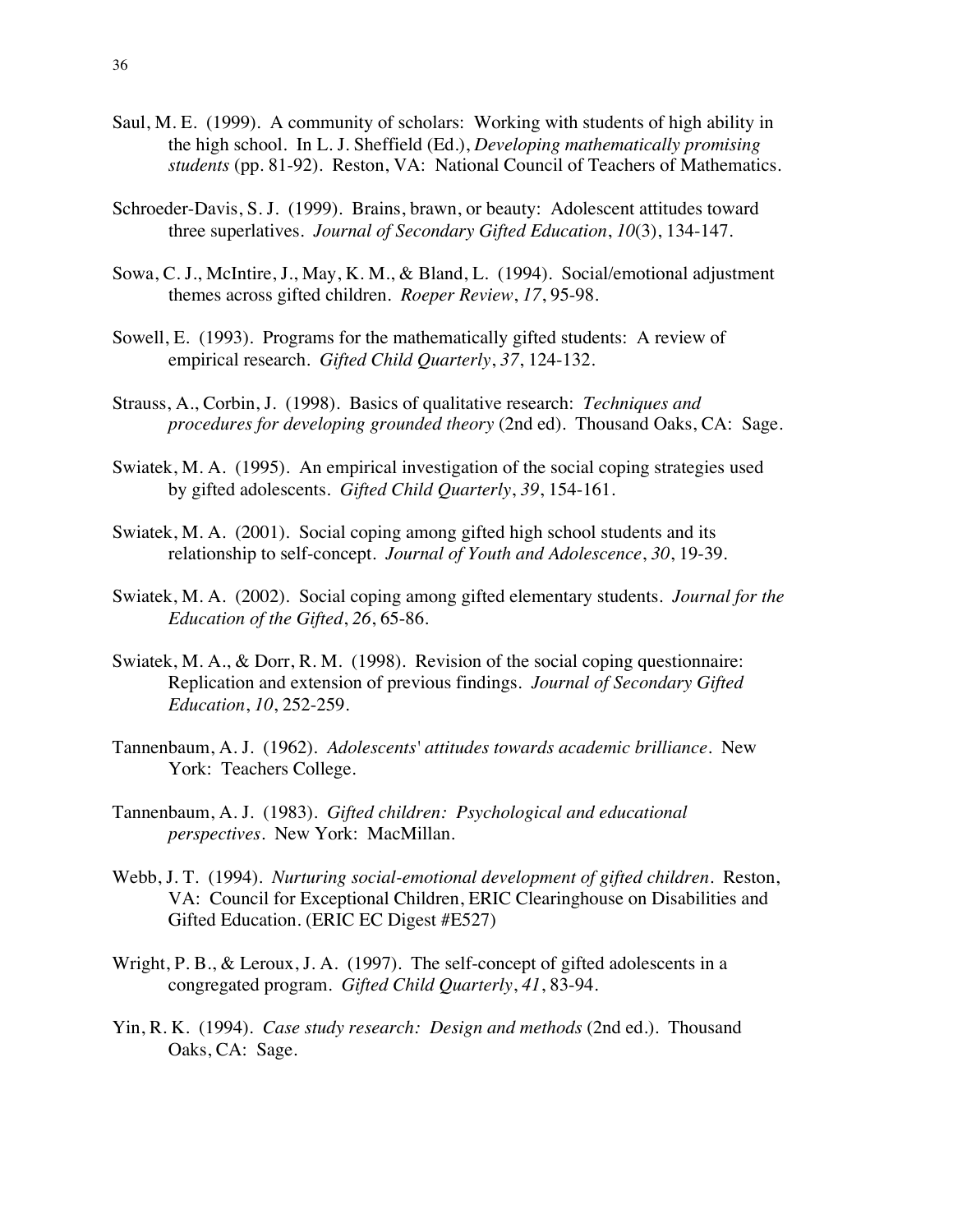**APPENDIX A: KEY TERMS**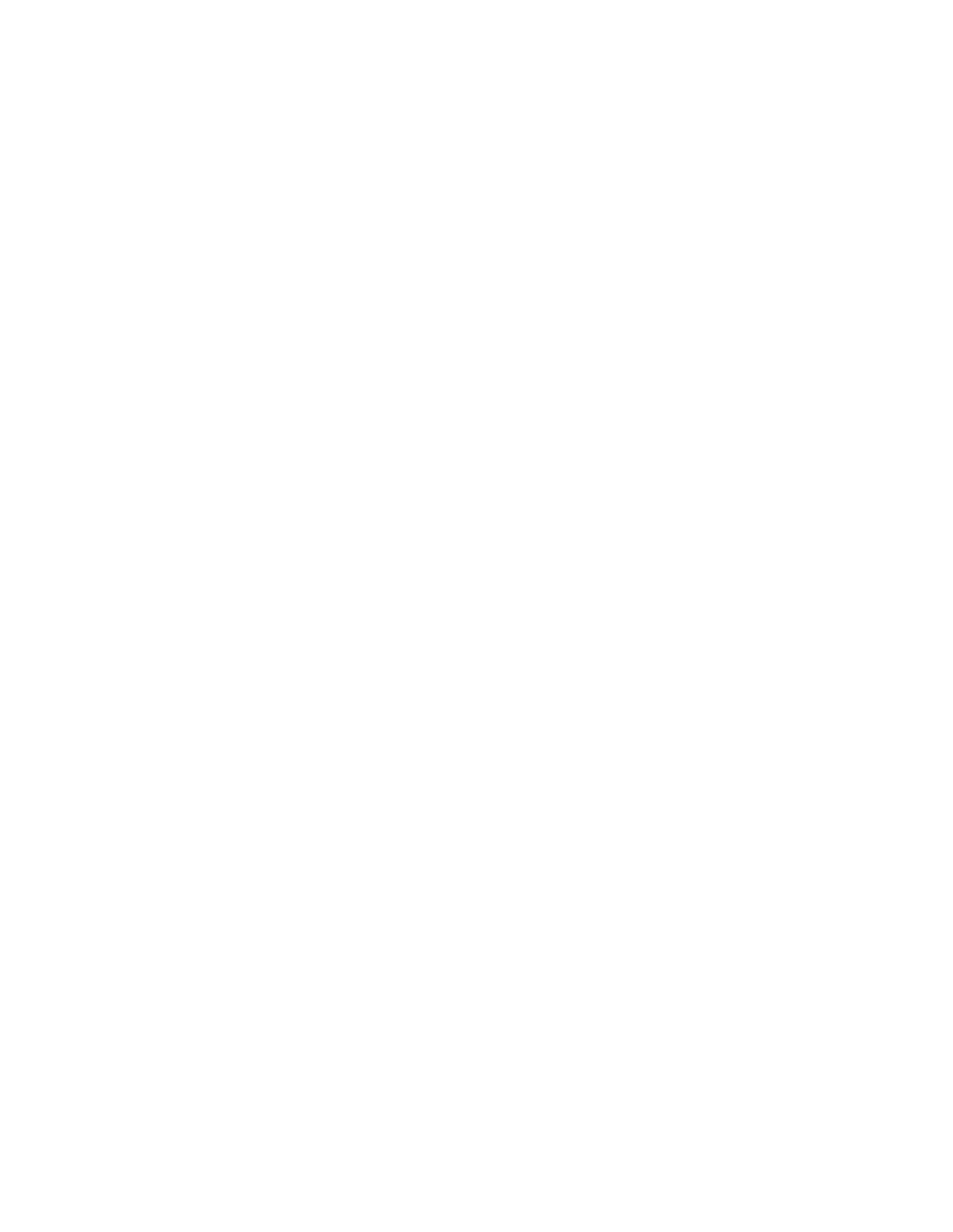#### **Advanced Placement (AP)**

Originally developed to provide motivated high school students with the opportunity to earn college credit, the AP program currently comprises 31 AP courses and 34 exams across 19 subject areas. Students can choose any number of these courses to complete, subject to his or her school's offerings. AP teachers are provided syllabi, sample exam questions, and recommended texts and activities, and attend curriculum and instruction workshops offered by a number of agencies working jointly, including the Educational Testing Service (ETS), the College Entrance Examination Board (CEEB), and The Educational Testing Service (ETS) to help them teach their students more effectively and ready them for the year-end examinations. Each examination, given at the end of the course and treated as independent from class work completed during the year, is standardized and scored by independent examiners. Scores range from 1 to 5 with a score of 3, 4, and 5 roughly equaling a  $C$ ,  $B$ , and  $A$  respectively in a university introductory course (College Board, 2005a); however, the score necessary to earn credit for the corresponding introductory course at a university varies as the criteria is independently set. The examinations, like the courses, are developed in consultation with college faculty and high school teachers who are experienced in Advanced Placement teaching (College Board, 2005b).

For the past 50 years, the number of participating high schools and participating students, the number of exams administered, and the number of participating colleges have grown at a steady pace. In 2005, 1.2 million students from 15,000 schools took 2.1 million exams. About 60 percent of American high schools offer Advanced Placement courses and most American colleges and universities, as well as international institutions in more than 30 countries, provide credit, differential placement, or both for qualifying AP exam scores (College Board, 2005b).

#### **International Baccalaureate (IB)**

The International Baccalaureate Program was designed for "highly motivated secondary school students aged 16 to 19" (International Baccalaureate Organization (IBO), n.d.a). Because the IB program originated from a goal to standardize programs across international school situations, its organization and philosophy differ from the Advanced Placement Program. First, the IB program is a *program* of studies. Each participant is expected to complete a course of study following specific requirements. While the Advanced Placement courses are not tied to a program, but stand as individual educational pursuits, the aim of the IB program is to transcend achievement of particular content-related goals in specific subject areas to achieve the more comprehensive goal of developing "inquiring, knowledgeable and caring young people who help to create a better and more peaceful world through intercultural understanding and respect" (IBO, n.d.b). And unlike the AP program, schools offering IB must be approved through formal application and a review process. The application requires that the school offer all of the courses in the program that lead to the diploma.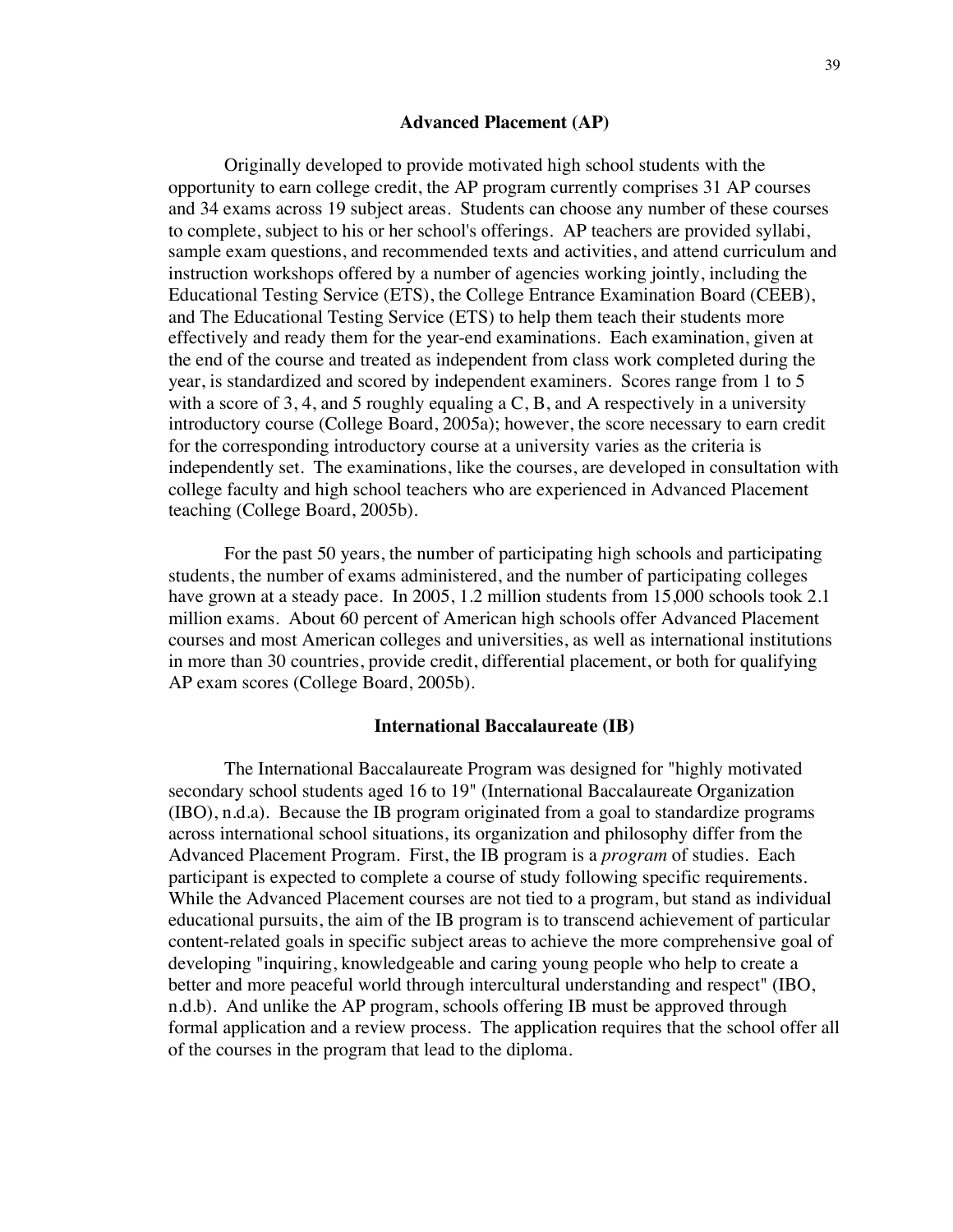Approximately 75% of the candidates earn an IB diploma each year (IBO, 2003). To do so, they must complete (a) one subject from each of six categories of study, (b) at least three (but not more than four) subjects at the "Higher Level" (HL), which translates to two years (or a minimum of 240 teaching hours) of in-depth study and then an exam, (c) three subjects at the "Subsidiary Level" (SL) ) (one year of study, followed by the IB exam), (d) a Theory of Knowledge course spanning two years, which was created to foster questioning of assumptions about knowledge, becoming aware of ideological biases, and building competencies in the analysis of evidence, (e) standardized examinations, (f) an Extended Essay of 4000-5000 words about an independent study of a self-selected topic, and (g) a Creativity, Action, Service (CAS) project (IBO, 2003).

The six clusters of course selections include courses in the following areas:

#### *Group 1: Language A1*

This group of courses promotes an "appreciation of literature and a knowledge of a student's own culture along with that of other societies," "emphasizes skills involved in writing and speaking in a variety of styles and situations," and is "designed to develop students' powers of expression, both in oral and written communication," (IBO, 2003, p. 17).

## *Group 2: Second Language*

To demonstrate fluency, all diploma candidates must pass an exam focusing on written and oral communication in a second language.

#### *Group 3: Individuals and Societies*

Subjects within this group include business and management, geography, history, information technology in a global society, philosophy, psychology, and social anthropology.

### *Group 4: Experimental Sciences*

Biology, chemistry, physics, environmental systems, and design technology courses are included within this group. The IB program brochure stresses that within this cluster, students are expected to develop laboratory and collaborative learning skills, as well as understand the social and historical aspects of science as a dynamic, evolving body of knowledge about nature.

#### *Group 5: Mathematics*

Four courses in mathematics are available, including Mathematical Studies and Mathematical Methods at the "Higher Level" (HL), but every student must complete at least one.

#### *Group 6: Arts and Electives*

Courses in this group include visual arts, music and theater arts. Introduced as pilots in 2001, three new subjects within this group, which enable students to satisfy the requirements of two groups at the same time in one subject, are text and performance (group 1 and group 6), ecosystems and societies (group 3 and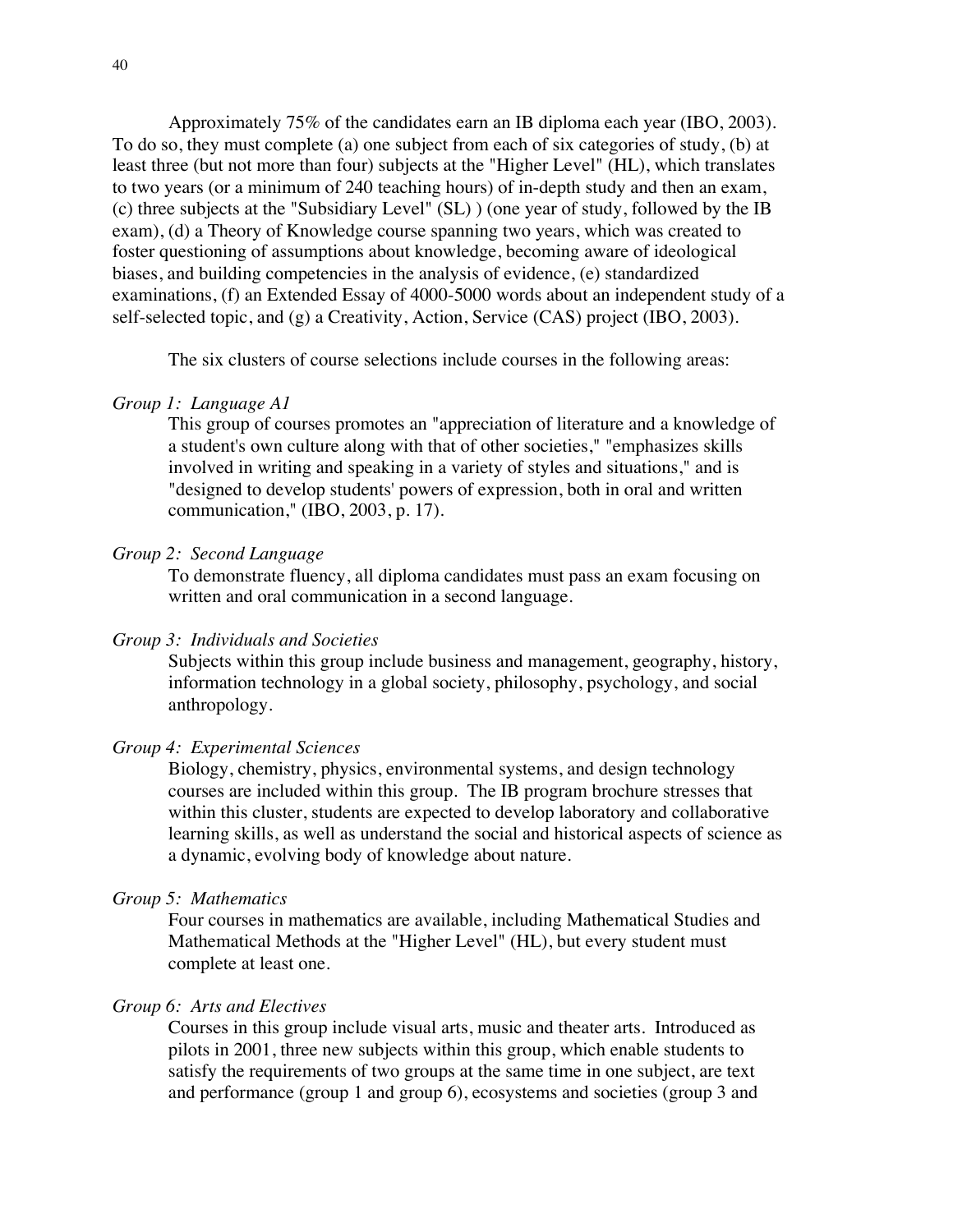group 4), and world cultures (group 3 and group 6). They provide a new opportunity for IB students to foster transdisciplinary learning and greater access to all six subject groups (IBO, 2003).

The IB program requires a considerably greater school commitment of financial and personnel resources than those required for a school's participation in the AP course structure. Participation in the IB program requires an application fee, annual participation fees, participation in teacher training that necessitates release time, travel and training fees, costs for authorized IB consultants, and funding of the position of IB Coordinator.

The IB program has not grown as rapidly as the AP program. In the year 2005, over 50,000 students from 1,597 schools in 122 countries worldwide (IBO, 2005) were enrolled in the IB Diploma program (IBO, 2003). One factor that may account for the more gradual growth of the IB program than the AP program is the much higher cost to schools to implement the IB program. A second factor is the commitment to a full course of study required for the IB program, compared to the AP program which allows students to choose which course or courses to take.

#### **Advanced Learner**

The interviewed students in this study who participated in AP and IB courses are considered "advanced learners." In this study, the term *advanced learners* refers to students identified as gifted as well as students who are high-achieving but not labeled as gifted. An *advanced learner* is a student who learns at a faster pace, understands advanced and complex concepts in a variety of reasoning domains (Janos & Robinson, 1985; Karnes & Oehler-Stinnett, 1986; Renzulli, n.d.; Tannenbaum, 1983) and is able to apply them in novel situations (Renzulli, n.d.), engages in more independent learning and metacognition (Monks  $&$  Von Boxtel, 1985), is persistently intellectually curious, shows initiative and flexibility in thinking, and exhibits greater efficiency in problem-solving (Renzulli, n.d.; Saul, 1999). Although advanced learners differ cognitively from the general population, Robinson's (2002) review of the literature notes that there are no significant differences between the social/emotional adjustment of advanced learners and the general population, nor do advanced learners have any specific vulnerabilities associated with their giftedness. However, advanced learners may face certain situations, such as inappropriate placement in educational settings and lack of support for their special needs from significant others, and possess certain traits, such as anxiety and perfectionism, cognitive and emotional intensity and sensitivity, and asynchrony in development, that can result in inappropriate treatment from parents, teachers, and peers, as well as confusion and negative affect in the student. Although none of these traits or situations is unique to this population, they can, individually or in combination, uniquely hinder advanced learners' positive social/emotional development (Robinson, 2002).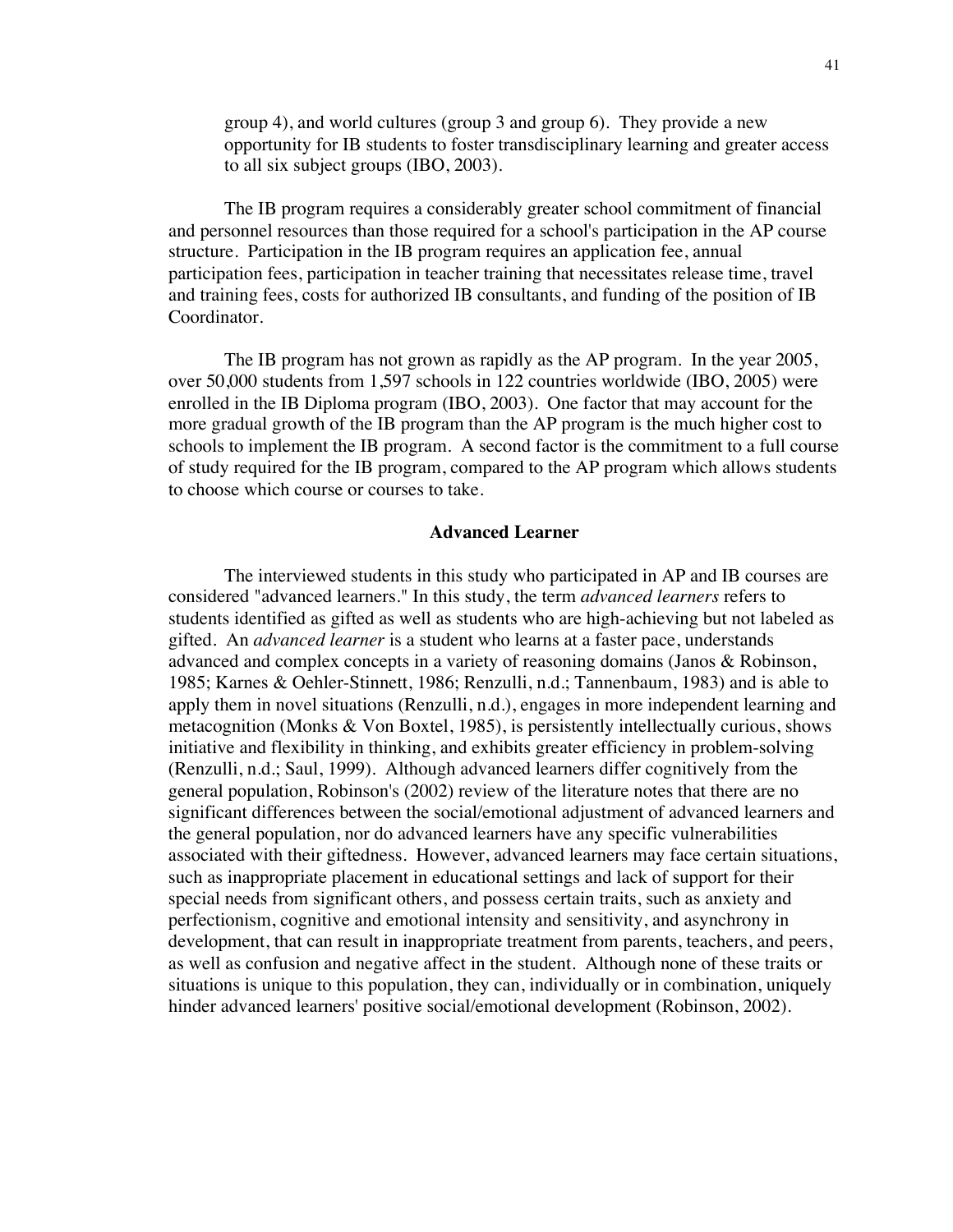#### **Social/Emotional Needs**

Generally speaking, the social and emotional needs of advanced learners are similar to those of other learners (Webb, 1994). For example, all children need to feel safe, loved, and supported, and the way they feel these important *emotions* is through *social* contact. Therefore, these two realms (*emotional*, pertaining to what is felt within an individual, and *social*, pertaining to an individual's relationships with people in his or her environment) greatly affect and are affected by each other. For these reasons, we will refer to these needs together by using the term "Social/Emotional." Mahoney (1998) argues that healthy identify formation of advanced learners depends upon the fulfillment of four social/emotional needs: the need for validation (i.e., the acknowledgement of one's giftedness by significant others), affirmation (i.e., the process of reinforcing and thus making more permanent the characteristics of one's giftedness), affiliation (i.e., the association and feeling of alliance that one may have with others of similar abilities and interests), and affinity (i.e., one's drive to fulfill his or her purpose, mission, or calling in life). The extent to which these needs are satisfied should, along with the level of academic challenge offered, be taken into account when evaluating the appropriateness of educational experiences and settings for advanced learners.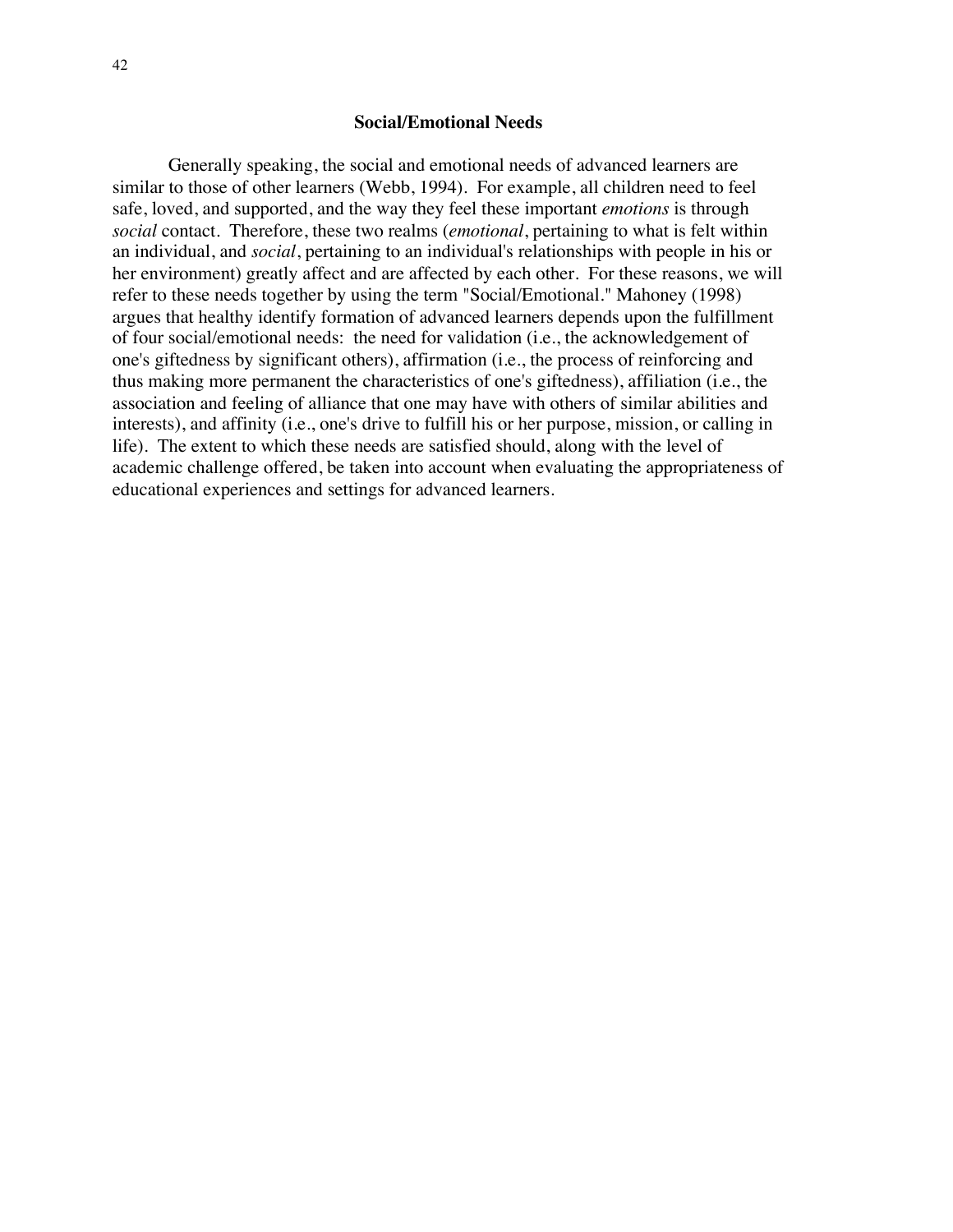# **Research Monograph**

The National Research Center on the Gifted and Talented University of Connecticut 2131 Hillside Road Unit 3007 Storrs, CT 06269-3007 www.gifted.uconn.edu

> *Editor* E. Jean Gubbins

*Production Assistant* Siamak Vahidi Jennifer Foreman

## *Also of Interest*

State Policies Regarding Education of the Gifted as Reflected in Legislation and Regulation *A. Harry Passow and Rose A. Rudnitski*

Residential Schools of Mathematics and Science for Academically Talented Youth: An Analysis of Admission Programs *Fathi A. Jarwan and John F. Feldhusen*

> The Status of Programs for High Ability Students *Jeanne H. Purcell*

Recognizing Talent: Cross-Case Study of Two High Potential Students With Cerebral Palsy *Colleen Willard-Holt*

The Prism Metaphor: A New Paradigm for Reversing Underachievement *Susan M. Baum, Joseph S. Renzulli, and Thomas P. Hébert*

Attention Deficit Disorders and Gifted Students: What Do We Really Know? *Felice Kaufmann, M. Layne Kalbfleisch, and F. Xavier Castellanos*

Gifted African American Male College Students: A Phenomenological Study *Fred A. Bonner, II*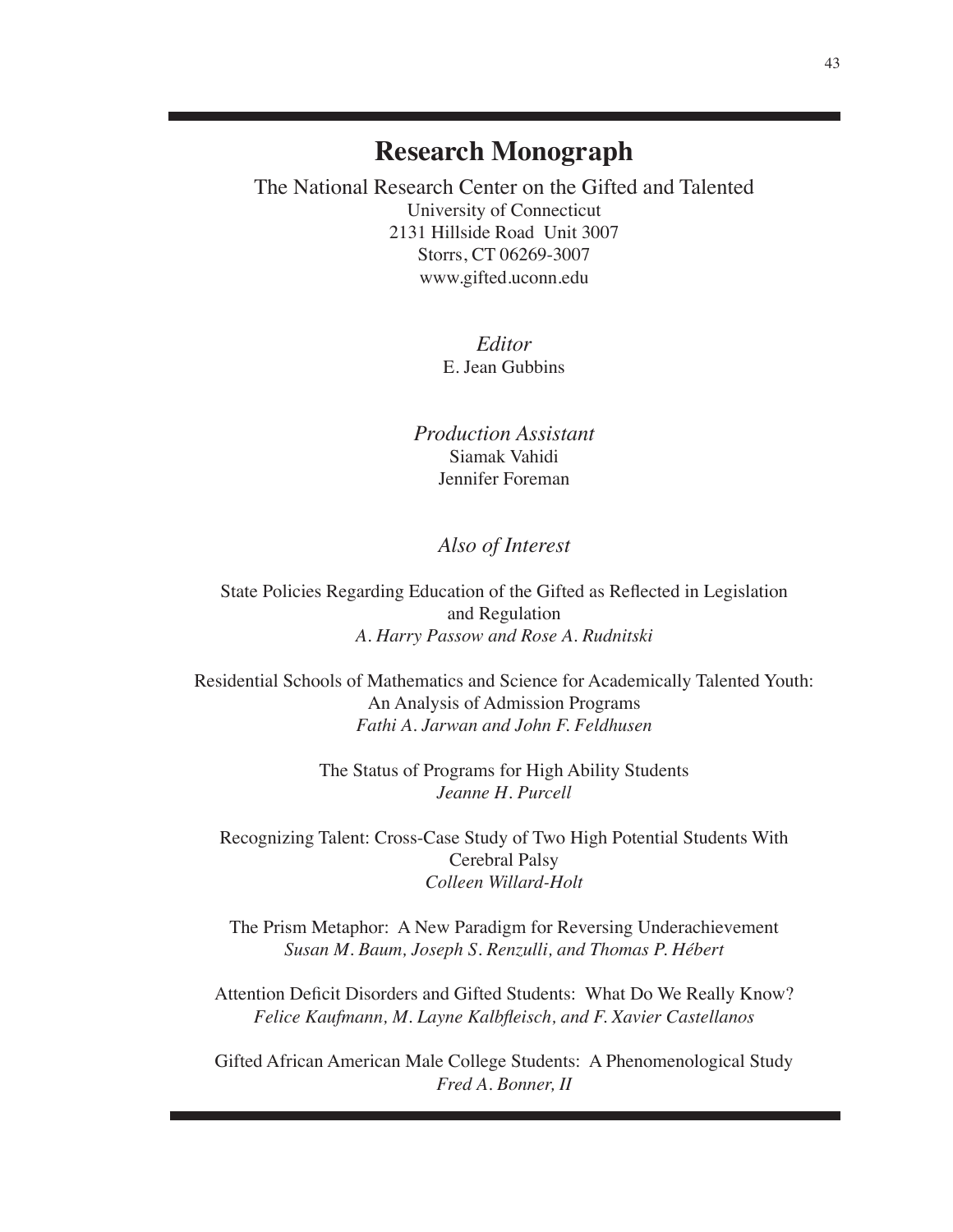Counseling Gifted and Talented Students *Nicholas Colangelo*

E. Paul Torrance: His Life, Accomplishments, and Legacy *Thomas P. Hébert, Bonnie Cramond, Kristie L. Speirs Neumeister, Garnet Millar, and Alice F. Silvian*

The Effects of Grouping and Curricular Practices on Intermediate Students' Math Achievement *Carol L. Tieso*

Developing the Talents and Abilities of Linguistically Gifted Bilingual Students: Guidelines for Developing Curriculum at the High School Level *Claudia Angelelli, Kerry Enright, and Guadalupe Valdés*

Development of Differentiated Performance Assessment Tasks for Middle School Classrooms *Tonya R. Moon, Carolyn M. Callahan, Catherine M. Brighton, and Carol A. Tomlinson*

Society's Role in Educating Gifted Students: The Role of Public Policy *James J. Gallagher*

Middle School Classrooms: Teachers' Reported Practices and Student Perceptions *Tonya R. Moon, Carolyn M. Callahan, Carol A. Tomlinson, and Erin M. Miller*

Assessing and Advocating for Gifted Students: Perspectives for School and Clinical Psychologists *Nancy M. Robinson*

Giftedness and High School Dropouts: Personal, Family, and School Related Factors *Joseph S. Renzulli and Sunghee Park*

Assessing Creativity: A Guide for Educators *Donald J. Treffinger, Grover C. Young, Edwin C. Selby, and Cindy Shepardson*

Implementing a Professional Development Model Using Gifted Education Strategies With All Students

*E. Jean Gubbins, Karen L. Westberg, Sally M. Reis, Susan T. Dinnocenti, Carol L. Tieso, Lisa M. Muller, Sunghee Park, Linda J. Emerick, Lori R. Maxfield, and Deborah E. Burns*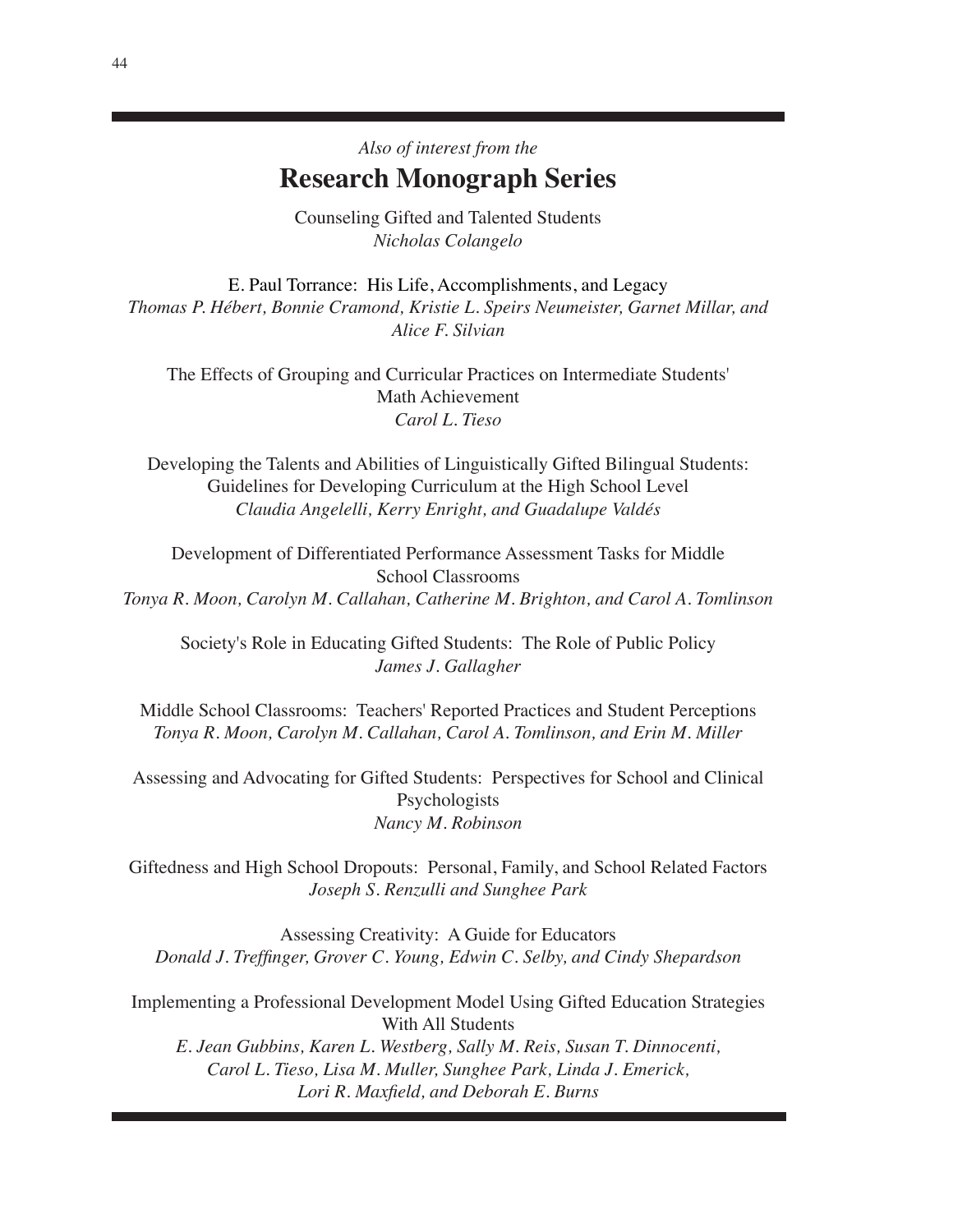Teaching Thinking to Culturally Diverse, High Ability, High School Students: A Triarchic Approach *Deborah L. Coates, Tiffany Perkins, Peter Vietze, Mariolga Reyes Cruz, and Sin-Jae Park*

Advanced Placement and International Baccalaureate Programs for Talented Students in American High Schools: A Focus on Science and Mathematics *Carolyn M. Callahan*

> The Law on Gifted Education *Perry A. Zirkel*

School Characteristics Inventory: Investigation of a Quantitative Instrument for Measuring the Modifiability of School Contexts for Implementation of Educational Innovations

*Tonya R. Moon, Catherine M. Brighton, Holly L. Hertberg, Carolyn M. Callahan, Carol A. Tomlinson, Andrea M. Esperat, and Erin M. Miller*

Content-based Curriculum for Low Income and Minority Gifted Learners *Joyce VanTassel-Baska*

Reading Instruction for Talented Readers: Case Studies Documenting Few Opportunities for Continuous Progress

*Sally M. Reis, E. Jean Gubbins, Christine Briggs, Fredric J. Schreiber, Susannah Richards, Joan Jacobs, Rebecca D. Eckert, Joseph S. Renzulli, and Margaret Alexander*

Issues and Practices in the Identification and Education of Gifted Students From Under-represented Groups *James H. Borland*

The Social and Emotional Development of Gifted Students *Carolyn M. Callahan, Claudia J. Sowa, Kathleen M. May, Ellen Menaker Tomchin, Jonathan A. Plucker, Caroline M. Cunningham, and Wesley Taylor*

Promoting Sustained Growth in the Representation of African Americans, Latinos, and Native Americans Among Top Students in the United States at All Levels of the Education System *L. Scott Miller*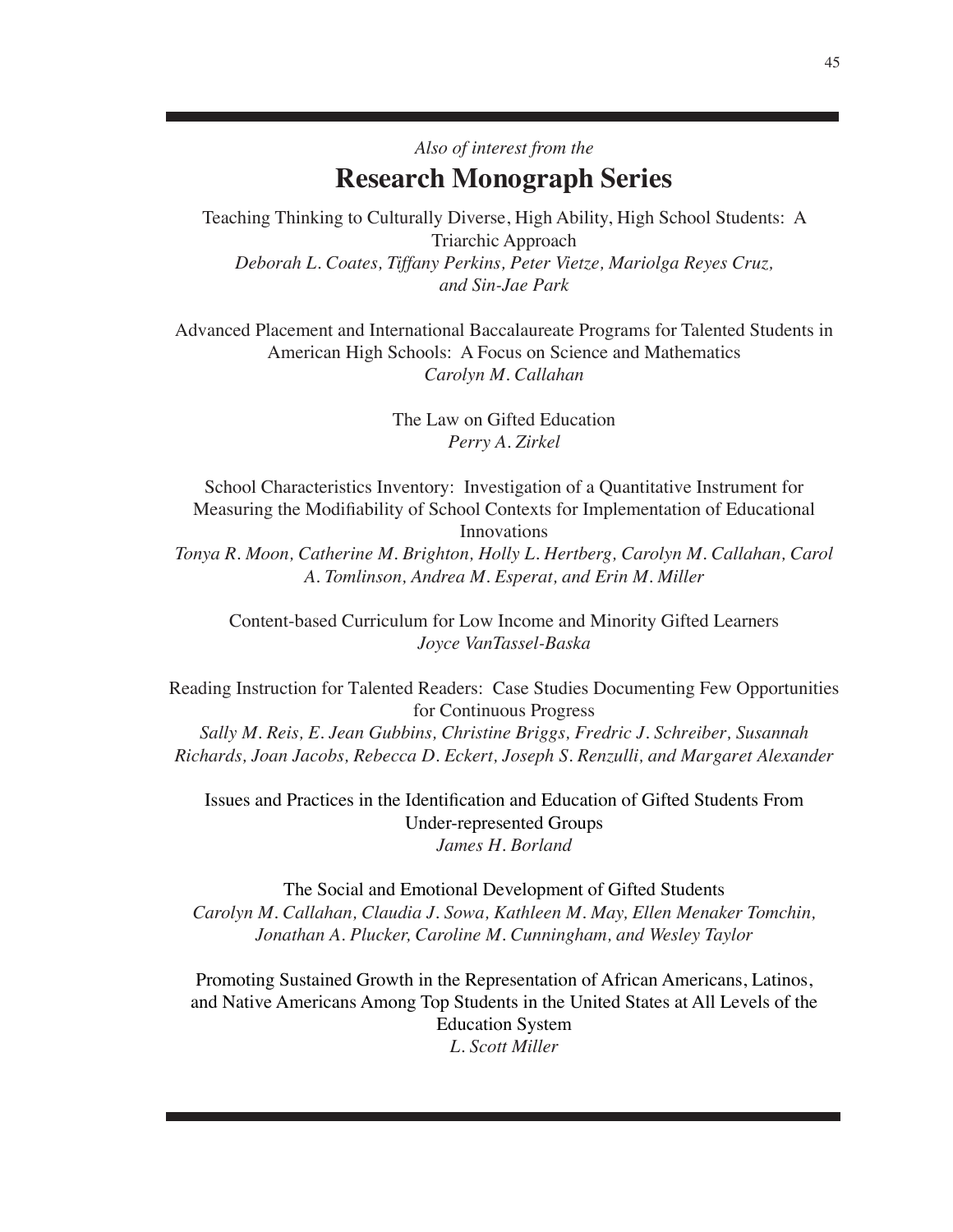Evaluation, Placement, and Progression: Three Sites of Concern for Student Achievement *Samuel R. Lucas*

Latino Achievement: Identifying Models That Foster Success *Patricia Gándara*

Modern Theories of Intelligence Applied to Assessment of Abilities, Instructional Design, and Knowledge-based Assessment *Robert J. Sternberg, Elena L. Grigorenko, Bruce Torff, and Linda Jarvin*

> Giftedness and Expertise *Robert J. Sternberg, Elena L. Grigorenko, and Michel Ferrari*

Academic and Practical Intelligence *Robert J. Sternberg, Elena L. Grigorenko, Jerry Lipka, Elisa Meier, Gerald Mohatt, Evelyn Yanez, Tina Newman, and Sandra Wildfeuer*

Developing Creativity in Gifted Children: The Central Importance of Motivation and Classroom Climate *Beth A. Hennessey*

Intelligence Testing and Cultural Diversity: Concerns, Cautions, and Considerations *Donna Y. Ford*

Equity, Excellence, and Economy in a System for Identifying Students in Gifted Education: A Guidebook *Joseph S. Renzulli*

The Feasibility of High-end Learning in a Diverse Middle School *Catherine M. Brighton, Holly L. Hertberg, Tonya R. Moon, Carol A. Tomlinson, and Carolyn M. Callahan*

> The Law on Gifted Education (Revised Edition) *Perry A. Zirkel*

Nurturing Talent in Underrepresented Students: A Study of the Meyerhoff Scholars Program at the University of Maryland, Baltimore County *Beatrice L. Bridglall and Edmund W. Gordon*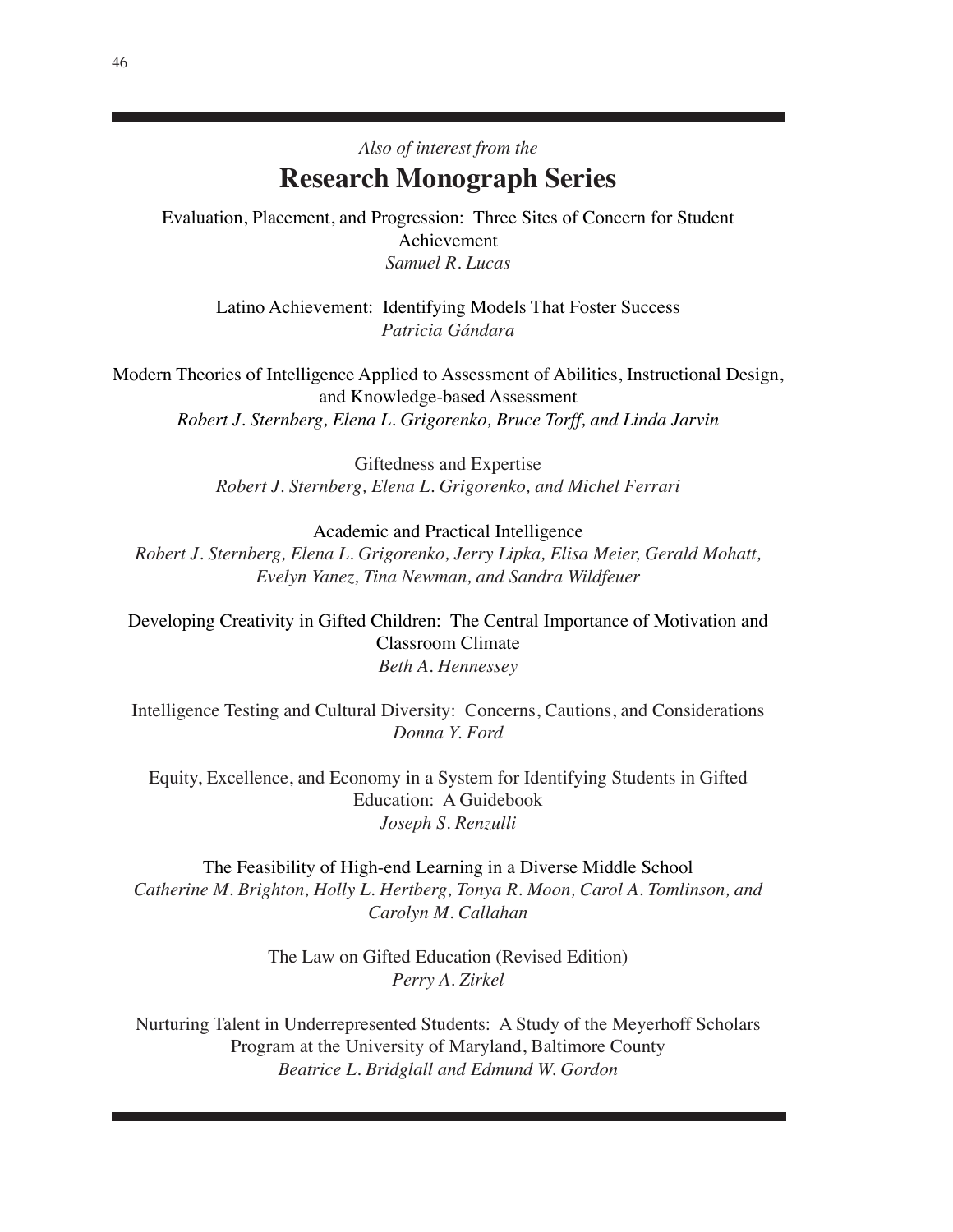The Schoolwide Enrichment Model Reading Study *Sally M. Reis, Rebecca D. Eckert, Fredric J. Schreiber, Joan Jacobs, Christine Briggs, E. Jean Gubbins, Michael Coyne, and Lisa Muller*

> Identifying Academically Talented Minority Students *David F. Lohman*

Teachers' Guide for the Explicit Teaching of Thinking Skills *Deborah E. Burns, Jann Leppien, Stuart Omdal, E. Jean Gubbins, Lisa Muller, and Siamak Vahidi*

Multiple Case Studies of Teachers and Classrooms Successful in Supporting Academic Success of High Potential Low Economic Students of Color *Carol Ann Tomlinson, Holly Gould, Stephen Schroth, and Jane Jarvis*

Advanced Placement and International Baccalaureate Programs: A 'Fit' for Gifted Learners? *Holly Hertberg-Davis, Carolyn M. Callahan, and Robin M. Kyburg*

The Effects of Dynamic Pedagogy on the Mathematics Achievement of Ethnic Minority Students *Edmund W. Gordon and Eleanor Armour-Thomas*

Dynamic Instruction for and Assessment of Developing Expertise in Four Ethnic Groups *Robert J. Sternberg, Elena L. Grigorenko, Damian P. Birney, Nancy Fredine, Linda Jarvin, and Ida Jeltova*

State Standardized Testing Programs: Their Effects on Teachers and Students *Tonya R. Moon, Catherine M. Brighton, Jane M. Jarvis, and Catherine J. Hall*

Transitions in the Development of Giftedness *Robert J. Sternberg, Elena L. Grigorenko, Lesley Hart, Linda Jarvin, Jonna Kwiatkowski, Tina Newman, and Olga Stepanossova*

Primary Grade Teachers' Conceptions of Giftedness and Talent: A Case-based Investigation *Catherine M. Brighton, Tonya R. Moon, Jane M. Jarvis, and Jessica M. Hockett*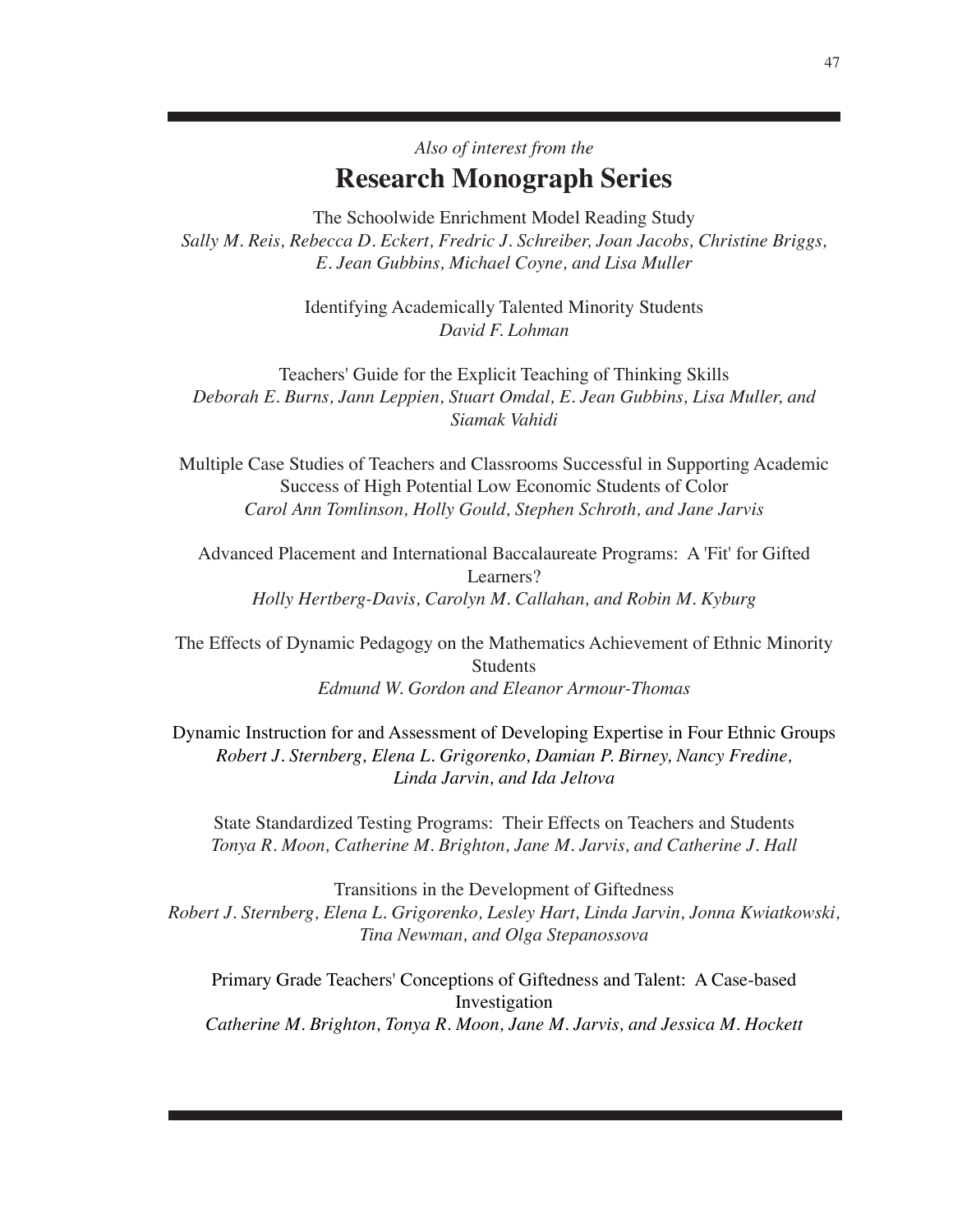Unclogging the Mathematics Pipeline Through Access to Algebraic Understanding *E. Jean Gubbins, Brian Housand, Mark Oliver, Robin Schader, Catharine F. de Wet, Tonya R. Moon, Holly Hertberg-Davis, Carolyn M. Callahan, Catherine Brighton, Robert J. Sternberg, Elena Grigorenko. Linda Jarvin, Nicole McNeil, and Kathleen Connolly*